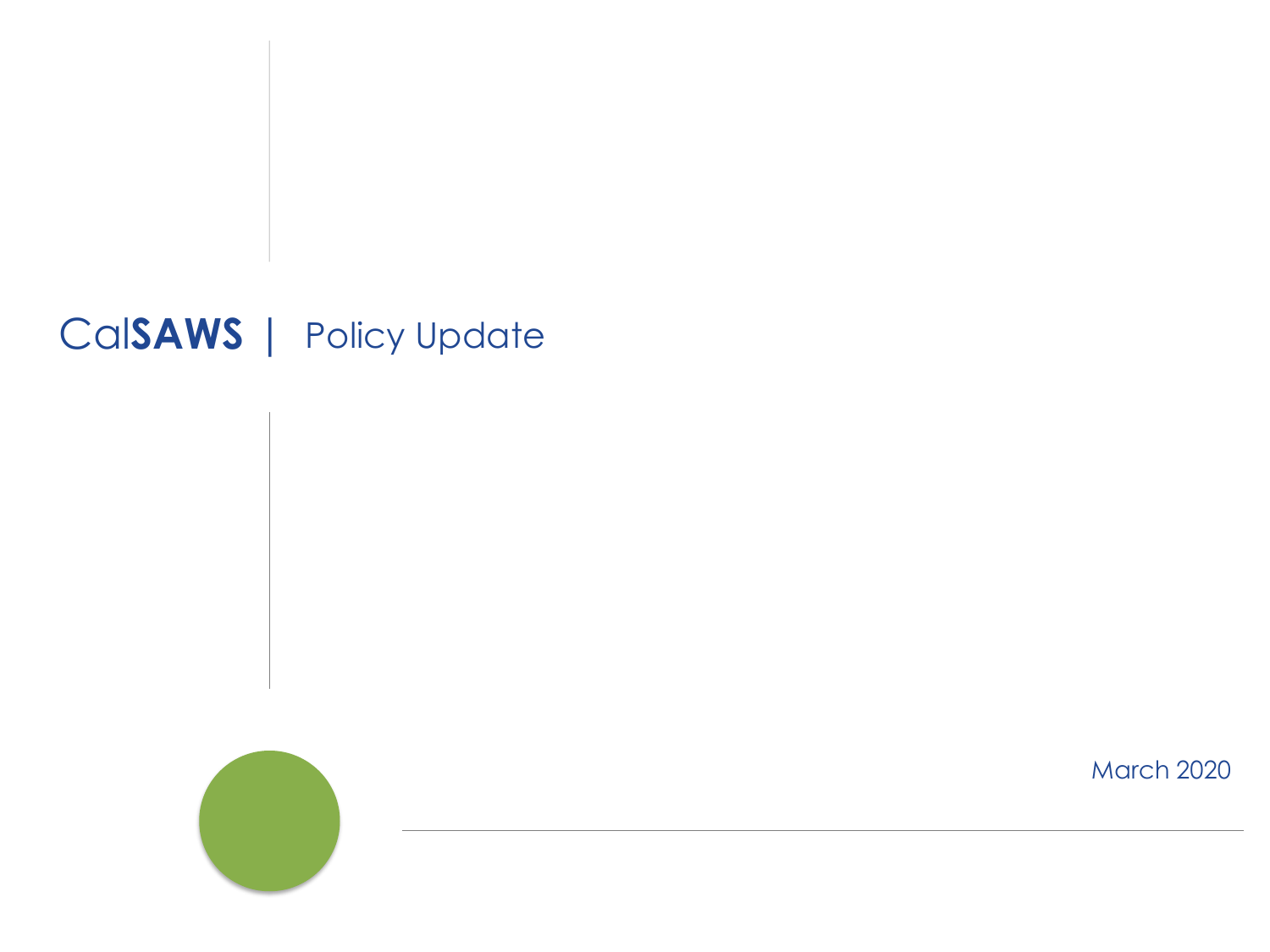## Policy Update GEN 1365 – Notice of Language Services

| <b>Policy</b><br><b>Effective</b><br>Date &<br><b>State Letter</b><br><b>Reference</b> | C-IV/LRS<br><b>Status</b>                                            | <b>CalWIN</b><br><b>Status</b> | <b>Implementation Details</b>                                                                                                                                                                                                                                                                                                                                                                                                                                                                                                                                                                                                                                                                                                                                                                                                                                                                                                                                       |
|----------------------------------------------------------------------------------------|----------------------------------------------------------------------|--------------------------------|---------------------------------------------------------------------------------------------------------------------------------------------------------------------------------------------------------------------------------------------------------------------------------------------------------------------------------------------------------------------------------------------------------------------------------------------------------------------------------------------------------------------------------------------------------------------------------------------------------------------------------------------------------------------------------------------------------------------------------------------------------------------------------------------------------------------------------------------------------------------------------------------------------------------------------------------------------------------|
| <b>ACWDL 17-</b><br>23                                                                 | <b>SCRs CIV-</b><br>100774;CA-<br>202307<br><b>New</b><br><b>TBD</b> | N/A                            | DHCS policy requires that counties send a multilingual notification, such as<br>the GEN 1365, with all forms, notices, and/or other written material mailings,<br>regardless of the preferred language specified by the applicant/recipient.<br>CDSS and DHCS have landed on including the GEN 1365 in all mailings going<br>forward.<br><b>CalSAWS Update:</b><br>LRS Process - The GEN 1365 is included with every piece of outgoing mail<br>(even English). The GEN 1365 is printed, folded, and provided to the print<br>center to be included in every mailing.<br>C-IV Process - The GEN 1365 is included in customer correspondence mailings,<br>including RE packets when the customers language is not English.<br>The project is working on estimates for print and postage cost for the<br>additional mailings to submit to CDSS and DHCS.<br><b>CalWIN Update:</b><br>CalWIN sends the GEN 1365 with all customer correspondences, one per<br>envelope. |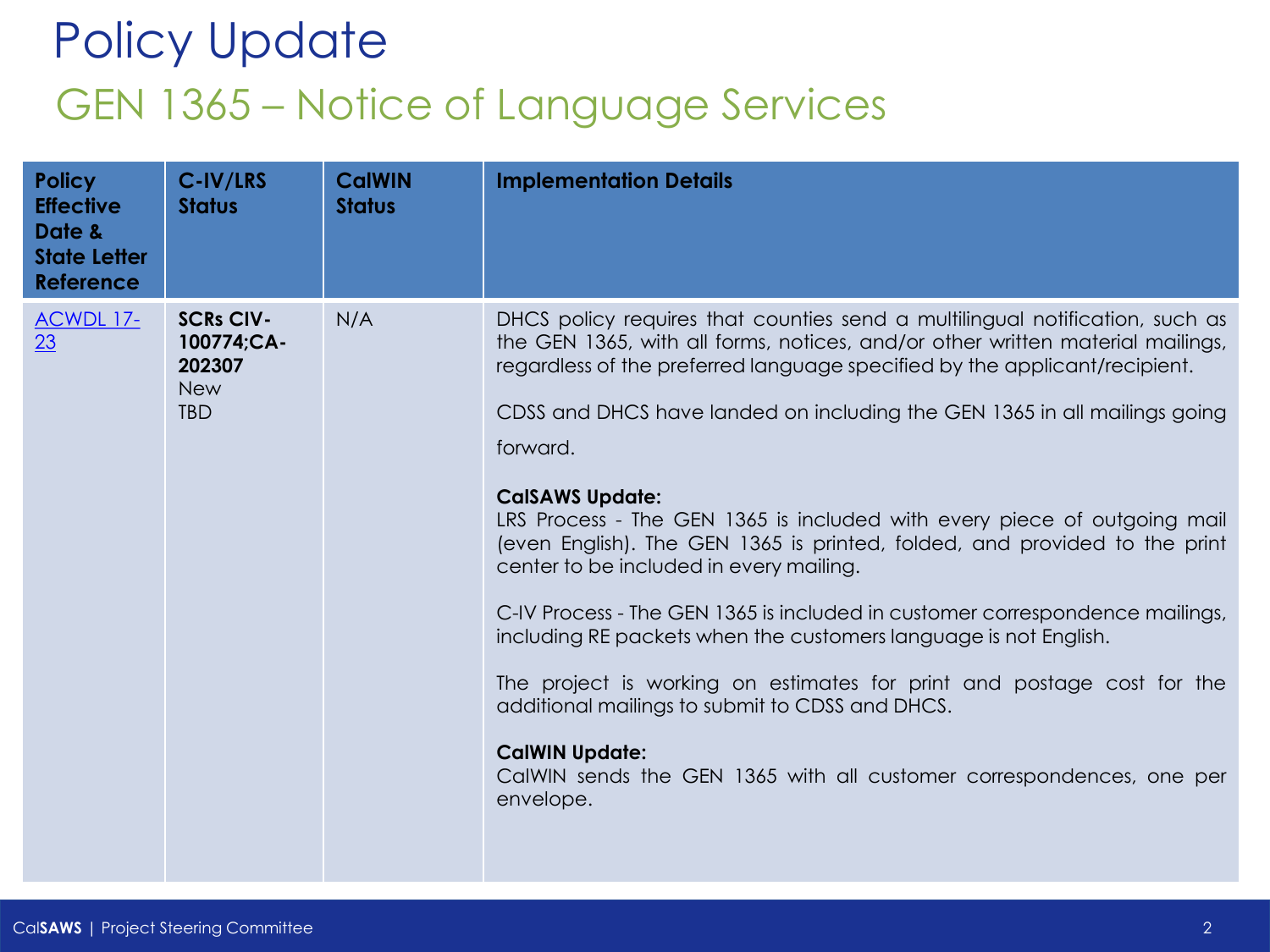## Policy Update Funding for Emergency Caregivers

| <b>Policy</b><br><b>Effective</b><br>Date &<br><b>State Letter</b><br><b>Reference</b>                                     | C-IV/LRS<br><b>Status</b>                                                                                                                                                                                                | <b>CalWIN</b><br><b>Status</b>                                                                        | <b>Implementation Details</b>                                                                                                                                                                                                                                                                                                                                                                                                                                                                                                                                                                                                                                                                                                                                                                                                                                                                                                                                                              |
|----------------------------------------------------------------------------------------------------------------------------|--------------------------------------------------------------------------------------------------------------------------------------------------------------------------------------------------------------------------|-------------------------------------------------------------------------------------------------------|--------------------------------------------------------------------------------------------------------------------------------------------------------------------------------------------------------------------------------------------------------------------------------------------------------------------------------------------------------------------------------------------------------------------------------------------------------------------------------------------------------------------------------------------------------------------------------------------------------------------------------------------------------------------------------------------------------------------------------------------------------------------------------------------------------------------------------------------------------------------------------------------------------------------------------------------------------------------------------------------|
| 7/1/2018<br><b>ACL 18-75</b><br><b>CFL 18-</b><br>19/81<br><b>ACL 19-84</b><br><b>Draft</b><br><b>ACWDL Aid</b><br>Code 5L | <b>SCR CIV-</b><br>102912; CA-<br>205913<br>Design<br>Release 20.09<br><b>SCR CIV-</b><br>102757;CA-<br>205633<br>Design<br>Release 20.11<br><b>SCR CIV-</b><br>106585;CA-<br>214133<br><b>New</b><br><b>Release TBD</b> | PPM #48555<br><b>BENDS</b><br>(workaround)<br>issued 8/18<br>PPM #50565<br>Implemented<br>R59 (11/19) | Under the current program, relative caregivers and NREFMs are eligible for<br>payment for up to six months during the approval process in 2018-19, and in<br>2019-20 are eligible for up to three months of payments, funded primarily<br>under the Emergency Assistance TANF program.<br>Aid code 5L is used to identify the emergency caregiver placements that are<br>not eligible to federal Foster Care funding and they are not eligible to<br>emergency assistance funding. Aid code 5L is available in MEDS.<br>On 3/19/19, SAWS received a draft copy of the ACWDL for aid code 5L, the<br>release date for the ACWDL is TBD. The CFL for aid code 5L was published on<br>$5/10/19$ .<br>ACL 19-84, introduced a change to TANF Emergency Assistance (EA) funding,<br>which only allows TANF EA cases to use EA funding for up 6 months. This is<br>different from the emergency caregiver population, which can use the EA<br>funding for up to 12 months if good causes exists. |
|                                                                                                                            |                                                                                                                                                                                                                          |                                                                                                       | -Continued on Next Slide-                                                                                                                                                                                                                                                                                                                                                                                                                                                                                                                                                                                                                                                                                                                                                                                                                                                                                                                                                                  |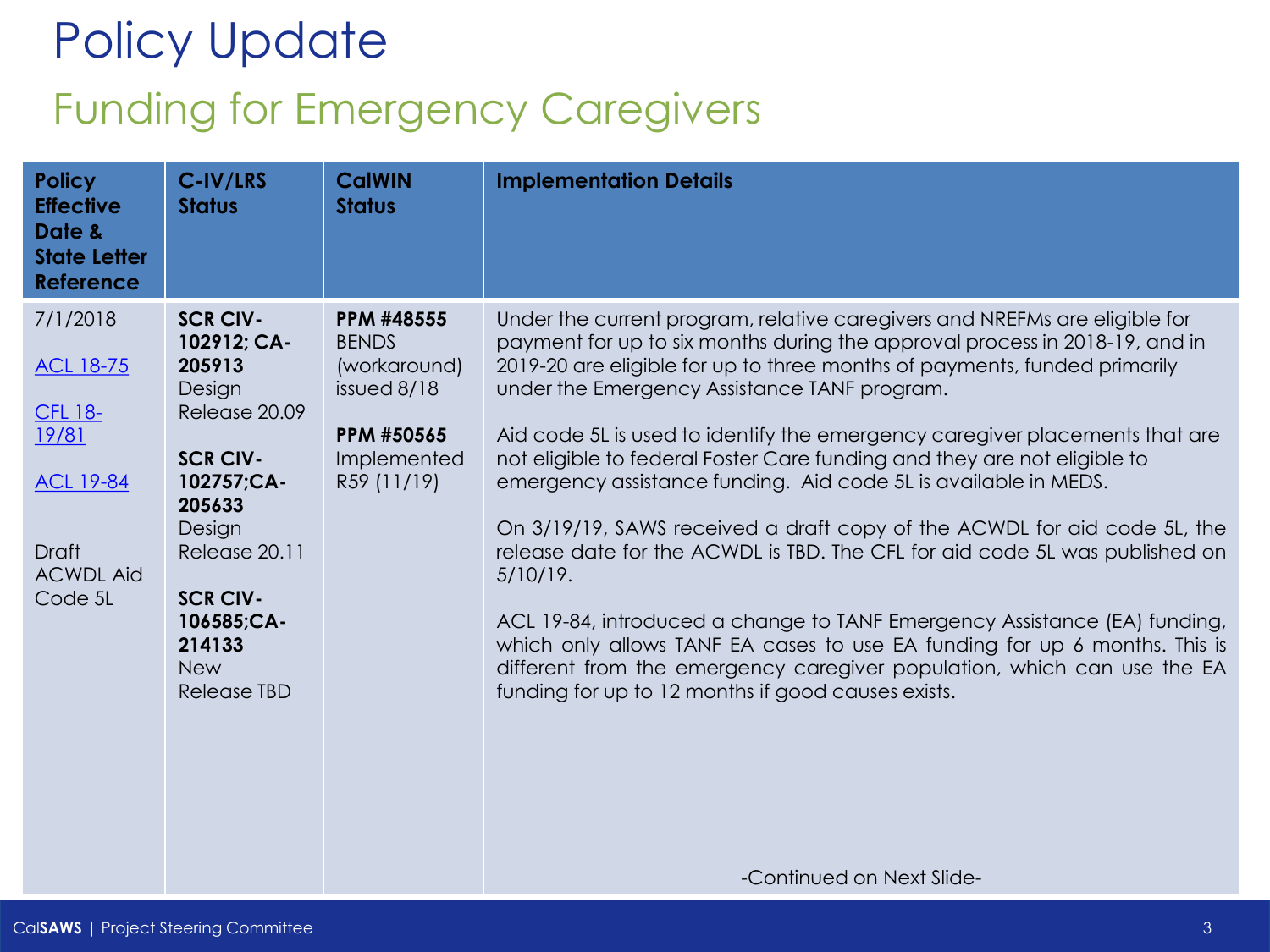### Funding for Emergency Caregivers

| <b>Policy</b><br><b>Effective</b><br>Date &<br><b>State Letter</b><br>Reference | C-IV/LRS<br><b>Status</b>     | <b>CalWIN</b><br><b>Status</b> | <b>Implementation Details</b>                                                                                                                  |
|---------------------------------------------------------------------------------|-------------------------------|--------------------------------|------------------------------------------------------------------------------------------------------------------------------------------------|
| 7/1/2018                                                                        | <b>SCR CIV-</b>               | PPM #48555                     | <b>CalSAWS Update:</b>                                                                                                                         |
|                                                                                 | 102912; CA-                   | <b>BENDS</b>                   | • Add aid code 5L to CIV and LRS                                                                                                               |
| <b>ACL 18-75</b>                                                                | 205913                        | (workaround)                   | • Exclude aid code 5L from the clothing allowance batch process                                                                                |
| <b>CFL 18-</b>                                                                  | Design<br>Release 20.09       | issued 8/18                    | • Update the EC/EA Tracking Report to include aid code 5L                                                                                      |
| 19/81                                                                           |                               | PPM #50565                     | TANF Emergency Assistance (EA) funding: The project is going to provide a list                                                                 |
|                                                                                 | <b>SCR CIV-</b>               | Implemented                    | of TANF EA cases with a Date of Risk 3/1/2019 or later, the NTE date is more                                                                   |
| <b>ACL 19-84</b>                                                                | 102757;CA-<br>205633          | R59 (11/19)                    | than 180 days and the case was active on aid code 5K in the 7th month or<br>beyond. A CIT will be sent to the counties once the list is ready. |
|                                                                                 | Design                        |                                | <b>CIT County Action:</b>                                                                                                                      |
| Draft                                                                           | Release 20.11                 |                                | The Worker will update the NTE date to reflect 180 days and run EDBC for the                                                                   |
| <b>ACWDL Aid</b>                                                                |                               |                                | applicable benefit month(s).                                                                                                                   |
| Code 5L                                                                         | <b>SCR CIV-</b><br>106585;CA- |                                |                                                                                                                                                |
|                                                                                 | 214133                        |                                | <b>CalSAWS County Business Impact:</b>                                                                                                         |
|                                                                                 | <b>New</b>                    |                                | Unknown pending design completion for SCRs CIV-102912;CA-205913 and                                                                            |
|                                                                                 | Release TBD                   |                                | CIV-102757;CA-205633.                                                                                                                          |
|                                                                                 |                               |                                |                                                                                                                                                |
|                                                                                 |                               |                                |                                                                                                                                                |
|                                                                                 |                               |                                |                                                                                                                                                |
|                                                                                 |                               |                                | -Continued on Next Slide-                                                                                                                      |
|                                                                                 |                               |                                |                                                                                                                                                |
|                                                                                 |                               |                                |                                                                                                                                                |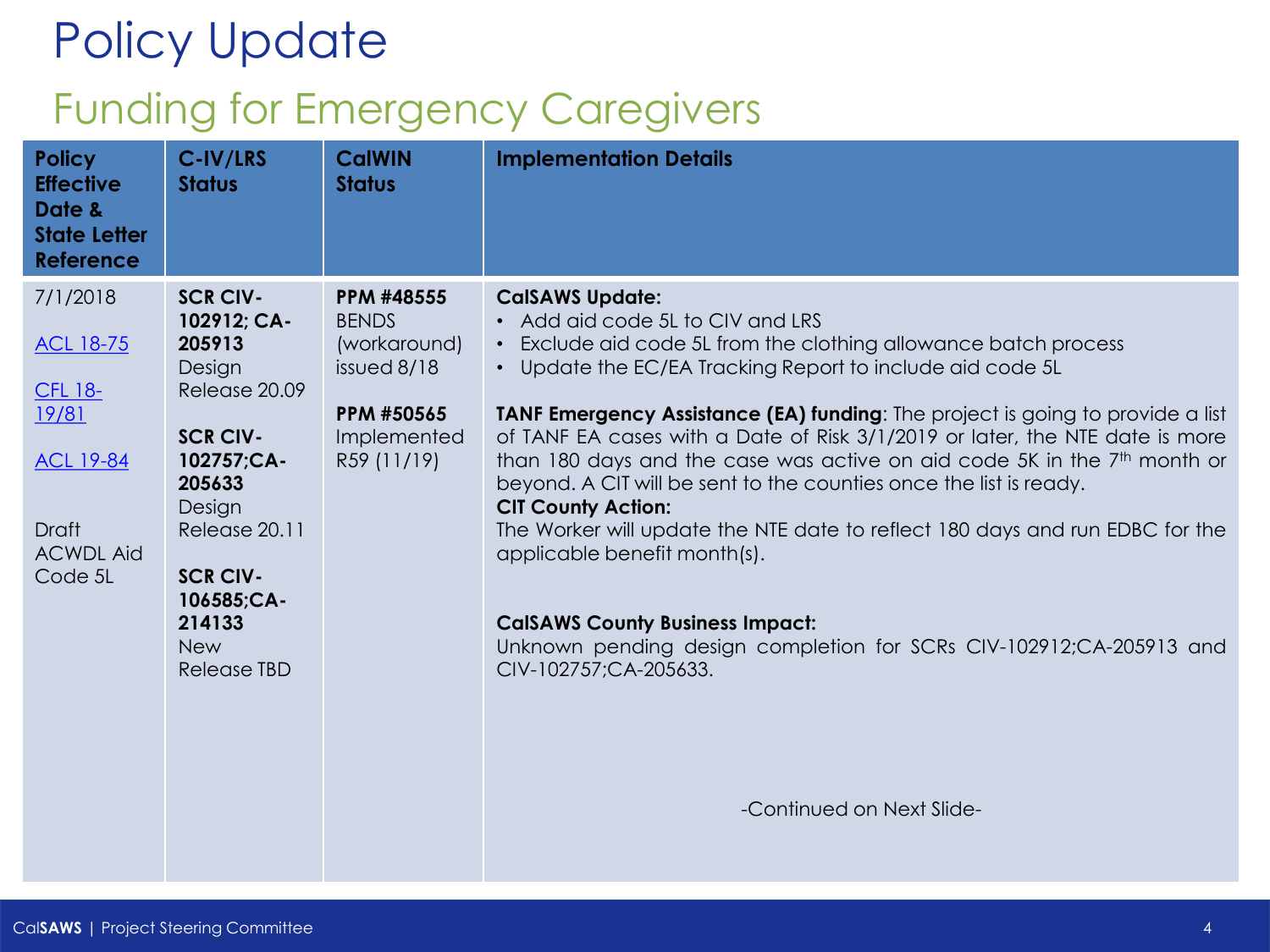### Funding for Emergency Caregivers

| <b>Policy</b><br><b>Effective</b><br>Date &<br><b>State Letter</b><br><b>Reference</b> | C-IV/LRS<br><b>Status</b>                                                   | <b>CalWIN</b><br><b>Status</b> | <b>Implementation Details</b>                                                                                                              |
|----------------------------------------------------------------------------------------|-----------------------------------------------------------------------------|--------------------------------|--------------------------------------------------------------------------------------------------------------------------------------------|
| 7/1/2018                                                                               | <b>SCR CIV-</b>                                                             | <b>PPM #48555</b>              | <b>CalWIN Update:</b>                                                                                                                      |
|                                                                                        | 102912; CA-                                                                 | <b>BENDS</b>                   | Reference Table updated, manually select 5L aid code<br>$\bullet$                                                                          |
| <b>ACL 18-75</b>                                                                       | 205913                                                                      | (workaround)                   | • Adding an On/Off Switch for EC Funding 5L                                                                                                |
|                                                                                        | Design<br>Release 20.09                                                     | issued 8/18                    | Extending Relative/NREFM up to 180 days for 5L & up to 365 day for Good<br>$\bullet$<br>Cause.                                             |
| <b>CFL 18-</b><br>19/81                                                                |                                                                             | PPM #50565                     | Change Other Placements of Regular EA Funding to 180 days from 120<br>$\bullet$                                                            |
|                                                                                        | <b>SCR CIV-</b>                                                             | Implemented                    | days                                                                                                                                       |
| <b>ACL 19-84</b>                                                                       | 102757;CA-                                                                  | R59 (11/19)                    | Create new Client Correspondence for Interim Funding<br>$\bullet$                                                                          |
|                                                                                        | 205633                                                                      |                                |                                                                                                                                            |
| <b>Draft</b>                                                                           | Design<br>Release 20.11                                                     |                                | <b>Note:</b> ACL 19-84 posted in September included the change from 180 days to<br>120 days.                                               |
| <b>ACWDL Aid</b>                                                                       |                                                                             |                                |                                                                                                                                            |
| Code 5L                                                                                | <b>SCR CIV-</b><br>106585;CA-<br>214133<br><b>New</b><br><b>Release TBD</b> |                                | <b>CalWIN County Business Process Impact:</b><br>County business processes utilizing functionality to issue now automation<br>implemented. |
|                                                                                        |                                                                             |                                |                                                                                                                                            |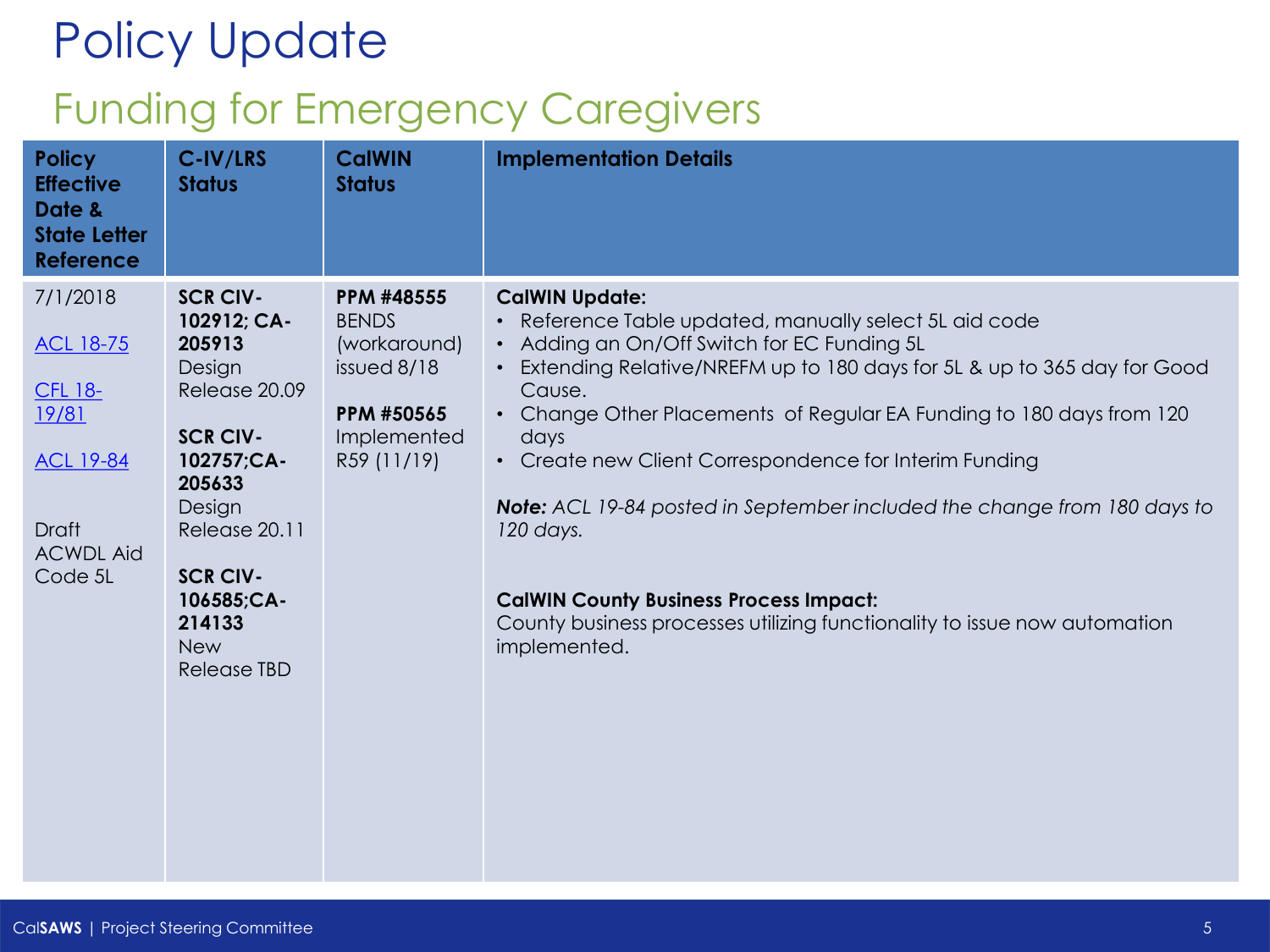#### Cal-OAR

| <b>Policy</b><br><b>Effective</b><br>Date &<br><b>State</b><br><b>Policy</b><br><b>Reference</b> | C-IV/LRS<br><b>Status</b>                                                                                                                                                                                                                                                                    | <b>CalWIN</b><br><b>Status</b>                                                                                                                                                   | <b>Implementation Details</b>                                                                                                                                                                                                                                                                                                                                                                                                                                                                                                                                                                                                                                                                                                                                                                                                                                                                                                                                                                                                                                                                                                                                       |
|--------------------------------------------------------------------------------------------------|----------------------------------------------------------------------------------------------------------------------------------------------------------------------------------------------------------------------------------------------------------------------------------------------|----------------------------------------------------------------------------------------------------------------------------------------------------------------------------------|---------------------------------------------------------------------------------------------------------------------------------------------------------------------------------------------------------------------------------------------------------------------------------------------------------------------------------------------------------------------------------------------------------------------------------------------------------------------------------------------------------------------------------------------------------------------------------------------------------------------------------------------------------------------------------------------------------------------------------------------------------------------------------------------------------------------------------------------------------------------------------------------------------------------------------------------------------------------------------------------------------------------------------------------------------------------------------------------------------------------------------------------------------------------|
| 7/1/2019<br><b>ACL 19-40</b>                                                                     | <b>SCRs CIV-</b><br>103934; CA-<br>208030<br>Phase I<br>Implemented<br>Release<br>October 2019<br><b>SCRs CIV-</b><br>104230; CA-<br>208720<br>Implemented<br>Release<br>19.07 Priority<br>7/25/19<br><b>SCRs CIV-</b><br>102191; CA-<br>204569<br>Phase II<br><b>Build</b><br>Release 20.05 | <b>PPM #51772</b><br>Phase 1<br>Implemented<br>October 2019<br>PPM #52398<br>Phase II<br>Implemented<br>R60 (2/20)<br><b>PPM #53118</b><br>Phase II (BI)<br>Design<br>R61 (5/20) | The CalWORKs Outcomes and Accountability Review (Cal-OAR) is a process for<br>reviewing the CalWORKS program statewide while taking into account county<br>diversity. Its goal is to promote program accountability, continual quality<br>improvement, and meaningful tracking of program participation and outcomes.<br>Cal-OAR's three main components are:<br>• Process and Outcome Performance indicators<br>CalWORKs county self-assessment process<br>• CalWORKs county system improvement plan, including a peer review component<br>CDSS prioritized the requested Cal-OAR data elements into three phases to make the<br>automation work manageable:<br>Phase 1 - Priority variables that already exist in SAWS<br>Phase 2 - Non-priority variables that already exist in SAWS, which includes Home<br>Visiting indicators that are not in SAWS.<br>Phase 3 - Variables that require SAWS to add new data elements.<br>$\bullet$<br>The following counties assisted CDSS with the Cal-OAR upfront data validation<br>process:<br>Colusa<br>Kings<br>Los Angeles<br><b>Placer</b><br>San Bernardino<br>San Francisco<br>Shasta<br>-Continued on next slide- |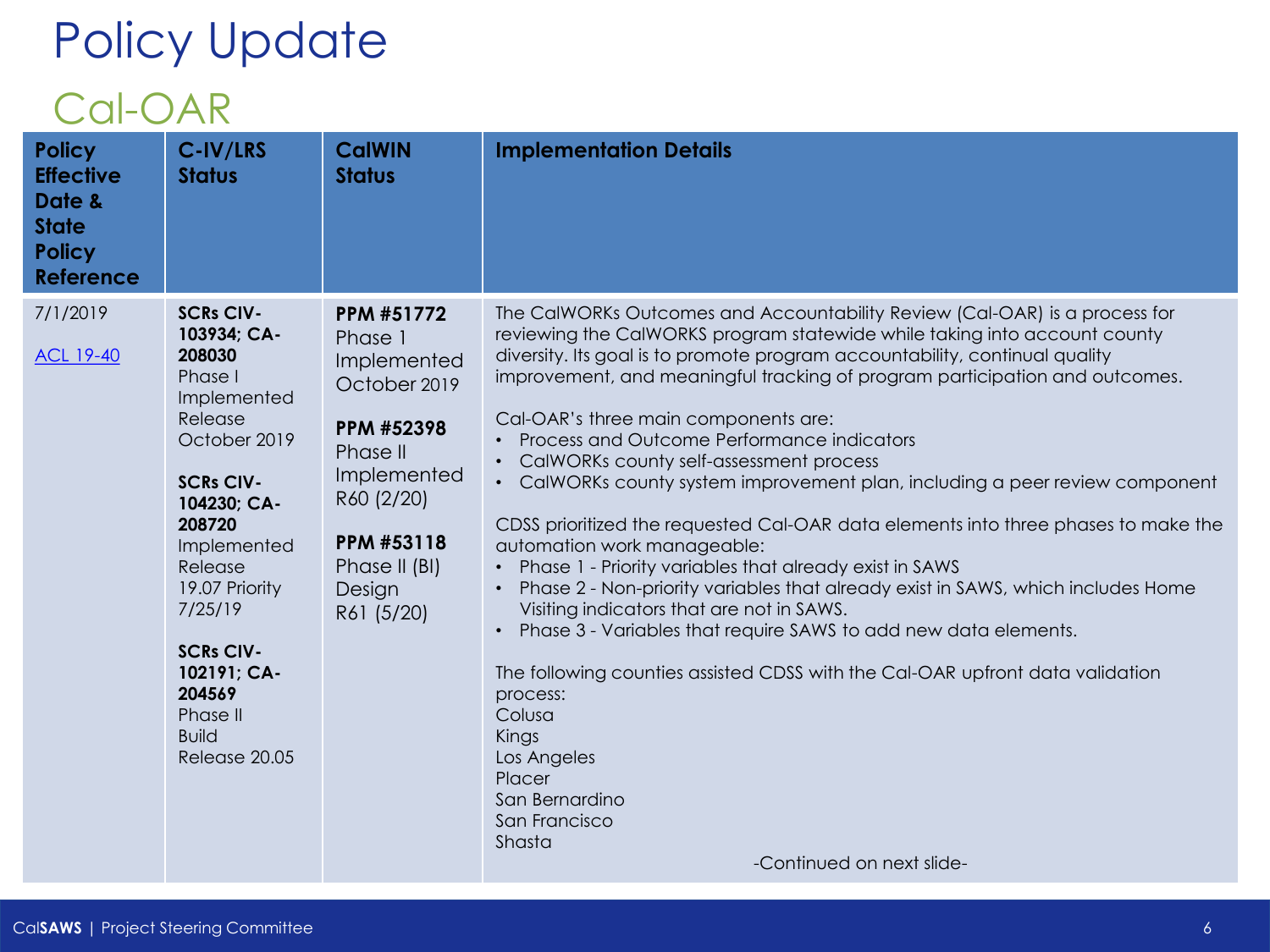#### Cal-OAR

| <b>Policy</b><br><b>Effective</b><br>Date &<br><b>State</b><br><b>Policy</b><br><b>Reference</b> | C-IV/LRS<br><b>Status</b>                                                                                                                                                                                                                                                                           | <b>CalWIN</b><br><b>Status</b>                                                                                                                                            | <b>Implementation Details</b>                                                                                                                                                                                                                                                                                                                                                                                                                                                                                                                                                                                                                                                                                                                                                                                                                                                                                                                                                                                                                                                                                                                                                                                         |
|--------------------------------------------------------------------------------------------------|-----------------------------------------------------------------------------------------------------------------------------------------------------------------------------------------------------------------------------------------------------------------------------------------------------|---------------------------------------------------------------------------------------------------------------------------------------------------------------------------|-----------------------------------------------------------------------------------------------------------------------------------------------------------------------------------------------------------------------------------------------------------------------------------------------------------------------------------------------------------------------------------------------------------------------------------------------------------------------------------------------------------------------------------------------------------------------------------------------------------------------------------------------------------------------------------------------------------------------------------------------------------------------------------------------------------------------------------------------------------------------------------------------------------------------------------------------------------------------------------------------------------------------------------------------------------------------------------------------------------------------------------------------------------------------------------------------------------------------|
| 7/1/2019<br><b>ACL 19-40</b>                                                                     | <b>SCRs CIV-</b><br>103934; CA-<br>208030<br>Phase I<br>Implemented<br>Release<br>October 2019<br><b>SCRs CIV-</b><br>104230; CA-<br>208720<br>Implemented<br>Release<br>19.07 Priority<br>7/25/19<br><b>SCRs CIV-</b><br>102191; CA-<br>204569<br>Phase II<br>Committee<br>Review<br>Release 20.05 | <b>PPM #51772</b><br>Phase 1<br>Implemented<br>October 2019<br>PPM #52398<br>Phase II<br>Implemented<br>R60 (2/20)<br>PPM #53118<br>Phase II (BI)<br>Design<br>R61 (5/20) | <b>CalSAWS Update:</b><br><b>Manual Phase I</b> - Manually send the files to CDSS, which will include the<br>priority variables that already exist in SAWS. The process of manually sending<br>the files to CDSS started in October 2019.<br>Two case flags have been created for the counties to track the Home Visiting<br>Initiative (HVI), HVI Offered and HVI Received. The cases flag data will be<br>included in Phase I.<br><b>Automated Phase II and III</b> – Automate the process to send the files to CDSS.<br>This will include the priority variables from Phase I, 2 and 3 above. The project<br>will work with the WTW Committee on this effort.<br>The team working on scheduling a CalOAR webcast functionality<br>demonstration for county staff for early April. Job aids are being developed<br>for the new Home Visiting and Family Stabilization functionality.<br><b>CalSAWS County Business Impact:</b><br>Educate staff on how the system data collection page information will<br>populate the Cal-OAR reports.<br>Train staff to use the HVI case flags - HVI Offered and HVI Received. For more<br>information on the HVI case flags, refer to CIT 0057-19.<br>-Continued on Next Slide- |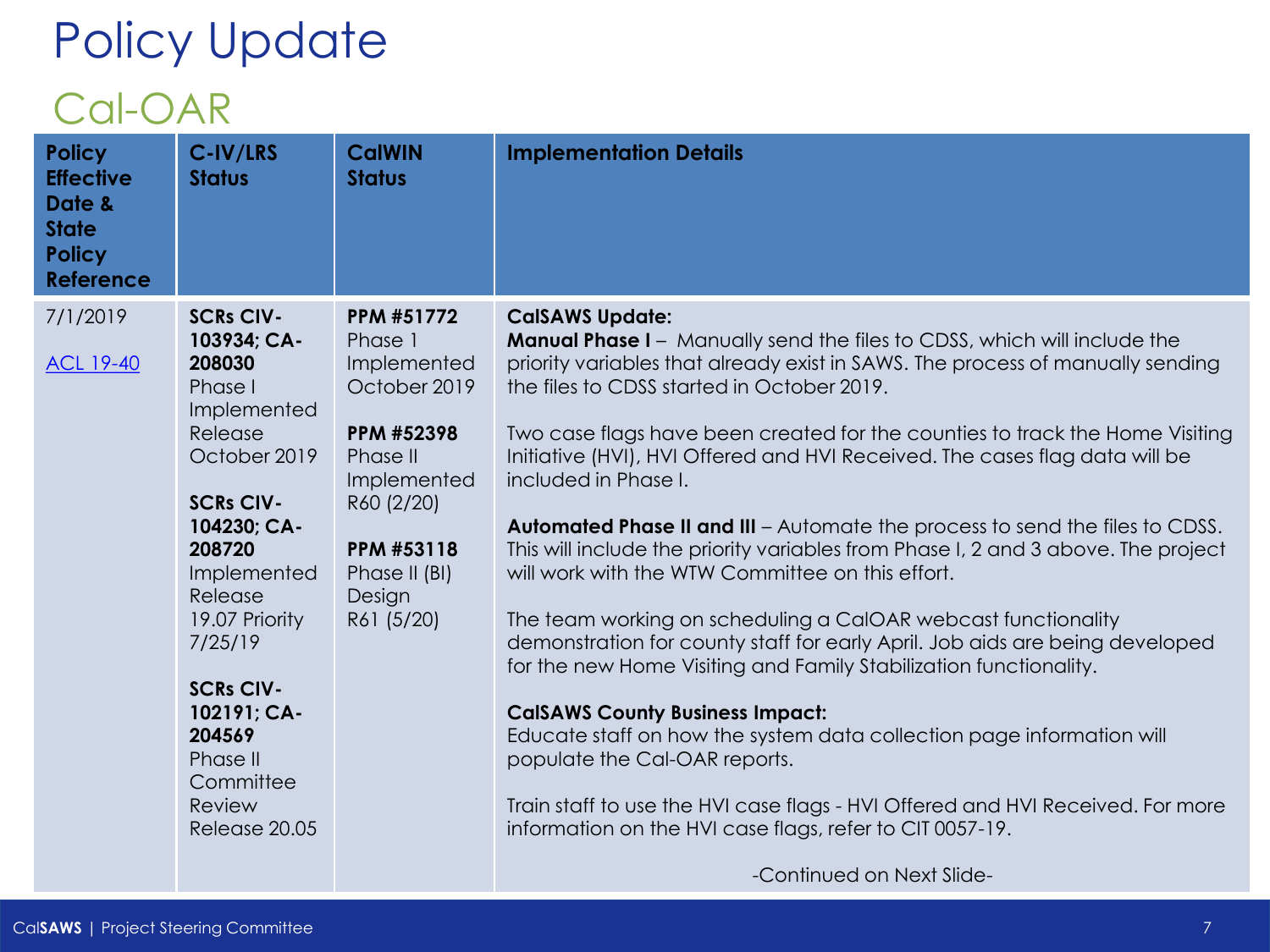#### Cal-OAR

| <b>Policy</b><br><b>Effective</b><br>Date &<br><b>State</b><br><b>Policy</b><br><b>Reference</b> | C-IV/LRS<br><b>Status</b>                                                                                                                                                                                                                                                              | <b>CalWIN</b><br><b>Status</b>                                                                                                                                            | <b>Implementation Details</b>                                                                                                                                                                                                                                                                                                                                                                                                                                                                                                                                                                                                                                                                                                                                                                                                                                                                                                                                                                                                                                                                                                                                                                                                   |
|--------------------------------------------------------------------------------------------------|----------------------------------------------------------------------------------------------------------------------------------------------------------------------------------------------------------------------------------------------------------------------------------------|---------------------------------------------------------------------------------------------------------------------------------------------------------------------------|---------------------------------------------------------------------------------------------------------------------------------------------------------------------------------------------------------------------------------------------------------------------------------------------------------------------------------------------------------------------------------------------------------------------------------------------------------------------------------------------------------------------------------------------------------------------------------------------------------------------------------------------------------------------------------------------------------------------------------------------------------------------------------------------------------------------------------------------------------------------------------------------------------------------------------------------------------------------------------------------------------------------------------------------------------------------------------------------------------------------------------------------------------------------------------------------------------------------------------|
| 7/1/2019<br><b>ACL 19-40</b>                                                                     | <b>SCRs CIV-</b><br>103934; CA-<br>208030<br>Phase I<br>Implemented<br>Release<br>October 2019<br><b>SCRs CIV-</b><br>104230; CA-<br>208720<br>Implemented<br>Release<br>19.07 Priority<br>7/25/19<br><b>SCRs CIV-</b><br>102191; CA-<br>204569<br>Phase II<br>Design<br>Release 20.05 | <b>PPM #51772</b><br>Phase 1<br>Implemented<br>October 2019<br>PPM #52398<br>Phase II<br>Implemented<br>R60 (2/20)<br>PPM #53118<br>Phase II (BI)<br>Design<br>R61 (5/20) | <b>CalWIN Update:</b><br><b>Manual Phase I</b> - Manually send the Phase 1 data files to CDSS beginning<br>October 2019. The design for this effort includes input and data validation<br>from a group of volunteer project action team counties:<br>Fresno, Orange, Placer, Sacramento, San Luis Obispo, Solano and Sonoma<br>The following case special indicators were added to the system and allow<br>counties to track HVI at the case level:<br><b>HVI Offered</b><br>$\bullet$<br><b>HVI Received</b><br>$\bullet$<br>The first files have been sent to CDSS; counties will validate on an individual<br>basis now that the files are being routinely generated.<br>Automated Phase II - Automate the process to send the files to CDSS and use<br>a business intelligence solution to create the files. Adding data elements to<br>core CalWIN application in February 2020. Including the data elements into<br>the Business Intelligence tool in May 2020.<br><b>CalWIN County Business Impact:</b><br>CalWIN is conducting CalWIN SME meetings to review the data fields that<br>must be completed to capture the required data elements outlined in ACL<br>19-40 and in the Cal-OAR trainings facilitated by CDSS. |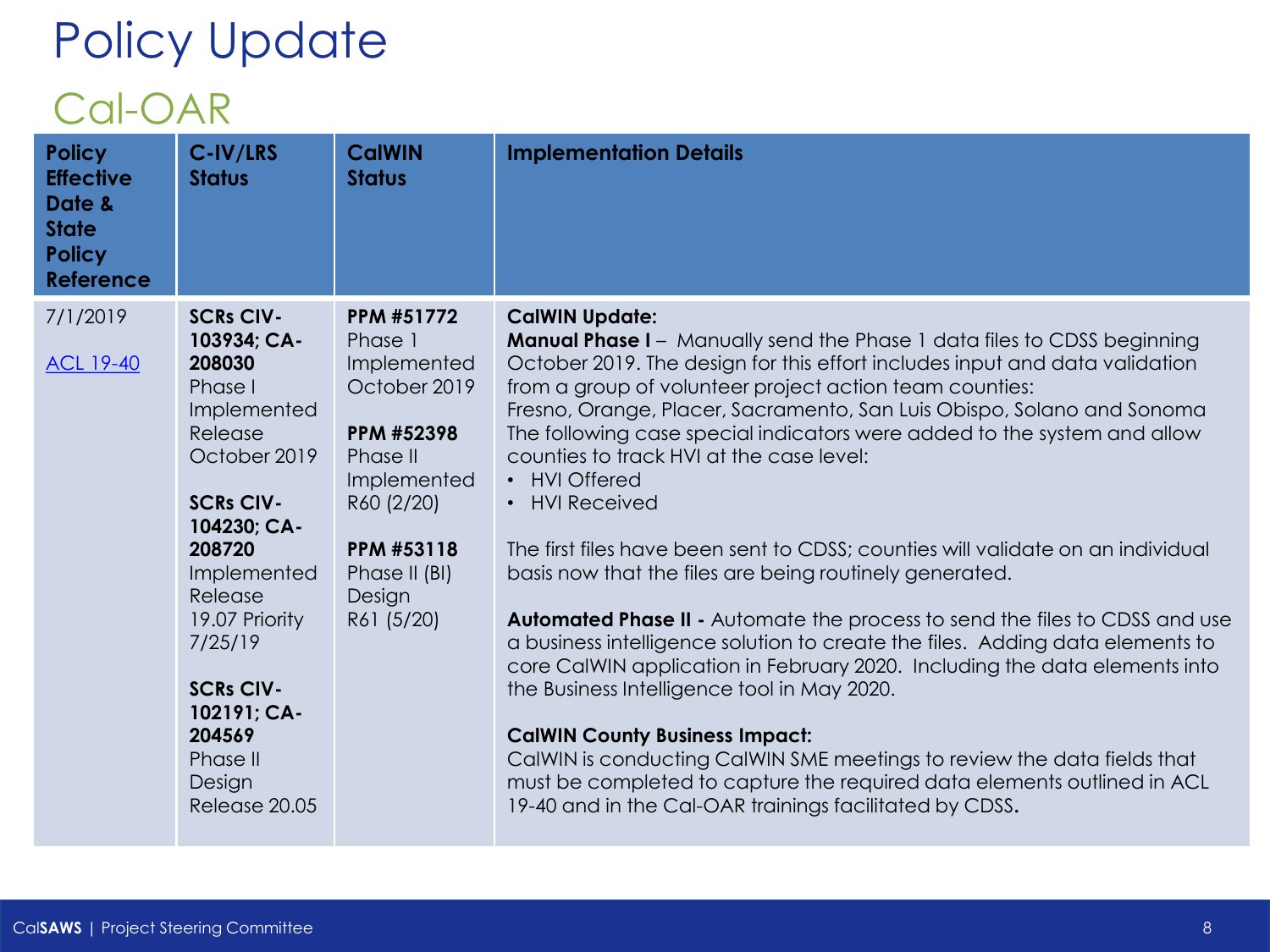#### Home Visiting Program (HVP)

| <b>Policy</b><br><b>Effective</b><br>Date &<br><b>State</b><br><b>Policy</b><br><b>Reference</b> | C-IV/LRS<br><b>Status</b>                                                                                                                                                                                                                                       | <b>CalWIN</b><br><b>Status</b>                                                                                                                                | <b>Implementation Details</b>                                                                                                                                                                                                                                                                                                                                                                                                                                                                                                                                                                                                                                                                                                                                                                                                                                                                                                                                                                                                                                                                                                                                                                                   |
|--------------------------------------------------------------------------------------------------|-----------------------------------------------------------------------------------------------------------------------------------------------------------------------------------------------------------------------------------------------------------------|---------------------------------------------------------------------------------------------------------------------------------------------------------------|-----------------------------------------------------------------------------------------------------------------------------------------------------------------------------------------------------------------------------------------------------------------------------------------------------------------------------------------------------------------------------------------------------------------------------------------------------------------------------------------------------------------------------------------------------------------------------------------------------------------------------------------------------------------------------------------------------------------------------------------------------------------------------------------------------------------------------------------------------------------------------------------------------------------------------------------------------------------------------------------------------------------------------------------------------------------------------------------------------------------------------------------------------------------------------------------------------------------|
| 1/1/2019<br>$ACWDL -$<br>4/25/19<br>$ACWDL -$<br>7/31/18<br><b>ACL 19-42</b><br><b>ACL 19-82</b> | <b>SCRs CIV-</b><br>104230; CA-<br>208720<br>Implemented<br>Release<br>19.07 Priority<br>7/25/19<br><b>SCRs CIV-</b><br>104042; CA-<br>208265<br><b>Build</b><br>Release<br>20.05<br><b>SCRs CIV-</b><br>103989; CA-<br>208155<br><b>Build</b><br>Release 20.05 | <b>PPM #51880</b><br>Implemented<br>7/11/19<br>PPM #52489<br>Implemented<br>R60 (2/20)<br><b>PPM #53118</b><br><b>BI</b> integration<br>Testing<br>R61 (5/20) | Home Visiting program (HVP) supports positive health, development and well-<br>being outcomes for pregnant and parenting women, families, and infants<br>born into poverty. The long-term goals for program participants include<br>expanding their future educational, economic, and financial opportunities,<br>stabilizing families and improving the likelihood of exiting poverty.<br><b>CalSAWS Update:</b><br>To support reporting requirements for Cal-OAR Phase I, the following cases<br>flags have been added to C-IV and LRS:<br>• HVI Offered<br><b>HVI Received</b><br>$\bullet$<br>Until system changes are implemented these case flags will be associated to<br>the applicable HVP cases.<br>A CIV and LRS job aid for the HVP functionality is being developed.<br>A CIV/LRS functionality demonstration webcast on the system changes<br>implemented to support the Housing Support, Home Visiting, and Family<br>Stabilization will be schedule for sometime in April.<br><b>CalSAWS County Business Impact:</b><br>Train staff to use the HVI case flags - HVI Offered and HVI Received. For more<br>information on the HVI case flags, refer to CIT 0057-19.<br>-Continued on Next Slide- |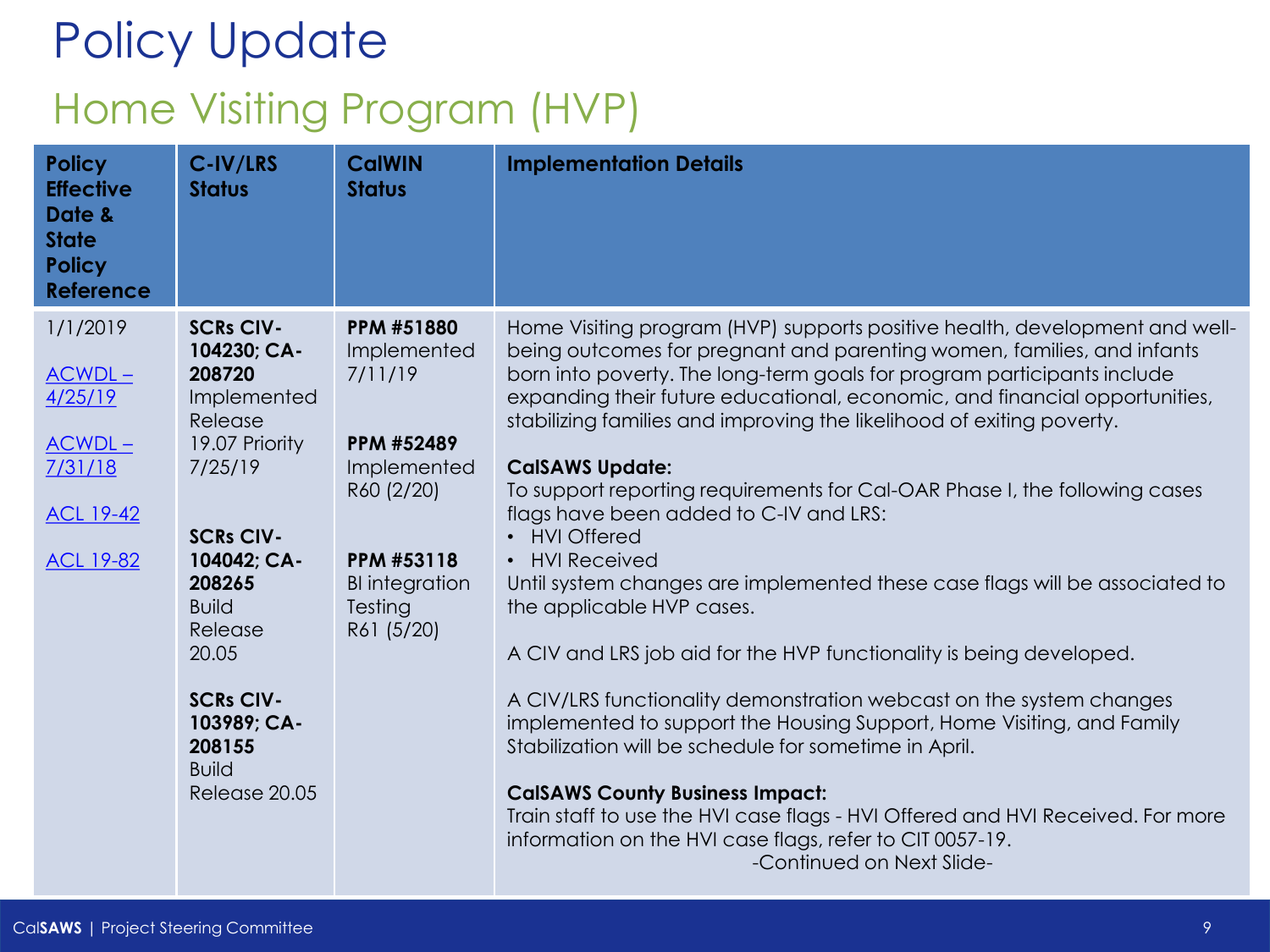# Policy Update Home Visiting Program (HVP)

| <b>Policy</b><br><b>Effective</b><br>Date &<br><b>State</b><br><b>Policy</b><br><b>Reference</b> | C-IV/LRS<br><b>Status</b>                                                     | <b>CalWIN</b><br><b>Status</b>                                      | <b>Implementation Details</b>                                                                                                                      |
|--------------------------------------------------------------------------------------------------|-------------------------------------------------------------------------------|---------------------------------------------------------------------|----------------------------------------------------------------------------------------------------------------------------------------------------|
| 1/1/2019                                                                                         | <b>SCRs CIV-</b><br>104230; CA-                                               | <b>PPM #51880</b><br>Implemented                                    | <b>CalWIN Update:</b><br>The following case special indicators were added to the system and allow                                                  |
| $ACWDL -$<br>4/25/19                                                                             | 208720<br>Implemented<br>Release                                              | 7/11/19                                                             | counties to track HVI at the case level:<br><b>HVI Offered</b><br>$\bullet$<br><b>HVI Received</b><br>$\bullet$                                    |
| $ACWDL -$<br>7/31/18                                                                             | 19.07 Priority<br>7/25/19                                                     | PPM #52489<br>Design                                                | • HVI data at the individual level will be implemented R61 (5/20).                                                                                 |
| <b>ACL 19-42</b>                                                                                 |                                                                               | R60 (2/20)                                                          | <b>CalWIN County Business Impact:</b>                                                                                                              |
| <b>ACL 19-82</b>                                                                                 | <b>SCRs CIV-</b><br>104042; CA-<br>208265<br><b>Build</b><br>Release<br>20.05 | <b>PPM #53118</b><br><b>BI</b> integration<br>Testing<br>R61 (5/20) | Instructions for using the HVI case special indicators issued via conference<br>calls with county CalWORKs SMEs and CIT #07-4369 (issued 7/24/19). |
|                                                                                                  | <b>SCRs CIV-</b><br>103989; CA-<br>208155<br><b>Build</b><br>Release 20.05    |                                                                     |                                                                                                                                                    |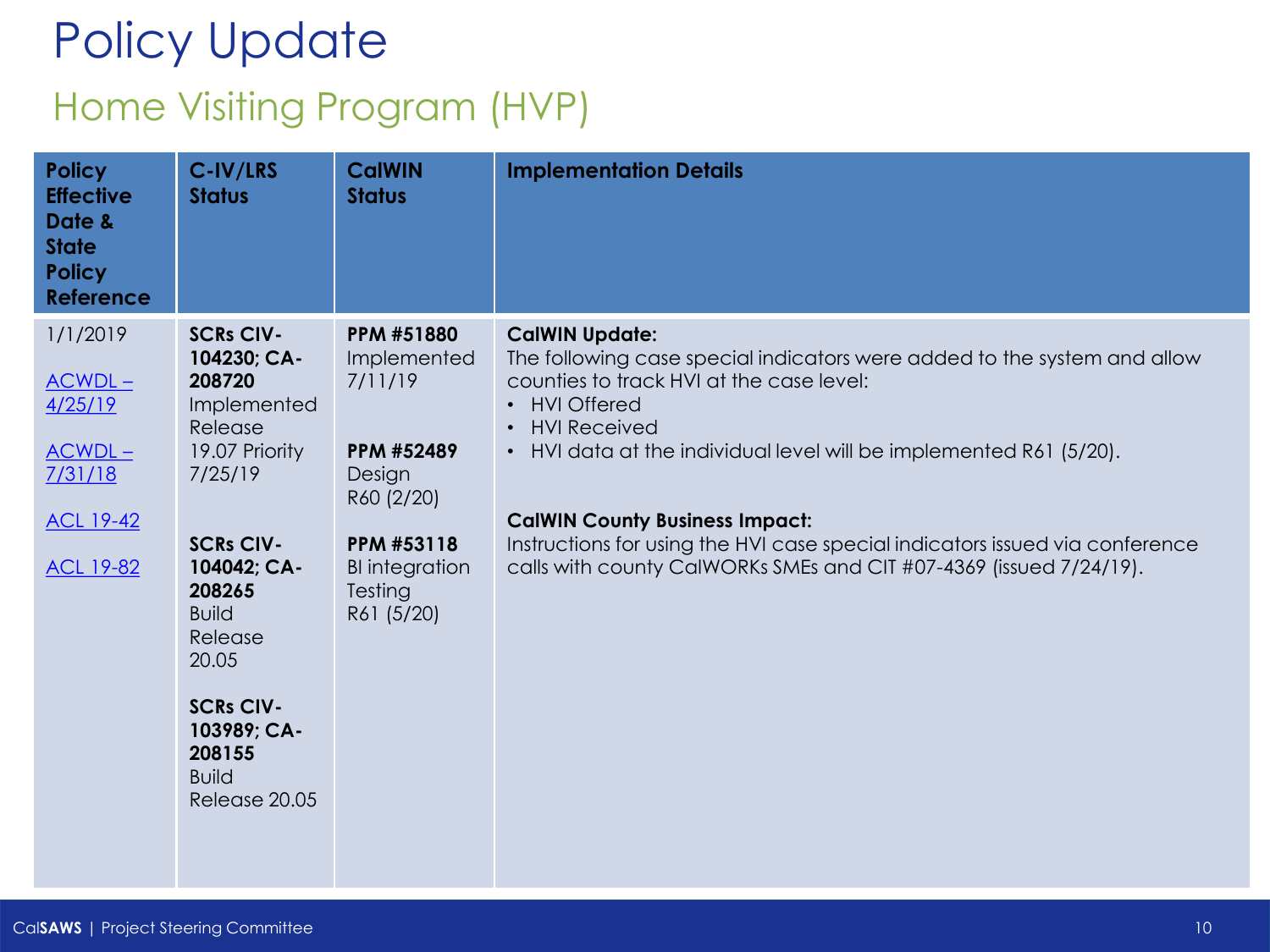#### CalWORKs Change to Asset and Vehicle Value Limits

| <b>Policy</b><br><b>Effective</b><br>Date &<br><b>State</b><br><b>Policy</b><br><b>Reference</b> | C-IV/LRS<br><b>Status</b>                                                        | <b>CalWIN</b><br><b>Status</b>            | <b>Implementation Details</b>                                                                                                                                                                                                                                                                                                                                                                                                                                                                                                                                                                                                                                                                                                                                                                                                                                                                                                                                                                                                                                                                                                                                                                                                                                                                                               |
|--------------------------------------------------------------------------------------------------|----------------------------------------------------------------------------------|-------------------------------------------|-----------------------------------------------------------------------------------------------------------------------------------------------------------------------------------------------------------------------------------------------------------------------------------------------------------------------------------------------------------------------------------------------------------------------------------------------------------------------------------------------------------------------------------------------------------------------------------------------------------------------------------------------------------------------------------------------------------------------------------------------------------------------------------------------------------------------------------------------------------------------------------------------------------------------------------------------------------------------------------------------------------------------------------------------------------------------------------------------------------------------------------------------------------------------------------------------------------------------------------------------------------------------------------------------------------------------------|
| 6/1/2020<br><b>ACL 19-67</b>                                                                     | <b>SCRs CIV-</b><br>104559; CA-<br>209360<br><b>System Test</b><br>Release 20.03 | <b>PPM #52484</b><br>Design<br>March 2020 | The maximum asset limit for CalWORKs households will be increased from \$2,250<br>to \$10,000, or, for CalWORKs AUs that include at least one member who is aged<br>60 or older or disabled, from \$3,500 to \$15,000.<br>Maximum allowed non-exempt vehicle equity value is increased from \$9,500 to<br>\$25,000. Non-exempt vehicles with an equity value of \$25,000 or less will not be<br>attributed to the AU's resource limits. For each motor vehicle with an equity value<br>of more than \$25,000, the equity value in excess of \$25,000 shall be counted<br>toward the AU's resources.<br><b>CalSAWS Update:</b><br>• CalWORKs property limit EDBC resource test rules will be updated to use the<br>new values.<br>CalWORKs motor vehicle disregard rules will be updated to use new values.<br>$\bullet$<br>• Applicable forms and Notice of Actions.<br><b>CalSAWS County Business Impact:</b><br>Train staff regarding the increased CalWORKs resource limits.<br><b>CalWIN Update:</b><br>Reference table update no other system design necessary. Targeted for March<br>2020 monthly release to be effective 6/1/2020.<br><b>CalWIN County Business Impact</b><br>CIT communicating release date and instructions if any county action necessary.<br>New limits be applied to new CalWORKs applications. |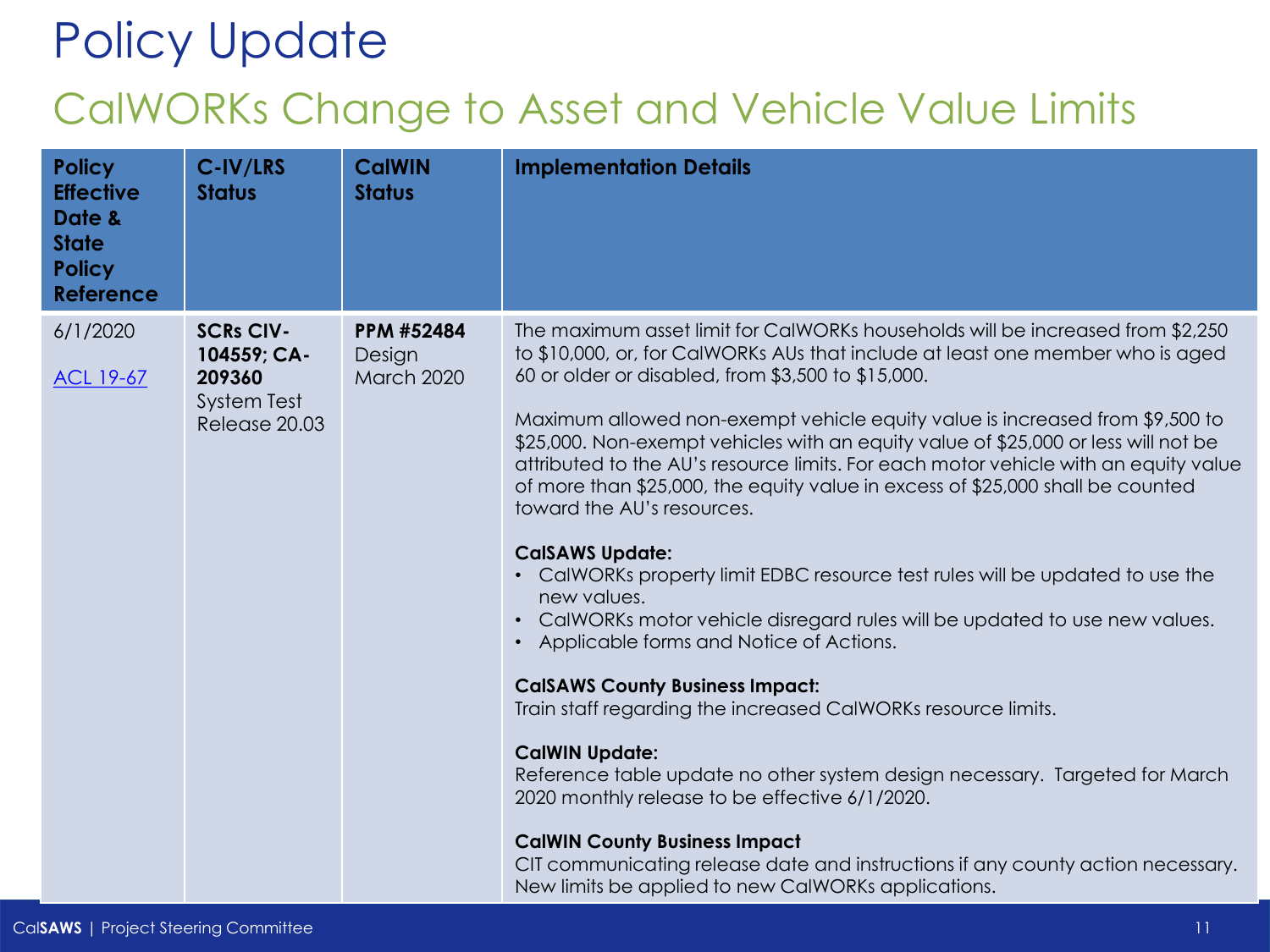### Policy Update CalWORKs Revised Time on Aid Notice of Actions

| <b>Policy</b><br><b>Effective</b><br>Date &<br><b>State</b><br><b>Policy</b><br><b>Reference</b> | C-IV/LRS<br><b>Status</b>                                              | <b>CalWIN</b><br><b>Status</b>                  | <b>Implementation Details</b>                                                                                                                                                                                                                                                                                                                                                                                                                                                                                                                                                                                                                                                                                                                                                                                                                                                                                                                                                                                            |
|--------------------------------------------------------------------------------------------------|------------------------------------------------------------------------|-------------------------------------------------|--------------------------------------------------------------------------------------------------------------------------------------------------------------------------------------------------------------------------------------------------------------------------------------------------------------------------------------------------------------------------------------------------------------------------------------------------------------------------------------------------------------------------------------------------------------------------------------------------------------------------------------------------------------------------------------------------------------------------------------------------------------------------------------------------------------------------------------------------------------------------------------------------------------------------------------------------------------------------------------------------------------------------|
| 6/20/2018<br><b>ACL 18-43</b>                                                                    | <b>SCRs CIV-</b><br>101570; CA-<br>204115<br><b>New</b><br>Release TBD | <b>PPM #50566</b><br>Implemented<br>R59 (11/19) | SB 72 reduced the CalWORKs time-on-aid clock to the current 48 months and<br>SB 1041 implemented the Welfare-to-Work (WTW) 24-month time clock. To<br>further the goal of improving clients' time on aid experience, in partnership<br>with welfare advocates, CDSS collaborated to improve the following Time on<br>Aid Notice of Action (NOA) messages:<br>M40-107(c) – Time On Aid Between 42nd and 46th Month;<br>M40-107(d) – Time on Aid to Former CalWORKs Recipients<br>$\bullet$<br>M40-107(g) - CalWORKs 48th Month on Aid<br>$\bullet$<br>Because some changes have been made to the above notices, CDSS is<br>working on an errata to ACL 18-43. Publish date is TBD.<br><b>CalSAWS Update:</b><br>Both SCRs are SPG approved awaiting design to begin. Until the updated<br>NOAs are implemented, counties can use the versions on the CDSS website.<br><b>CalSAWS County Business Impact:</b><br>Reject the system generated notice of action (NOA) and manually complete<br>and send the appropriate NOA. |
|                                                                                                  |                                                                        |                                                 | -Continued on Next Slide-                                                                                                                                                                                                                                                                                                                                                                                                                                                                                                                                                                                                                                                                                                                                                                                                                                                                                                                                                                                                |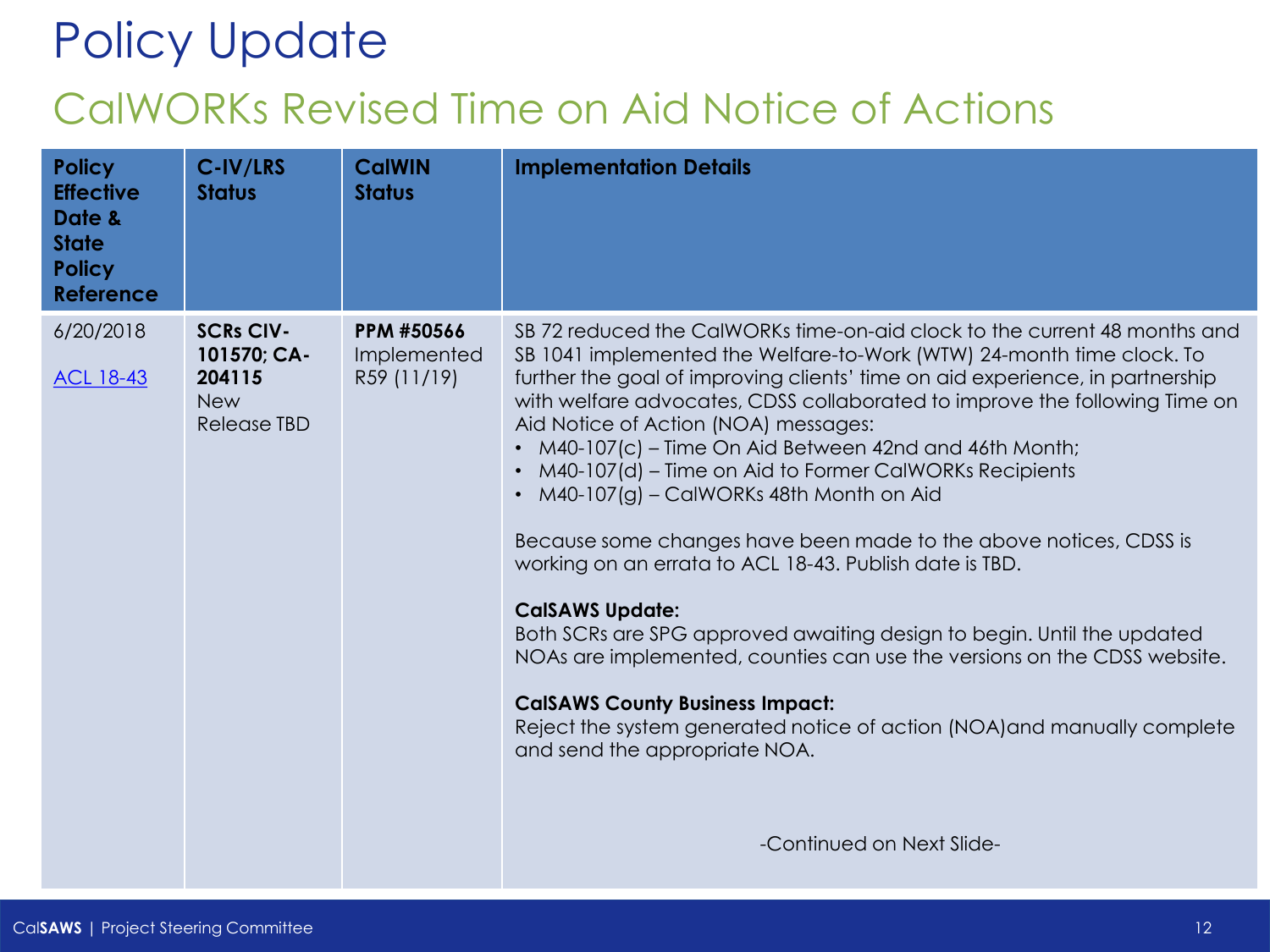### Policy Update CalWORKs Revised Time on Aid Notice of Actions

| <b>Policy</b><br><b>Effective</b><br>Date &<br><b>State</b><br><b>Policy</b><br><b>Reference</b> | C-IV/LRS<br><b>Status</b>                                              | <b>CalWIN</b><br><b>Status</b>           | <b>Implementation Details</b>                                                                                                                                                                                                                                                                                                           |
|--------------------------------------------------------------------------------------------------|------------------------------------------------------------------------|------------------------------------------|-----------------------------------------------------------------------------------------------------------------------------------------------------------------------------------------------------------------------------------------------------------------------------------------------------------------------------------------|
| 6/20/2018<br><b>ACL 18-43</b>                                                                    | <b>SCRs CIV-</b><br>101570; CA-<br>204115<br><b>New</b><br>Release TBD | PPM #50566<br>Implemented<br>R59 (11/19) | <b>CalWIN Update:</b><br>Implemented the revised notices in November 2019 with Release 59 (R59).<br>If an Errata is issued a new proposal will be opened to address necessary<br>changes.<br><b>CalWIN County Business Impact</b><br>No impact currently counties can use CalWIN notices that are now available<br>as of November 2019. |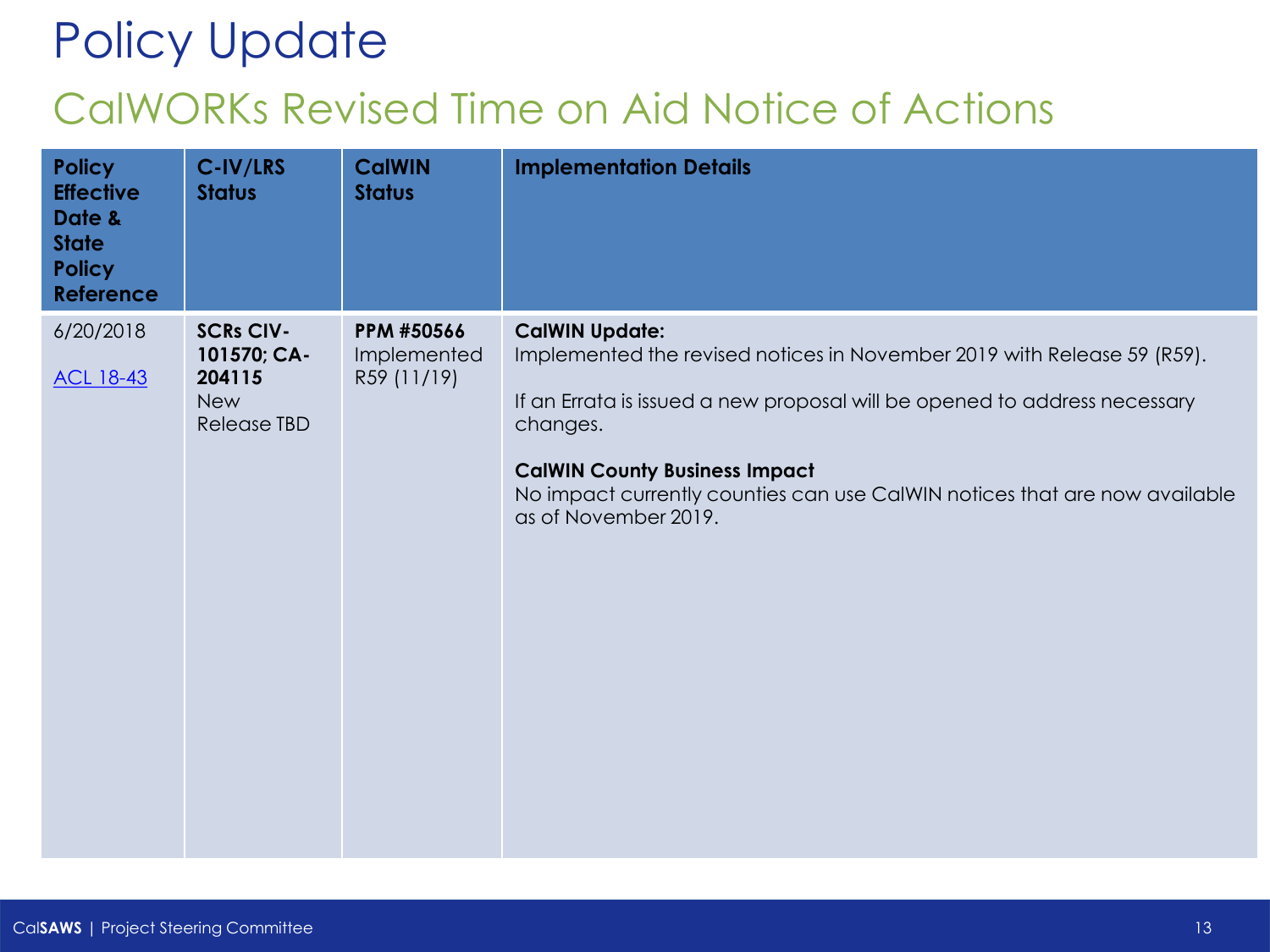#### CalWORKs Stage One Child Care Continuous Eligibility

| <b>Policy</b><br><b>Effective</b><br>Date &<br><b>State</b><br><b>Policy</b><br><b>Reference</b> | C-IV/LRS<br><b>Status</b> | <b>CalWIN</b><br><b>Status</b> | <b>Implementation Details</b>                                                                                                                  |
|--------------------------------------------------------------------------------------------------|---------------------------|--------------------------------|------------------------------------------------------------------------------------------------------------------------------------------------|
| 10/1/2019                                                                                        | <b>SCRs CIV-</b>          | PPM #53599                     | SB 80 increases access to child care services for CalWORKs participants by                                                                     |
|                                                                                                  | 104597; CA-<br>209488     | Design                         | authorizing CalWORKs Stage One Child Care immediately and continuously                                                                         |
| <b>ACL 19-99</b>                                                                                 | Implemented               | Targeting R62<br>(8/20)        | for 12 months or until the participants are transferred to Stage Two.                                                                          |
| ACL 19-110                                                                                       | Release 20.01             |                                | Effective 10/1/19, counties shall authorize CalWORKs Stage One Child Care                                                                      |
|                                                                                                  |                           | PPM #53366                     | services immediately for 12 months or until participants are transferred to                                                                    |
|                                                                                                  | <b>SCRs CIV-</b>          | Design                         | Stage Two. Participants will receive a Stage One Child Care authorization the                                                                  |
|                                                                                                  | 105835; CA-<br>209408     | Targeting R63<br>(11/20)       | day they are deemed eligible for CalWORKs.                                                                                                     |
|                                                                                                  | <b>New</b>                |                                | Beginning no later than 1/1/21, counties shall provide limited, read-only,                                                                     |
|                                                                                                  | <b>Release TBD</b>        | PPM #53997<br>Design           | online access through SAWS database to local contractors providing<br>CalWORKs child care services. Access shall include a single summary page |
|                                                                                                  | <b>SCRs CIV-</b>          | Release TBD                    | that contains current individual family data needed to enroll a family in                                                                      |
|                                                                                                  | 105397; CA-<br>211332     |                                | CalWORKs child care services or transfer a family between stages.                                                                              |
|                                                                                                  | <b>New</b>                |                                | <b>CalSAWS Update:</b>                                                                                                                         |
|                                                                                                  | Release 21.01             |                                | The updated CCP 7 and CCP 8 forms are available in the C-IV and LRS<br>template repositories.                                                  |
|                                                                                                  | <b>SCRs CIV-</b>          |                                |                                                                                                                                                |
|                                                                                                  | 106099;CA-                |                                | <b>CalSAWS County Business Impact:</b>                                                                                                         |
|                                                                                                  | 212736<br><b>New</b>      |                                | Train staff to generate the CCP 7 and CCP 8 from the systems template<br>repository.                                                           |
|                                                                                                  | <b>Release TBD</b>        |                                |                                                                                                                                                |
|                                                                                                  |                           |                                | -Continued on Next Slide-                                                                                                                      |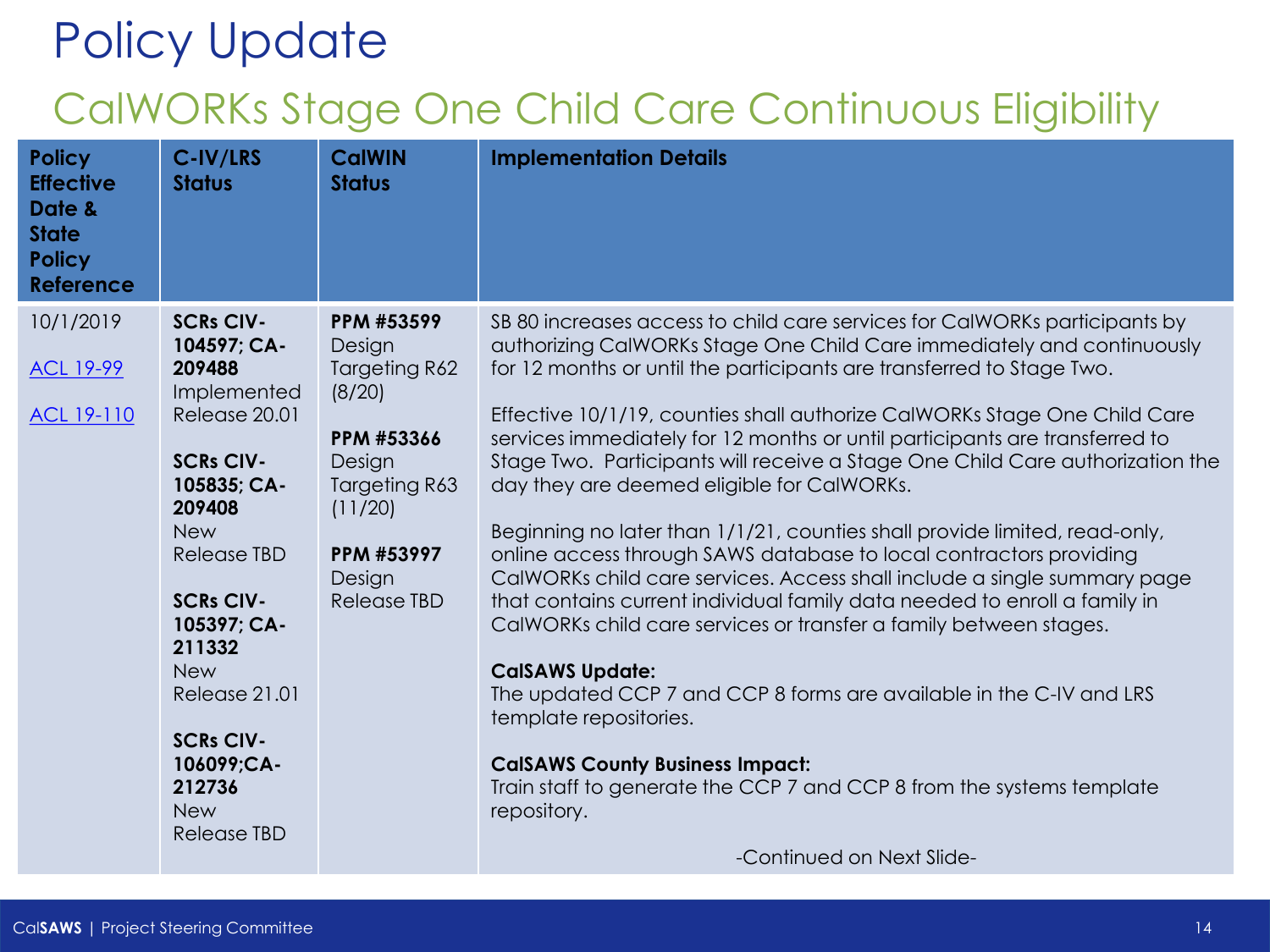#### CalWORKs Stage One Child Care Continuous Eligibility

| <b>Policy</b><br><b>Effective</b><br>Date &<br><b>State</b><br><b>Policy</b><br><b>Reference</b>                           | C-IV/LRS<br><b>Status</b>                                                                                                                                                                                                                                                                                         | <b>CalWIN</b><br><b>Status</b>                                                                                                                           | <b>Implementation Details</b>                                                                                                                                                                                                                                                                                                                                                                                                                                                                                                                                                                                                                                                                                                                                                                                                                                                                                                                                                                                                                                                                                                                                                                              |
|----------------------------------------------------------------------------------------------------------------------------|-------------------------------------------------------------------------------------------------------------------------------------------------------------------------------------------------------------------------------------------------------------------------------------------------------------------|----------------------------------------------------------------------------------------------------------------------------------------------------------|------------------------------------------------------------------------------------------------------------------------------------------------------------------------------------------------------------------------------------------------------------------------------------------------------------------------------------------------------------------------------------------------------------------------------------------------------------------------------------------------------------------------------------------------------------------------------------------------------------------------------------------------------------------------------------------------------------------------------------------------------------------------------------------------------------------------------------------------------------------------------------------------------------------------------------------------------------------------------------------------------------------------------------------------------------------------------------------------------------------------------------------------------------------------------------------------------------|
| 10/1/2019<br><b>ACL 19-99</b><br>Draft ACL<br>CW Stage<br>One Child<br><b>Care Notice</b><br>of Action<br>Forms<br>10/9/19 | <b>SCRs CIV-</b><br>104597; CA-<br>209488<br>Design<br>Release 20.01<br><b>SCRs CIV-</b><br>105835; CA-<br>209408<br><b>New</b><br><b>Release TBD</b><br><b>SCRs CIV-</b><br>105397; CA-<br>211332<br><b>New</b><br>Release 21.01<br><b>SCRs CIV-</b><br>106099;CA-<br>212736<br><b>New</b><br><b>Release TBD</b> | PPM #53599<br>Design<br><b>Targeting R62</b><br>(8/20)<br>PPM #53366<br>Design<br>Targeting R63<br>(11/20)<br>PPM #53997<br>Design<br><b>Release TBD</b> | <b>CalWIN Update:</b><br>Stage 1 is administered using CalWIN by 9 of the 18 counties. The system does<br>not place a limit in the number of Stage 1 months that can be administered<br>to a post-aid case. Counties are able to continue Stage 1 child care for the<br>12 months outlined by SB 80 ensuring there is no break in child care when<br>transitioning to Stage 2.<br>• CCP7 - Client Correspondence SR for maintenance opened to update SR<br>#628818.<br>• CCP8-Client Correspondence SR for maintenance opened to add, SR<br>#628822.<br>• Notice to Providers - Client Correspondence SR for maintenance opened<br>to add SR $\#$ 627555.<br>Project opened to address read-only access for a summary page for child<br>care contractors.<br>Reporting component: A workgroup consisting of representatives from CDSS,<br>CWDA, and Parent Voices, in consultation with CWDs and SAWS, will design<br>the report.<br>CalWIN opened a new proposal for automation to support counties in<br>addition to the BENDS being developed. Automating CCP8 included in new<br>proposal.<br><b>CalWIN County Business Impact</b><br>Counties will continue to follow established business processes. |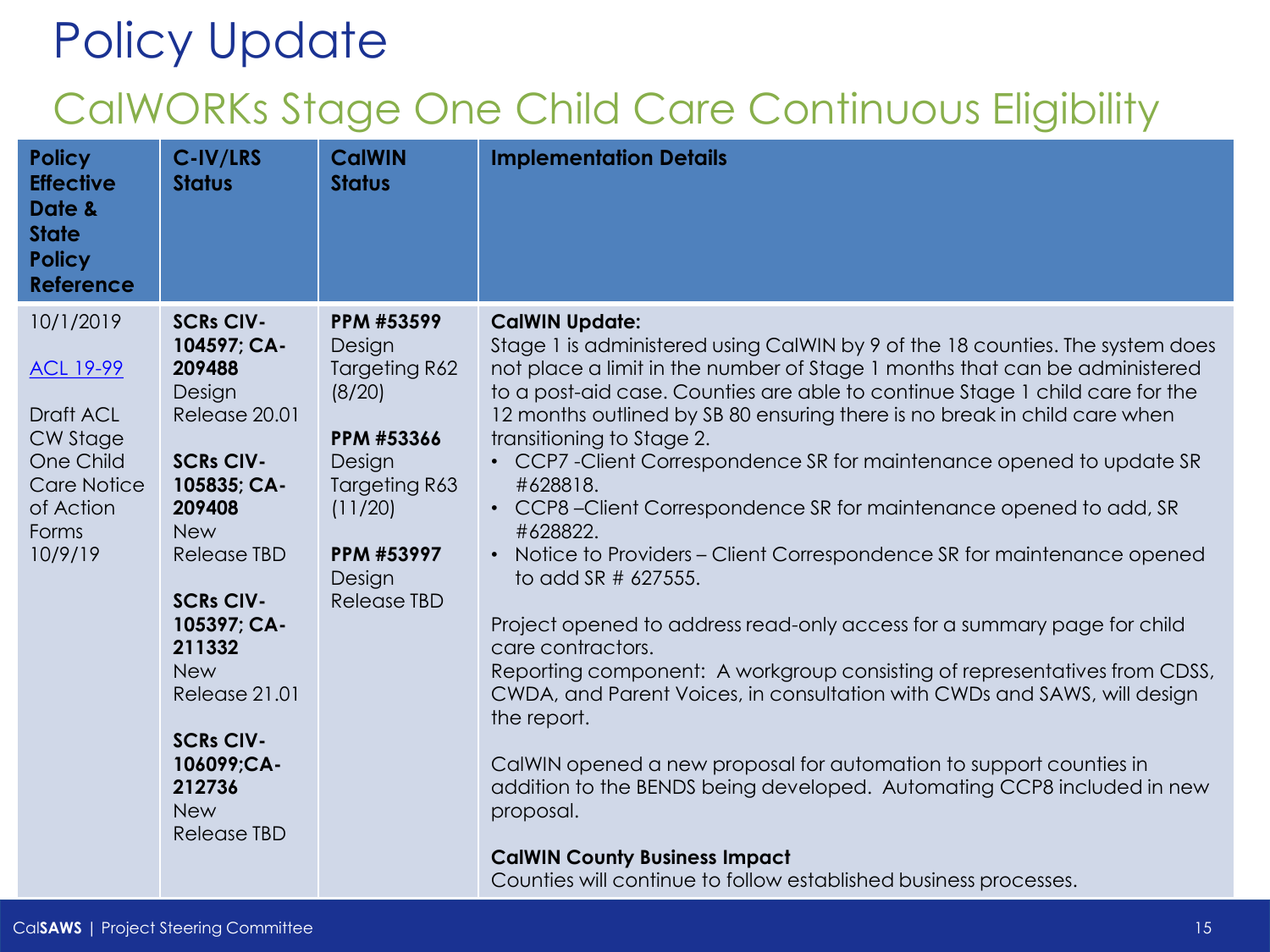#### Homeless Assistance – Remove 16 Consecutive Day Requirement

| <b>Policy</b><br><b>Effective</b><br>Date &<br><b>State</b><br><b>Policy</b><br><b>Reference</b> | C-IV/LRS<br><b>Status</b>                                               | <b>CalWIN</b><br><b>Status</b>                      | <b>Implementation Details</b>                                                                                                                                                                                                                                                                                                                                                                                                                                                                                                                                                                                                                                                                                                                                                                                                                                                                                              |
|--------------------------------------------------------------------------------------------------|-------------------------------------------------------------------------|-----------------------------------------------------|----------------------------------------------------------------------------------------------------------------------------------------------------------------------------------------------------------------------------------------------------------------------------------------------------------------------------------------------------------------------------------------------------------------------------------------------------------------------------------------------------------------------------------------------------------------------------------------------------------------------------------------------------------------------------------------------------------------------------------------------------------------------------------------------------------------------------------------------------------------------------------------------------------------------------|
| <b>TBD</b><br><b>SB 80</b><br><u>ACL 19-118</u>                                                  | <b>SCRs CIV-</b><br>105386; CA-<br>211293<br>Design<br>Release<br>20.09 | <b>PPM #52113</b><br>Design<br>Target R62<br>(8/20) | SB 80 repealed the rule that the 16 days of temporary HA benefits must be<br>used on consecutive days and instead authorizes families to receive 16<br>cumulative days of temporary HA benefits within a 12-month period.<br><b>CalSAWS Update:</b><br>This change does not impact the C-IV System. However, a system change is<br>required for LRS. Until automation can occur, an interim process was<br>published via CITs 0011-20 (CIV) and 0013-20 (LRS).<br><b>CalSAWS County Business Impact:</b><br>Unknown pending design completion for SCRs CIV-105386 and CA-211293.<br><b>CalWIN Update:</b><br>Proposal opened, pending design.<br>Workaround/BENDs issued for 16 Non-Consecutive days issued 1/30/2020 (CIT<br>#01-4600)<br>Workaround/BENDS issued for AB557 cases issued 1/30/2020 (CIT #08-4402)<br><b>CalWIN County Business Impact</b><br>County business process to utilize BENDs pending automation. |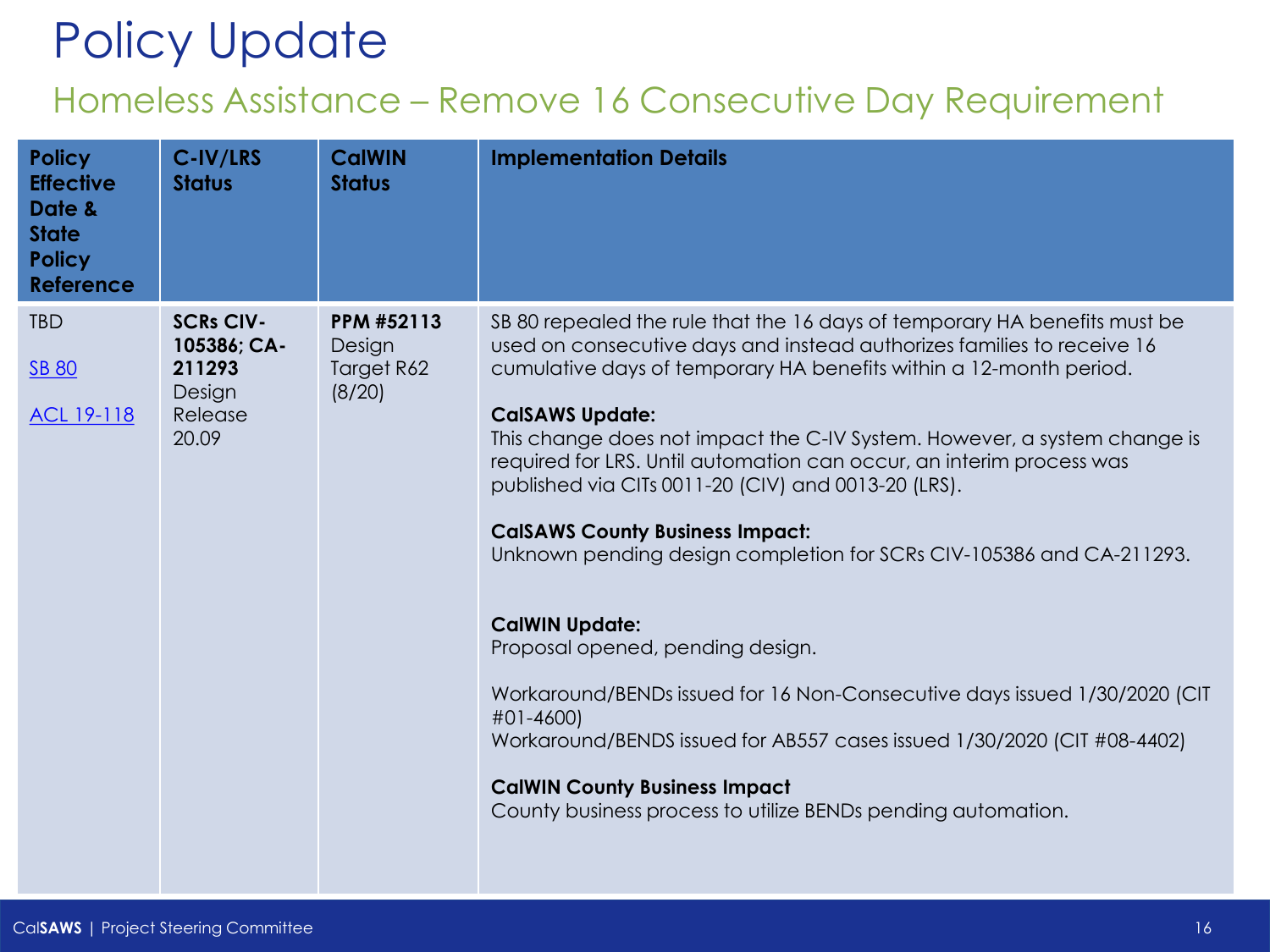#### Homeless Assistance Revised Forms and Notice of Action

| <b>Policy</b><br><b>Effective</b><br>Date &<br><b>State</b><br><b>Policy</b><br><b>Reference</b> | C-IV/LRS<br><b>Status</b>                                              | <b>CalWIN</b><br><b>Status</b>                                    | <b>Implementation Details</b>                                                                                                                                                                                                                                                                                                                                                                                                                                                                                                                                                                                                                                                                                                                                                                                                                                                                                  |
|--------------------------------------------------------------------------------------------------|------------------------------------------------------------------------|-------------------------------------------------------------------|----------------------------------------------------------------------------------------------------------------------------------------------------------------------------------------------------------------------------------------------------------------------------------------------------------------------------------------------------------------------------------------------------------------------------------------------------------------------------------------------------------------------------------------------------------------------------------------------------------------------------------------------------------------------------------------------------------------------------------------------------------------------------------------------------------------------------------------------------------------------------------------------------------------|
| <b>ACL 19-77</b>                                                                                 | <b>SCRs CIV-</b><br>104848; CA-<br>209996<br><b>New</b><br>Release TBD | <b>Service</b><br><b>Requests</b><br>628788,<br>628790,<br>628791 | CDSS revised the Homeless Assistance (HA) Statement of Facts form to<br>include information about the expanded temporary HA available to<br>CalWORKs applicants who are fleeing domestic abuse.<br>CDSS revised the HA denial NOA message to include reasons for denials<br>based on requests for expanded temporary HA for applicants fleeing<br>domestic abuse, temporary HA for CalWORKs Family Reunification cases, and<br>HA requests based on natural disasters.<br>CDSS created a new NOA message to approve requests for expanded<br>temporary HA for applicants fleeing domestic abuse.<br><b>CalSAWS Update:</b><br>Both SCRs are pending SPG approval. Until the updated NOAs are<br>implemented, counties can use the versions on the CDSS website.<br><b>CalSAWS County Business Impact:</b><br>Unknown pending design completion for SCRs CIV-104848 and CA-209996.<br>-Continued on next slide- |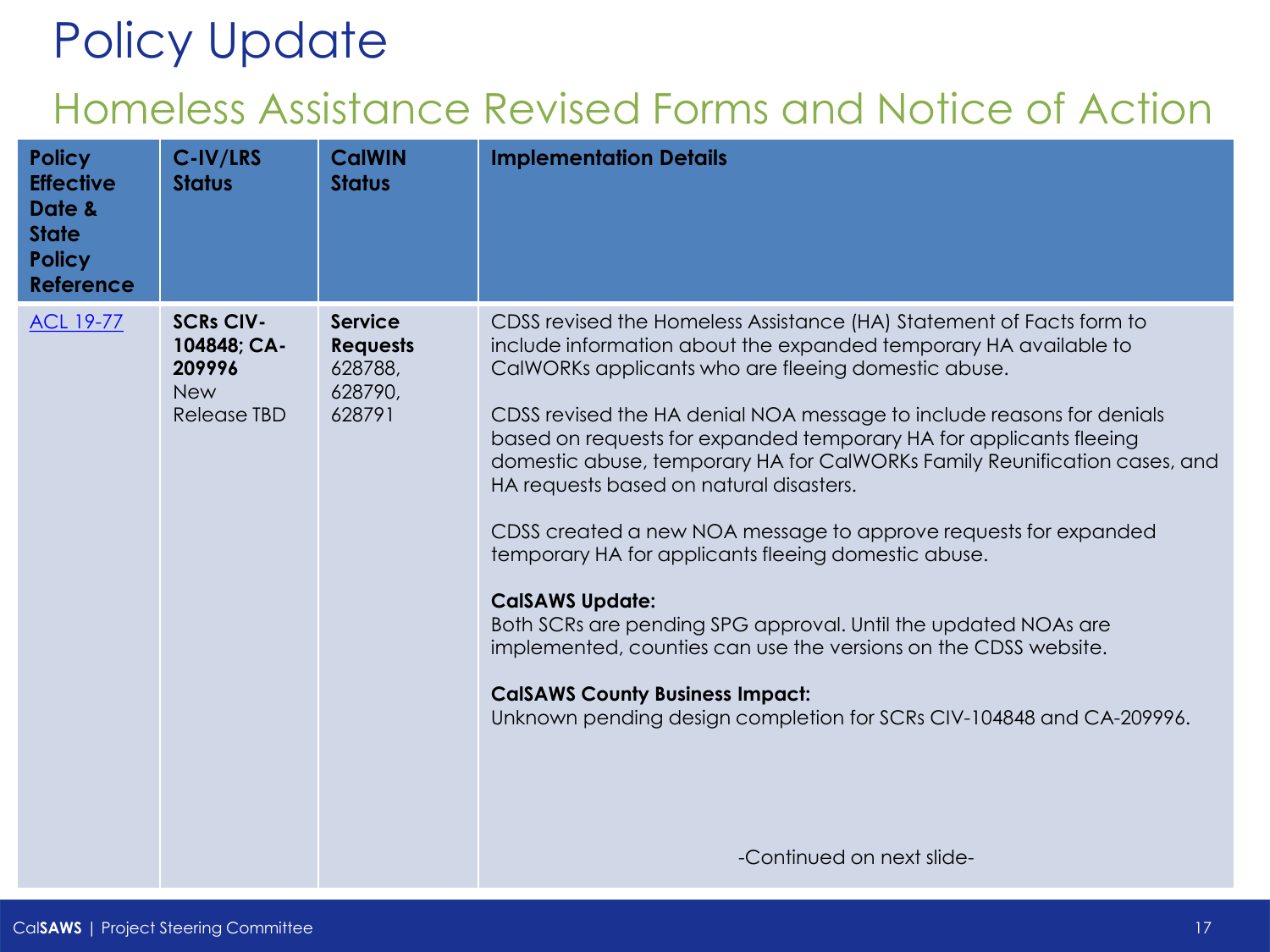#### Homeless Assistance Revised Forms and Notice of Action

| <b>Policy</b><br><b>Effective</b><br>Date &<br><b>State</b><br><b>Policy</b><br><b>Reference</b> | C-IV/LRS<br><b>Status</b>                                              | <b>CalWIN</b><br><b>Status</b>                                    | <b>Implementation Details</b>                                                                                                                                                                                                                                                                                                    |
|--------------------------------------------------------------------------------------------------|------------------------------------------------------------------------|-------------------------------------------------------------------|----------------------------------------------------------------------------------------------------------------------------------------------------------------------------------------------------------------------------------------------------------------------------------------------------------------------------------|
| <b>ACL 19-77</b>                                                                                 | <b>SCRs CIV-</b><br>104848; CA-<br>209996<br><b>New</b><br>Release TBD | <b>Service</b><br><b>Requests</b><br>628788,<br>628790,<br>628791 | <b>CalWIN Update:</b><br>Notices and form are being updated through Client Correspondence<br>maintenance Service Requests (SRs).<br>SR#628788 - CW42<br>SR#628790 - new M44-211B<br>SR#628791 - revised M44-211D<br><b>CalWIN County Business Impact</b><br>CITs will be sent when each SR is completed and moved to production. |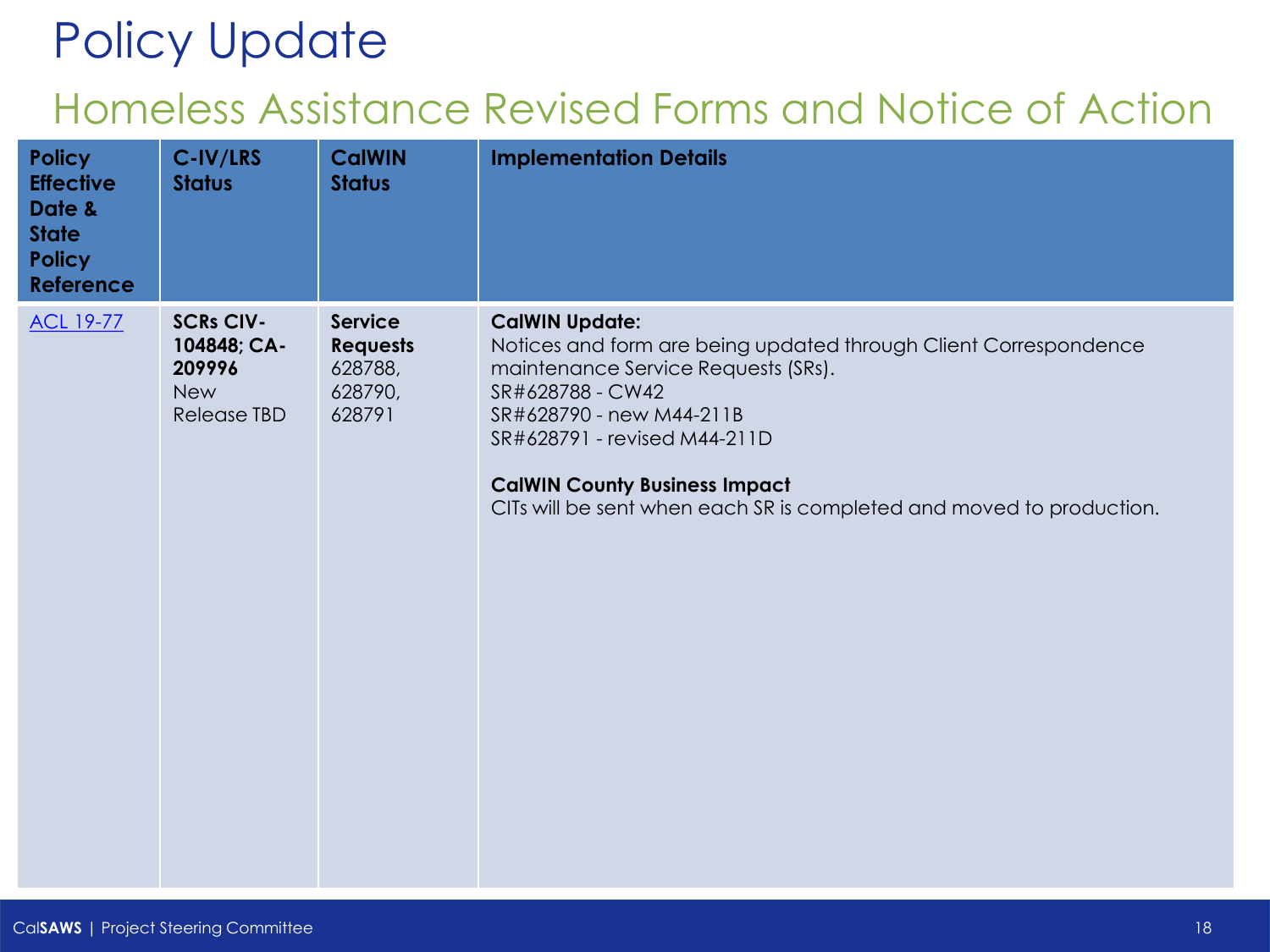#### CalWORKs Income Exemptions and Income Reporting Thresholds

| <b>Policy</b><br><b>Effective</b><br>Date &<br><b>State</b><br><b>Policy</b><br><b>Reference</b> | C-IV/LRS<br><b>Status</b>                                                                                       | <b>CalWIN</b><br><b>Status</b>     | <b>Implementation Details</b>                                                                                                                                                                                                                                                                                                                                                                                                                                                                                                                                                                                                                                                                                                                                                                                                                                                                                                                                                                                                                                                                                                                                                                                                                                                                                            |
|--------------------------------------------------------------------------------------------------|-----------------------------------------------------------------------------------------------------------------|------------------------------------|--------------------------------------------------------------------------------------------------------------------------------------------------------------------------------------------------------------------------------------------------------------------------------------------------------------------------------------------------------------------------------------------------------------------------------------------------------------------------------------------------------------------------------------------------------------------------------------------------------------------------------------------------------------------------------------------------------------------------------------------------------------------------------------------------------------------------------------------------------------------------------------------------------------------------------------------------------------------------------------------------------------------------------------------------------------------------------------------------------------------------------------------------------------------------------------------------------------------------------------------------------------------------------------------------------------------------|
| 6/1/2020<br><b>ACL 19-76</b>                                                                     | <b>SCRs CIV-</b><br>104383; CA-<br>209033<br><b>Build</b><br>Release 20.03<br>priority<br>release on<br>4/16/20 | PPM #53929<br>Design<br>R61 (5/20) | SB 80 updates the CalWORKs disability-based and earned income disregards<br>(EID) thresholds. Additionally, SB 80 simplifies the CalWORKs IRT for better<br>alignment with the CalFresh IRT. The three-tier system will be replaced by a<br>two-tier system. The Tier 1 IRT will remain the same.<br>CalWORKs Tier 2 IRT will be replaced with the existing CalWORKs Tier 3 IRT,<br><b>CalSAWS Update:</b><br>• CalWORKs (CW) Disability Based Earned Income Disregard and CW<br>Disability Based Unearned Income Disregard from \$225 to \$500, effective<br>June 1, 2020.<br>• Forms will be updated to replace Disability-Based Unearned Income (DBI) or<br>Earned Income Disregard (EID) references from \$225 to \$500.<br>• Replace Tier 2 with Tier 3 calculation rules effective June 1, 2020.<br>• Forms and NOAs to reflect the new values as per policy.<br><b>CalSAWS County Business Impact:</b><br>Train staff regarding the change to the disregard and IRT.<br><b>CalWIN Update:</b><br>Scheduled for R61 (5/20) for disregard increase and IRT value changes.<br>Notice and form changes will be updated on a flow basis through Client<br>Correspondence maintenance Service Requests (SRs) and projects.<br><b>CalWIN County Business Impact</b><br>Project included in Release notes and Highlights. |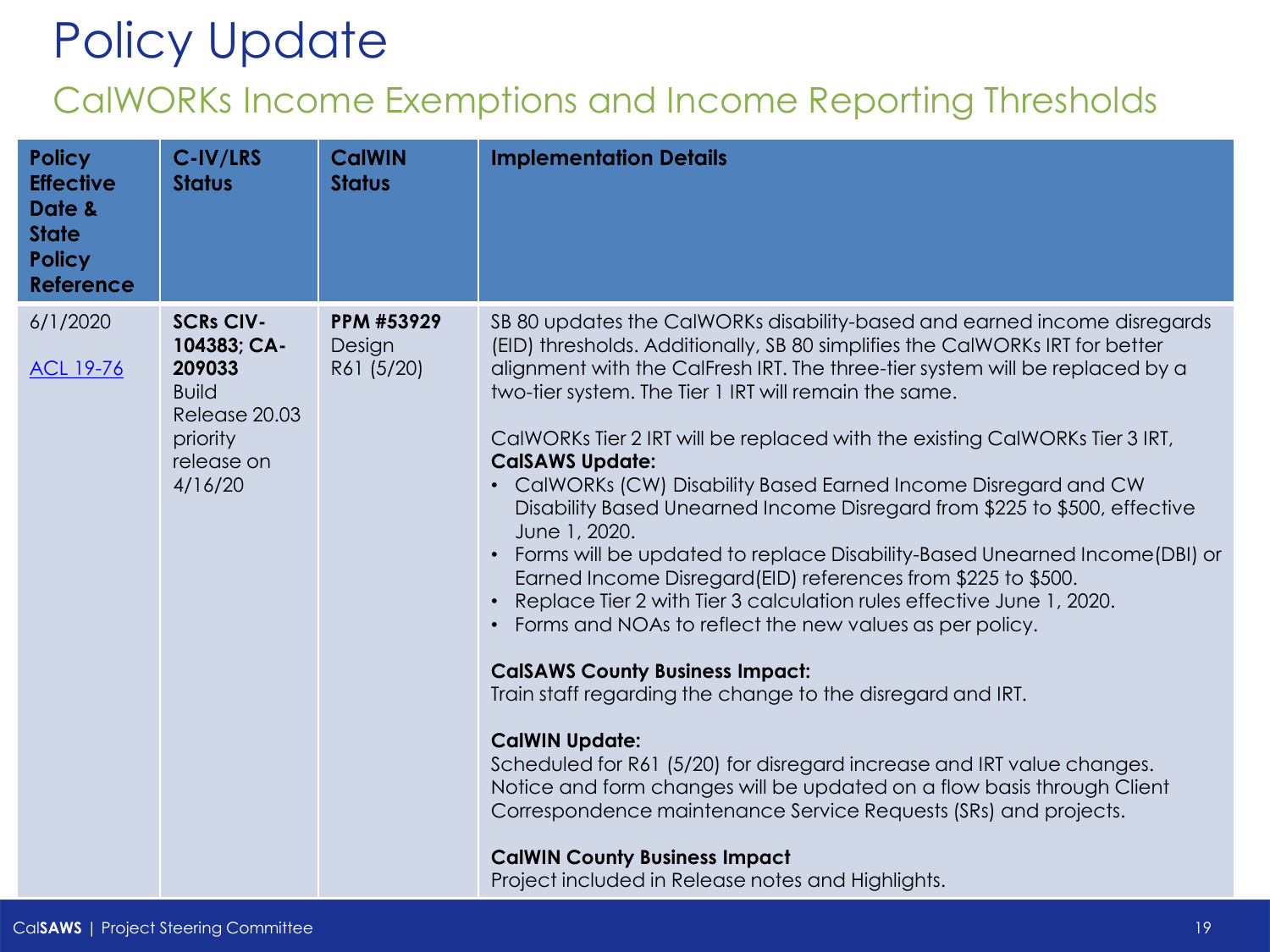## Policy Update CalWORKs and CalFresh Income Exemptions

| <b>Policy</b><br><b>Effective</b><br>Date &<br><b>State</b><br><b>Policy</b><br><b>Reference</b> | C-IV/LRS<br><b>Status</b>                                                         | <b>CalWIN</b><br><b>Status</b>                                                             | <b>Implementation Details</b>                                                                                                                                                                                                                                                                                                                                                                                                                                                                                                                                                                                                                                                                                                                                                                                                                                                                                                                                                                                                                                                                                                                                                                                                                   |
|--------------------------------------------------------------------------------------------------|-----------------------------------------------------------------------------------|--------------------------------------------------------------------------------------------|-------------------------------------------------------------------------------------------------------------------------------------------------------------------------------------------------------------------------------------------------------------------------------------------------------------------------------------------------------------------------------------------------------------------------------------------------------------------------------------------------------------------------------------------------------------------------------------------------------------------------------------------------------------------------------------------------------------------------------------------------------------------------------------------------------------------------------------------------------------------------------------------------------------------------------------------------------------------------------------------------------------------------------------------------------------------------------------------------------------------------------------------------------------------------------------------------------------------------------------------------|
| November<br>2019<br>ACL 19-106<br><b>ACL 19-79</b>                                               | <b>SCRs CIV-</b><br>105343; CA-<br>211229<br>Committee<br>Review<br>Release 20.09 | PPM #52803<br>Implemented<br>October 2019<br>PPM #53330<br>Implemented<br>December<br>2019 | This policy change exempts awards and scholarships provided by a private or<br>public entity to, or on behalf of, a dependent child, as well as income earned<br>for temporary work related to the decennial census, from being considered<br>income for CalWORKs program eligibility and benefits determination. In order<br>to ensure that these exemptions are in effect for qualified workers employed<br>during 2019 for the 2020 United States (U.S) Census, this policy takes effect<br>immediately.<br><b>CalSAWS Update:</b><br>Update Census Earnings - Temporary income to be exempt for CalWORKs<br>as of 11/2019.<br>Update Census Earnings - Temporary income to be earned for CalFresh as<br>of 10/2020.<br>Update Awards/Scholarship-Educational/Student income to be exempt<br>income for CalFresh for all benefit months.<br>Provide a list of CalFresh programs with persons receiving<br>Awards/Scholarship income<br>Provide a list of CW, RCA, IN, IDV programs with persons receiving census<br>$\bullet$<br>earning<br><b>CalSAWS County Business Impact:</b><br>Train staff regarding the change to theses income exemptions and run EDBC<br>for the cases on the lists referenced above.<br>-Continued on next slide- |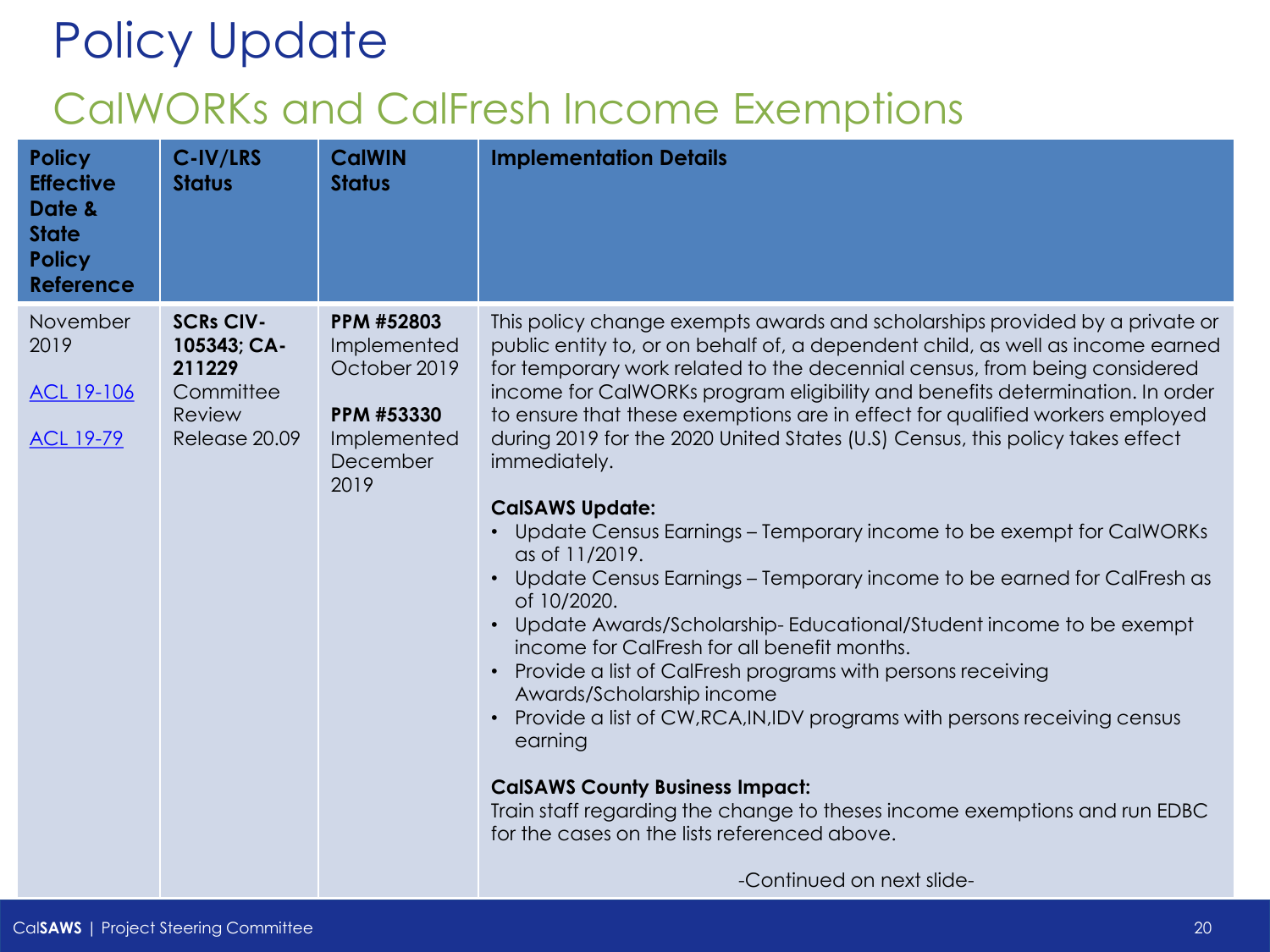## Policy Update CalWORKs and CalFresh Income Exemptions

| <b>Policy</b><br><b>Effective</b><br>Date &<br><b>State</b><br><b>Policy</b><br><b>Reference</b> | C-IV/LRS<br><b>Status</b>                                                         | <b>CalWIN</b><br><b>Status</b>                                                             | <b>Implementation Details</b>                                                                                                                                                                                                                                      |
|--------------------------------------------------------------------------------------------------|-----------------------------------------------------------------------------------|--------------------------------------------------------------------------------------------|--------------------------------------------------------------------------------------------------------------------------------------------------------------------------------------------------------------------------------------------------------------------|
| November<br>2019<br>ACL 19-106<br><b>ACL 19-79</b>                                               | <b>SCRs CIV-</b><br>105343; CA-<br>211229<br>Committee<br>Review<br>Release 20.09 | PPM #52803<br>Implemented<br>October 2019<br>PPM #53330<br>Implemented<br>December<br>2019 | <b>CalWIN Update:</b><br>CalWORKs reference table updated December 2019.<br>CalFresh reference table updated October 2019<br><b>CalWIN County Business Impact</b><br>County processes to enter census income and awards/scholarships, will be<br>exempted by EDBC. |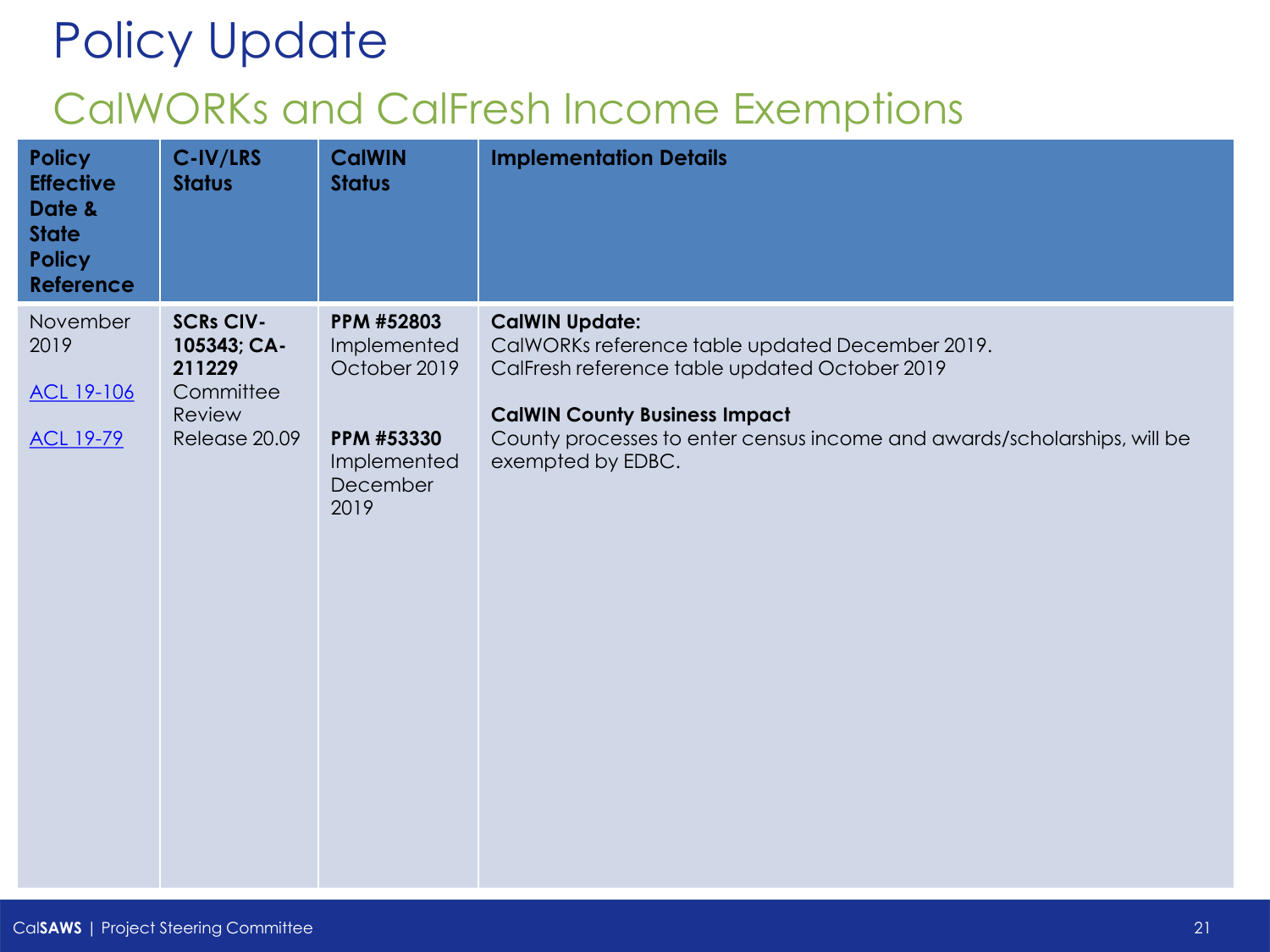# Policy Update CalFresh SSI/SSP Expansion

| <b>Policy</b><br><b>Effective</b><br>Date &<br><b>State</b><br><b>Policy</b><br><b>Reference</b> | C-IV/LRS<br><b>Status</b>                                                                                                                                                                                                                           | <b>CalWIN</b><br><b>Status</b>                                                             | <b>Implementation Details</b>                                                                                                                                                                                                                                                                                                                                                                                                                                                                                                                                                                                                                                                                                                                             |
|--------------------------------------------------------------------------------------------------|-----------------------------------------------------------------------------------------------------------------------------------------------------------------------------------------------------------------------------------------------------|--------------------------------------------------------------------------------------------|-----------------------------------------------------------------------------------------------------------------------------------------------------------------------------------------------------------------------------------------------------------------------------------------------------------------------------------------------------------------------------------------------------------------------------------------------------------------------------------------------------------------------------------------------------------------------------------------------------------------------------------------------------------------------------------------------------------------------------------------------------------|
| 6/1/2019<br><b>ACL 18-90</b><br><b>ACL 18-91</b><br><b>ACL 18-92</b>                             | <b>SCR CA-</b><br>201416<br>Implemented<br>Release 19.09<br><b>SCRs CIV-</b><br>102560; CA-<br>205319<br>(Threshold<br>Language<br>NOAs/Forms)<br>Implemented<br>Release 19.11<br><b>SCRs CIV-</b><br>104322;CA-<br>208888<br>Test<br>Release 20.03 | PPM #53164<br>Implemented<br>December<br>2019<br><b>PPM #53600</b><br>Design<br>R62 (8/20) | <b>CalSAWS Update:</b><br>• Add the threshold language SNB 1 and TNB 1 forms<br>• Add an indicator to the CalFresh that identifies if the program has been<br>reversed. This indicator will be included in the eICT interface.<br>• Add a CalFresh person level indicator that indicates if the person was<br>excluded prior to 6/1/2019. This indicator will be included in the eICT<br>interface.<br><b>CalSAWS County Business Impact:</b><br>Until the above indicators are added to the system, the counties should<br>include the following in the ICT comment section on the ICT Detail page:<br>The CalFresh program was/was not reversed<br><name> was excluded from the CalFresh program prior to 6/1/2019<br/>-Continued on next slide-</name> |
|                                                                                                  |                                                                                                                                                                                                                                                     |                                                                                            |                                                                                                                                                                                                                                                                                                                                                                                                                                                                                                                                                                                                                                                                                                                                                           |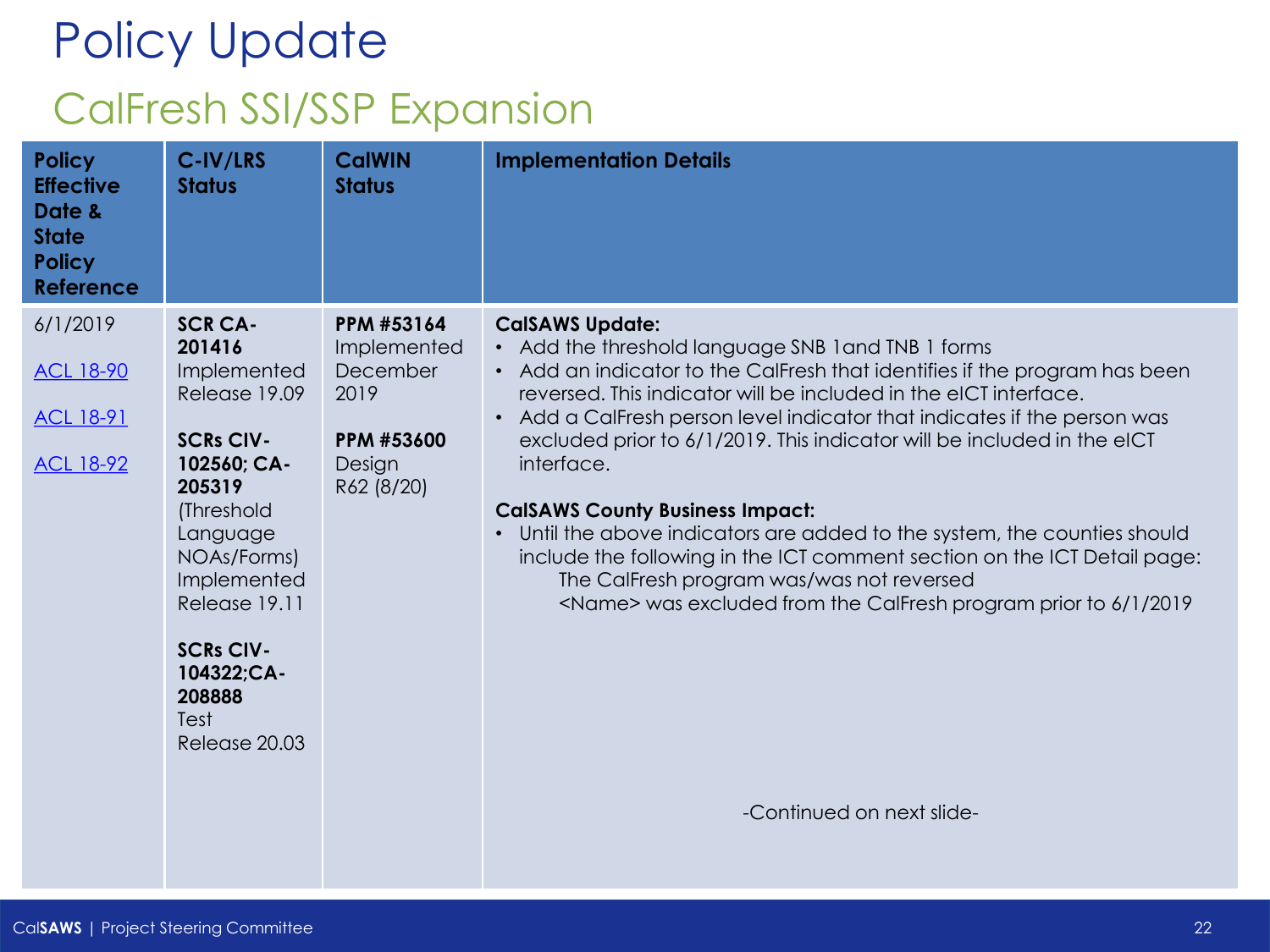# Policy Update CalFresh SSI/SSP Expansion

| <b>Policy</b><br><b>Effective</b><br>Date &<br><b>State</b><br><b>Policy</b><br><b>Reference</b> | C-IV/LRS<br><b>Status</b>                                                                                                                                                                                                                           | <b>CalWIN</b><br><b>Status</b>                                                      | <b>Implementation Details</b>                                                                                                                                                                                                                                                                                                                                                                         |
|--------------------------------------------------------------------------------------------------|-----------------------------------------------------------------------------------------------------------------------------------------------------------------------------------------------------------------------------------------------------|-------------------------------------------------------------------------------------|-------------------------------------------------------------------------------------------------------------------------------------------------------------------------------------------------------------------------------------------------------------------------------------------------------------------------------------------------------------------------------------------------------|
| 6/1/2019<br><b>ACL 18-90</b><br><b>ACL 18-91</b><br>ACL 18-92                                    | <b>SCR CA-</b><br>201416<br>Implemented<br>Release 19.09<br><b>SCRs CIV-</b><br>102560; CA-<br>205319<br>(Threshold<br>Language<br>NOAs/Forms)<br>Implemented<br>Release 19.11<br><b>SCRs CIV-</b><br>104322;CA-<br>208888<br>Test<br>Release 20.03 | PPM #53164<br>Implemented<br>December<br>2019<br>PPM #53600<br>Design<br>R62 (8/20) | <b>CalWIN Update:</b><br>. Modify CalWIN to add SSI individual in the future month if it will result in an<br>increase in CalFresh benefits.<br>• Pending design to modify CalWIN Nutritional Benefit Override functionality to<br>not have any restrictions.<br><b>CalWIN County Business Impact</b><br>Issue CalFresh supplement via Non-System Determined Issuance (NSDI) for the<br>future month. |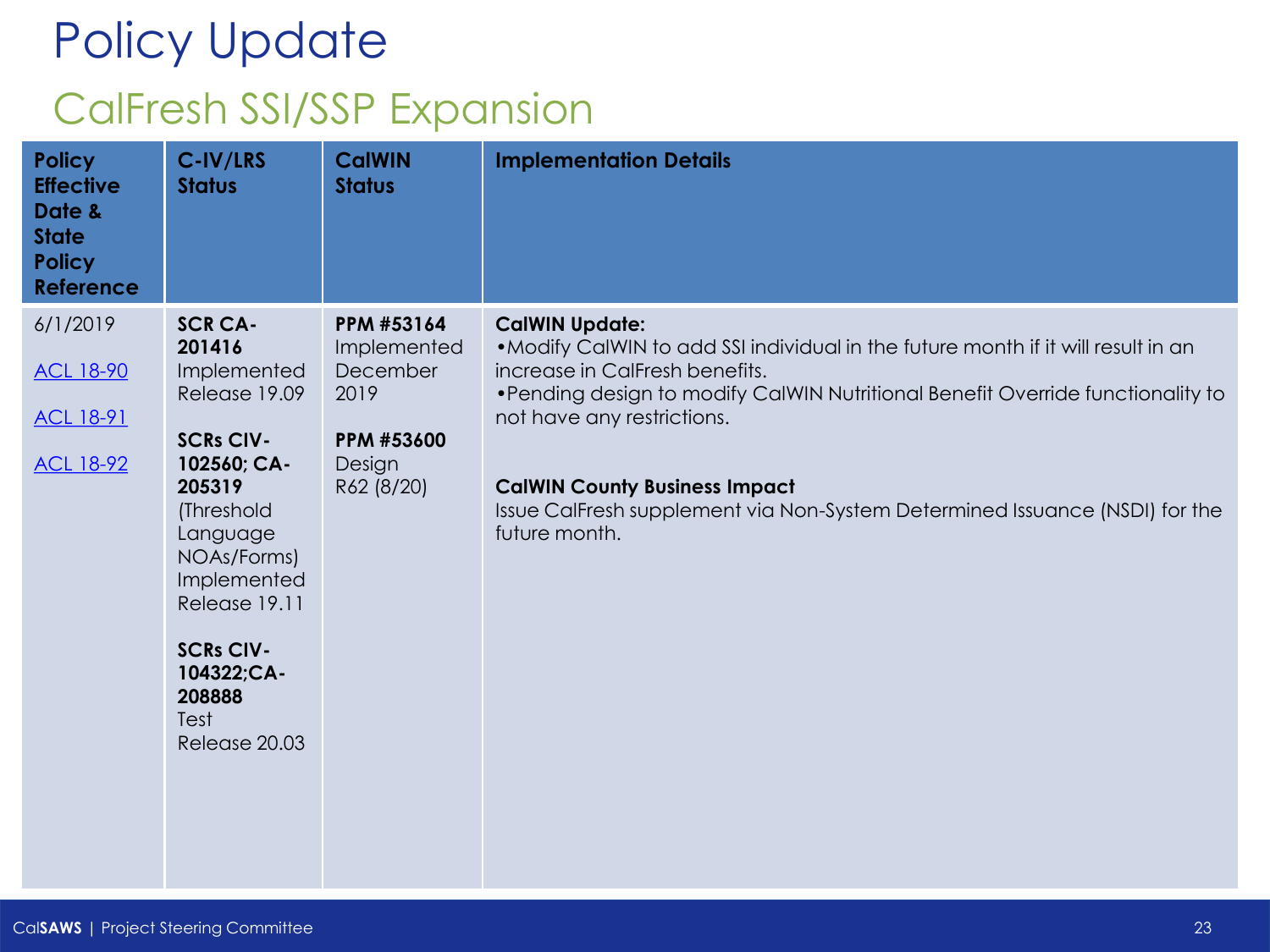| <b>Policy</b><br><b>Effective</b><br>Date &<br><b>State Policy</b><br><b>Reference</b>                                                          | C-IV/LRS<br><b>Status</b>                                                                                                                                                                                                                                                                                                                      | <b>CalWIN</b><br><b>Status</b>                                                                                                                                                                                                                                                                       | <b>Implementation Details</b>                                                                                                                                                                                                                                                                                                                                                                                                                                                                                                                                                                                                                                                                                                                                                                                                                                                                                                                                                                                                                                                                                          |
|-------------------------------------------------------------------------------------------------------------------------------------------------|------------------------------------------------------------------------------------------------------------------------------------------------------------------------------------------------------------------------------------------------------------------------------------------------------------------------------------------------|------------------------------------------------------------------------------------------------------------------------------------------------------------------------------------------------------------------------------------------------------------------------------------------------------|------------------------------------------------------------------------------------------------------------------------------------------------------------------------------------------------------------------------------------------------------------------------------------------------------------------------------------------------------------------------------------------------------------------------------------------------------------------------------------------------------------------------------------------------------------------------------------------------------------------------------------------------------------------------------------------------------------------------------------------------------------------------------------------------------------------------------------------------------------------------------------------------------------------------------------------------------------------------------------------------------------------------------------------------------------------------------------------------------------------------|
| <b>ACL 19-93</b><br><b>ABAWD</b><br>Handbook 2.0<br>Draft ACL<br>CalFresh<br>Discretionary<br>Exemptions<br>for ABAWD<br>Received on<br>1/15/20 | <b>SCRs CIV-7215;</b><br>CA-57971<br><b>Phase II</b><br>Implemented<br>Release<br>19.09<br><b>SCRs CIV-</b><br>103743 CA-<br>207637<br><b>Phase III</b><br>Design<br>Release<br>20.09<br><b>SCRs CIV-</b><br>106058;CA-<br>212648<br><b>Build</b><br>Release 20.02<br><b>SCRs CIV-</b><br>106060;CA-<br>212650<br>Implemented<br>Release 20.02 | PPM #46539<br>Implemented<br>8/2018<br>PPM #47411<br>Implemented<br>8/2018<br>PPM #51360<br>Implemented<br>8/19<br>PPM #52397<br>Implemented<br>R60 (2/20)<br>PPM #54056<br>Implemented<br><b>March 2020</b><br>PPM #54055<br>Implemented<br>February 2020<br>PPM #54084<br><b>New</b><br>March 2020 | Food and Nutrition Service (FNS) published the final rule, Supplemental Nutrition<br>Assistance Program: Requirements for Able-Bodied Adults without Dependents<br>on December 5, 2019.<br>The new rule limits the conditions under which FNS would waive, when<br>requested by States, the ABAWD time limit in areas that have high<br>unemployment. Changes to time limit waiver criteria are effective April 1,<br>2020. In addition, the new rule limits carry over of unused discretionary<br>exemptions, previously known as "percentage exemptions" or "15 percent<br>exemptions." Changes to discretionary exemptions are effective October 1,<br>2020.<br>California is implementing temporary changes to discretionary exemption<br>policy as a result of the new rule. The temporary changes apply to the period<br>between April 1, 2020 and September 30, 2020. Because FNS has not issued<br>complete implementation guidance, the CDSS will provide more information<br>for CWDs about California's long term discretionary exemption and how to<br>proceed after October 1, 2020 in the coming months. |
|                                                                                                                                                 |                                                                                                                                                                                                                                                                                                                                                |                                                                                                                                                                                                                                                                                                      | -Continued on Next Slide-                                                                                                                                                                                                                                                                                                                                                                                                                                                                                                                                                                                                                                                                                                                                                                                                                                                                                                                                                                                                                                                                                              |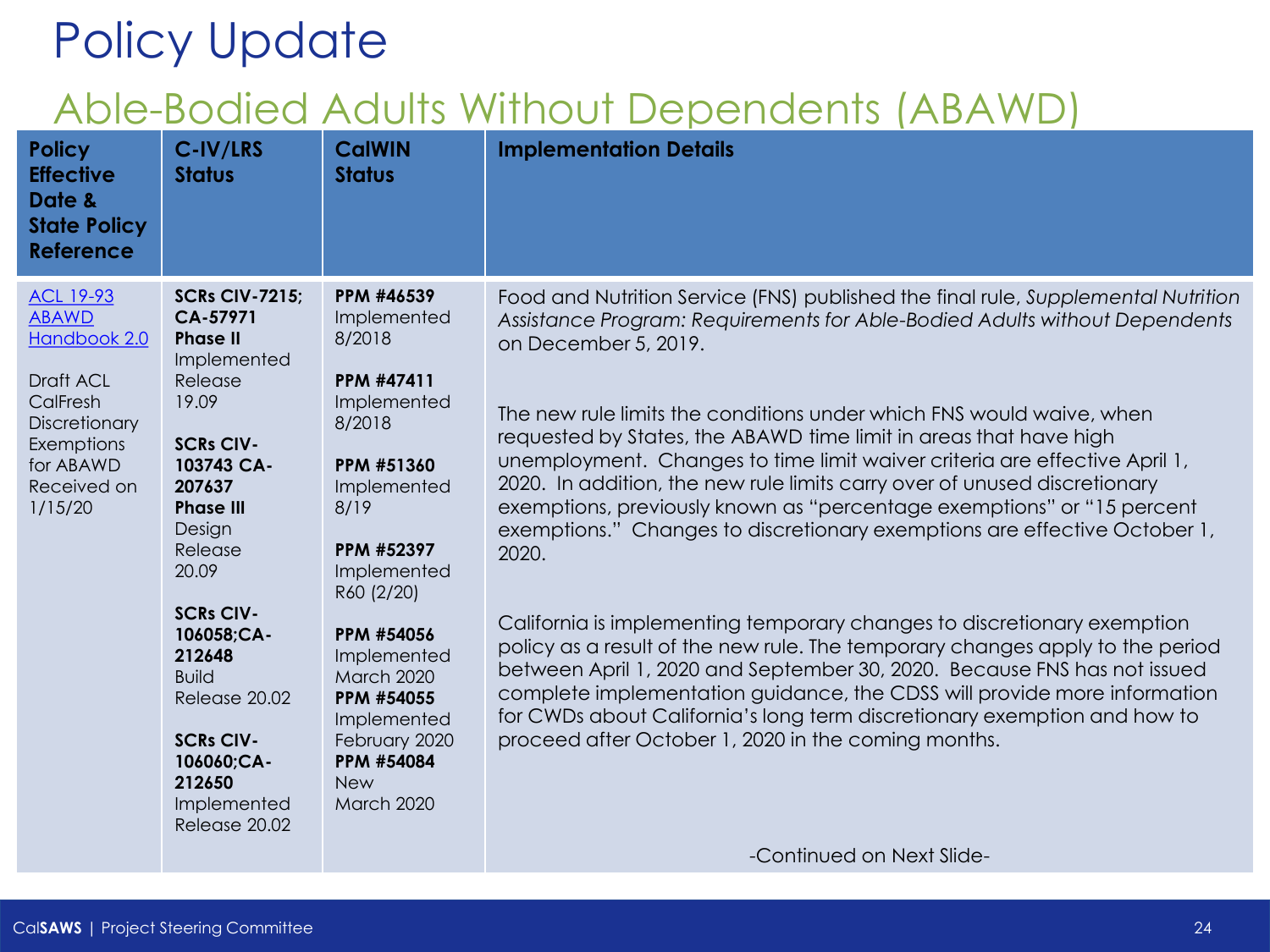| <b>Policy</b><br><b>Effective</b><br>Date &<br><b>State Policy</b><br><b>Reference</b>                                                          | C-IV/LRS<br><b>Status</b>                                                                                                                                                                                                                                                                                                                      | <b>CalWIN</b><br><b>Status</b>                                                                                                                                                                                                                                                                              | <b>Implementation Details</b>                                                                                                                                                                                                                                                                                                                                                                                                                                                                                                                                                                                                                                                                                                                                                                                                                                                                                                                                                                                                                                                                                                                                                       |
|-------------------------------------------------------------------------------------------------------------------------------------------------|------------------------------------------------------------------------------------------------------------------------------------------------------------------------------------------------------------------------------------------------------------------------------------------------------------------------------------------------|-------------------------------------------------------------------------------------------------------------------------------------------------------------------------------------------------------------------------------------------------------------------------------------------------------------|-------------------------------------------------------------------------------------------------------------------------------------------------------------------------------------------------------------------------------------------------------------------------------------------------------------------------------------------------------------------------------------------------------------------------------------------------------------------------------------------------------------------------------------------------------------------------------------------------------------------------------------------------------------------------------------------------------------------------------------------------------------------------------------------------------------------------------------------------------------------------------------------------------------------------------------------------------------------------------------------------------------------------------------------------------------------------------------------------------------------------------------------------------------------------------------|
| <b>ACL 19-93</b><br><b>ABAWD</b><br>Handbook 2.0<br>Draft ACL<br>CalFresh<br>Discretionary<br>Exemptions<br>for ABAWD<br>Received on<br>1/15/20 | <b>SCRs CIV-7215;</b><br>CA-57971<br><b>Phase II</b><br>Implemented<br>Release<br>19.09<br><b>SCRs CIV-</b><br>106060;CA-<br>212650<br>Implemented<br>Release 20.02<br><b>SCRs CIV-</b><br>106058;CA-<br>212648<br><b>Build</b><br>Release 20.02<br><b>SCRs CIV-</b><br>103743 CA-<br>207637<br><b>Phase III</b><br>Design<br>Release<br>20.09 | PPM #46539<br>Implemented<br>8/2018<br>PPM #47411<br>Implemented<br>8/2018<br><b>PPM #51360</b><br>Implemented<br>8/19<br>PPM #52397<br>Implemented<br>R60 (2/20)<br>PPM #54056<br>Implemented<br><b>March 2020</b><br>PPM #54055<br>Implemented<br>February 2020<br>PPM #54084<br><b>New</b><br>March 2020 | The CDSS has determined that the best course of action is to use as many<br>discretionary exemptions as needed before September 30, 2020 to mitigate<br>the harm of the new rule on CalFresh recipients. Therefore, CWDs required to<br>implement the time limit as of April 1, 2020 will receive the following:<br>April 1, 2020 through May 31, 2020: an initial allocation of discretionary<br>exemptions equal to two months of benefits for every individual who is<br>potentially an ABAWD subject to the time limit and not satisfying the<br>work requirement.<br>June 1, 2020 through September 30, 2020: a second allocation of<br>discretionary exemptions based on the number of discretionary<br>exemptions remaining after the initial allocation is granted and each<br>county's share of the statewide caseload of ABAWDs subject to the<br>time limit. The second allocation must be used ahead of October 1,<br>2020.<br>In addition to allocating the discretionary exemptions for non-exempt ABAWDS<br>for the months of April and May 2020, the counties are required to send the<br>applicable Notices and ABAWD screening tool.<br>-Continued on Next Slide- |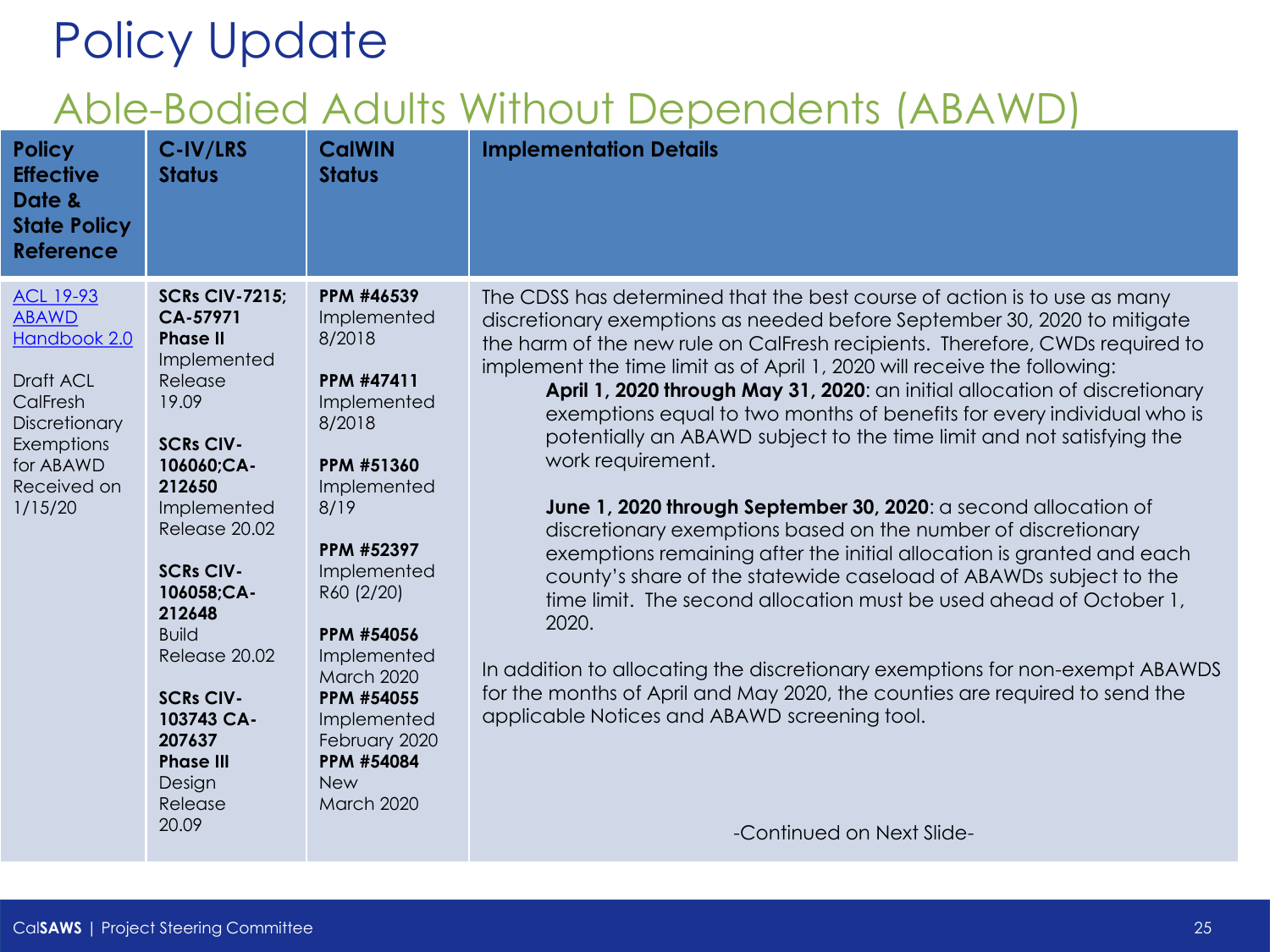| <b>Policy</b><br><b>Effective</b><br>Date &<br><b>State</b><br><b>Policy</b><br><b>Reference</b>                                                   | C-IV/LRS<br><b>Status</b>                                                                                                                                                                                                                                                                                                                      | <b>CalWIN</b><br><b>Status</b>                                                                                                                                                                                                                                                                       | <b>Implementation Details</b>                                                                                                                                                                                                                                                                                                                                                                                                                                                                        |
|----------------------------------------------------------------------------------------------------------------------------------------------------|------------------------------------------------------------------------------------------------------------------------------------------------------------------------------------------------------------------------------------------------------------------------------------------------------------------------------------------------|------------------------------------------------------------------------------------------------------------------------------------------------------------------------------------------------------------------------------------------------------------------------------------------------------|------------------------------------------------------------------------------------------------------------------------------------------------------------------------------------------------------------------------------------------------------------------------------------------------------------------------------------------------------------------------------------------------------------------------------------------------------------------------------------------------------|
| <b>ACL 19-93</b><br><b>ABAWD</b><br>Handbook<br>2.0<br>Draft ACL<br>CalFresh<br>Discretionary<br>Exemptions<br>for ABAWD<br>Received on<br>1/15/20 | <b>SCRs CIV-7215;</b><br>CA-57971<br><b>Phase II</b><br>Implemented<br>Release<br>19.09<br><b>SCRs CIV-</b><br>106060;CA-<br>212650<br>Implemented<br>Release 20.02<br><b>SCRs CIV-</b><br>106058;CA-<br>212648<br><b>Build</b><br>Release 20.02<br><b>SCRs CIV-</b><br>103743 CA-<br>207637<br><b>Phase III</b><br>Design<br>Release<br>20.09 | PPM #46539<br>Implemented<br>8/2018<br>PPM #47411<br>Implemented<br>8/2018<br>PPM #51360<br>Implemented<br>8/19<br>PPM #52397<br>Implemented<br>R60 (2/20)<br>PPM #54056<br>Implemented<br>March 2020<br>PPM #54055<br>Implemented<br>February 2020<br><b>PPM #54084</b><br><b>New</b><br>March 2020 | <b>CalSAWS Update:</b><br>02/19/2020:<br>1. Turn on ABAWD logic for non-waived counties with a begin date of<br>04/01/2020.<br>2. Automatically update the ABAWD Time Limit Clock records for non-exempt<br>ABAWDS who are not meeting the work requirements and create the<br>discretionary exemption for April and May 2020.<br>3. Run EDBC for April and May 2020<br>4. The system will suppress the CF 377.11B CalFresh Countable Month notice<br>for all counties.<br>-Continued on Next Slide- |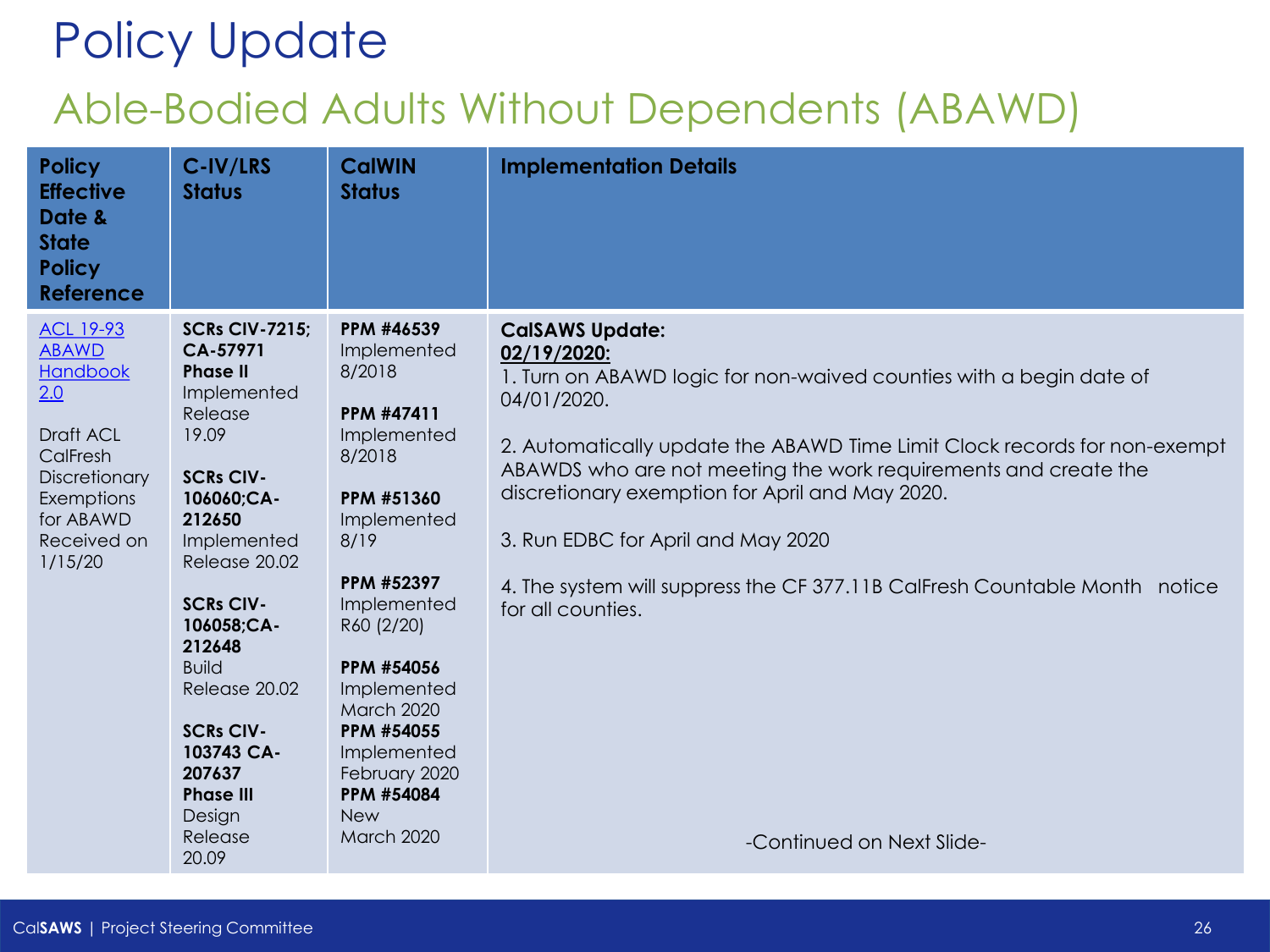| <b>Policy</b><br><b>Effective</b><br>Date &<br><b>State Policy</b><br><b>Reference</b>                                                             | C-IV/LRS<br><b>Status</b>                                                                                                                                                                                                                                                                                                                      | <b>CalWIN</b><br><b>Status</b>                                                                                                                                                                                                                                                                | <b>Implementation Details</b>                                                                                                                                                                                                                                                                                                                                                                                                                                                                                                                                                                                                                                                                                                                                                                                                                         |
|----------------------------------------------------------------------------------------------------------------------------------------------------|------------------------------------------------------------------------------------------------------------------------------------------------------------------------------------------------------------------------------------------------------------------------------------------------------------------------------------------------|-----------------------------------------------------------------------------------------------------------------------------------------------------------------------------------------------------------------------------------------------------------------------------------------------|-------------------------------------------------------------------------------------------------------------------------------------------------------------------------------------------------------------------------------------------------------------------------------------------------------------------------------------------------------------------------------------------------------------------------------------------------------------------------------------------------------------------------------------------------------------------------------------------------------------------------------------------------------------------------------------------------------------------------------------------------------------------------------------------------------------------------------------------------------|
| <b>ACL 19-93</b><br><b>ABAWD</b><br>Handbook<br>2.0<br>Draft ACL<br>CalFresh<br>Discretionary<br>Exemptions<br>for ABAWD<br>Received on<br>1/15/20 | <b>SCRs CIV-7215:</b><br>CA-57971<br><b>Phase II</b><br>Implemented<br>Release<br>19.09<br><b>SCRs CIV-</b><br>106060;CA-<br>212650<br>Implemented<br>Release 20.02<br><b>SCRs CIV-</b><br>106058;CA-<br>212648<br><b>Build</b><br>Release 20.02<br><b>SCRs CIV-</b><br>103743 CA-<br>207637<br><b>Phase III</b><br>Design<br>Release<br>20.09 | PPM #46539<br>Implemented<br>8/2018<br>PPM #47411<br>Implemented<br>8/2018<br>PPM #51360<br>Implemented<br>8/19<br>PPM #52397<br>Implemented<br>R60 (2/20)<br>PPM #54056<br>Implemented<br>March 2020<br>PPM #54055<br>Implemented<br>February 2020<br>PPM #54084<br><b>New</b><br>March 2020 | <b>CalSAWS Update:</b><br>3/21/2020:<br>Batch process will generate the following notices for all non waived<br>$\mathbf{1}$ .<br>counties except Marin:<br>CF 377.11C (CalFresh Informational Notice CalFresh Time Limit for<br>ABAWD <sub>s</sub> )<br>CF 377.11E (CalFresh ABAWD Time Limit Exemption Screening form, with<br>a single Cover letter)<br>2.<br>Batch process will generate the CF 377.11D (CalFresh Discretionary<br>Exemption for ABAWD) for all non-waived counties including Marin<br>County.<br>3.<br>Provide a list of ABAWDs that received a discretionary exemption. The<br>list will be provided on $2/20$ , $5/1$ and $6/1$ .<br>For information on the list referenced above refer to CIT 021-20<br><b>CalSAWS County Business Impact:</b><br>Train staff on changes to system functionality.<br>Continued on Next Slide- |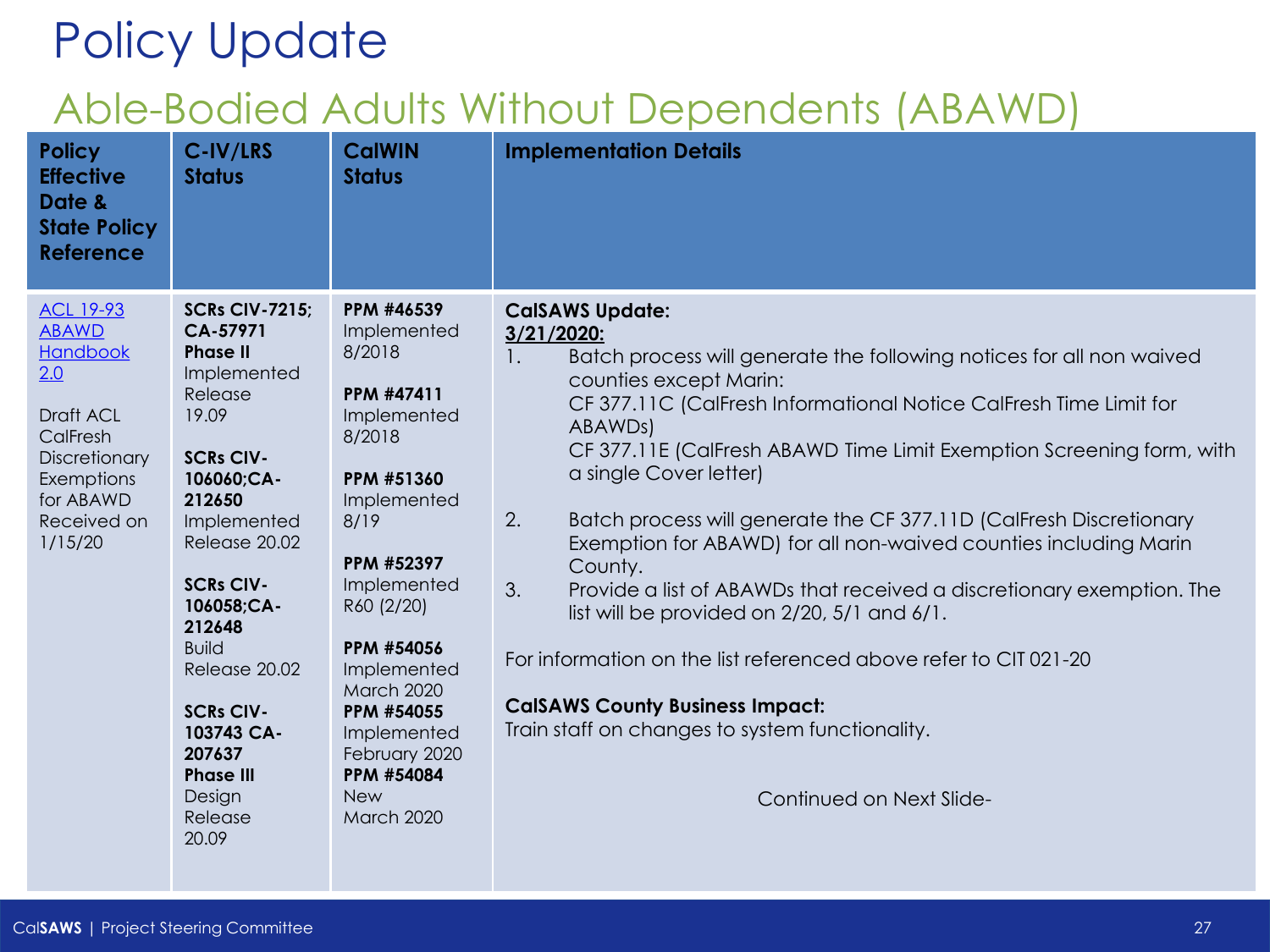| <b>Policy</b><br><b>Effective</b><br>Date &<br><b>State</b><br><b>Policy</b><br><b>Reference</b>                                                   | C-IV/LRS<br><b>Status</b>                                                                                                                                                                                                                                                                                                                      | <b>CalWIN</b><br><b>Status</b>                                                                                                                                                                                                                                                                              | <b>Implementation Details</b>                                                                                                                                                                                                                                                                                                                                                                                                                                                                                                                                                                                                                                                                                                                                                                                                                                                   |
|----------------------------------------------------------------------------------------------------------------------------------------------------|------------------------------------------------------------------------------------------------------------------------------------------------------------------------------------------------------------------------------------------------------------------------------------------------------------------------------------------------|-------------------------------------------------------------------------------------------------------------------------------------------------------------------------------------------------------------------------------------------------------------------------------------------------------------|---------------------------------------------------------------------------------------------------------------------------------------------------------------------------------------------------------------------------------------------------------------------------------------------------------------------------------------------------------------------------------------------------------------------------------------------------------------------------------------------------------------------------------------------------------------------------------------------------------------------------------------------------------------------------------------------------------------------------------------------------------------------------------------------------------------------------------------------------------------------------------|
| <b>ACL 19-93</b><br><b>ABAWD</b><br>Handbook<br>2.0<br>Draft ACL<br>CalFresh<br>Discretionary<br>Exemptions<br>for ABAWD<br>Received on<br>1/15/20 | <b>SCRs CIV-7215;</b><br>CA-57971<br><b>Phase II</b><br>Implemented<br>Release<br>19.09<br><b>SCRs CIV-</b><br>106060;CA-<br>212650<br>Implemented<br>Release 20.02<br><b>SCRs CIV-</b><br>106058;CA-<br>212648<br><b>Build</b><br>Release 20.02<br><b>SCRs CIV-</b><br>103743 CA-<br>207637<br><b>Phase III</b><br>Design<br>Release<br>20.09 | PPM #46539<br>Implemented<br>8/2018<br><b>PPM #47411</b><br>Implemented<br>8/2018<br>PPM #51360<br>Implemented<br>8/19<br>PPM #52397<br>Implemented<br>R60 (2/20)<br>PPM #54056<br>Implemented<br>March 2020<br>PPM #54055<br>Implemented<br>February 2020<br>PPM #54084<br><b>New</b><br><b>March 2020</b> | <b>CalWIN Update:</b><br>• ABAWD functionality enabled for Alameda and Contra Costa as of<br>9/1/2019.<br>•Suppress the FX60 transactions until new criteria for starting the ABAWD time<br>clock is programmed.<br>. Modify CalWIN to start the ABAWD time clock for non-exempt ABAWD<br>individuals. Run special job to re-transmit FX20 and FX60 MEDS transactions<br>once change is implemented.<br>CalWIN functionality training available on Share CalWIN, recorded walk thru,<br>user guide.<br>CalWIN has opened three proposals for the new Federal Rule changes and<br>anticipates others to support the new changes.<br><b>CalWIN County Business Impact</b><br>Counties will not have ABAWD information in MEDS when FX60 is<br>suppressed. Receiving ABAWD counties will have to obtain<br>Countable/Consecutive clock information from sending counties for ICTs. |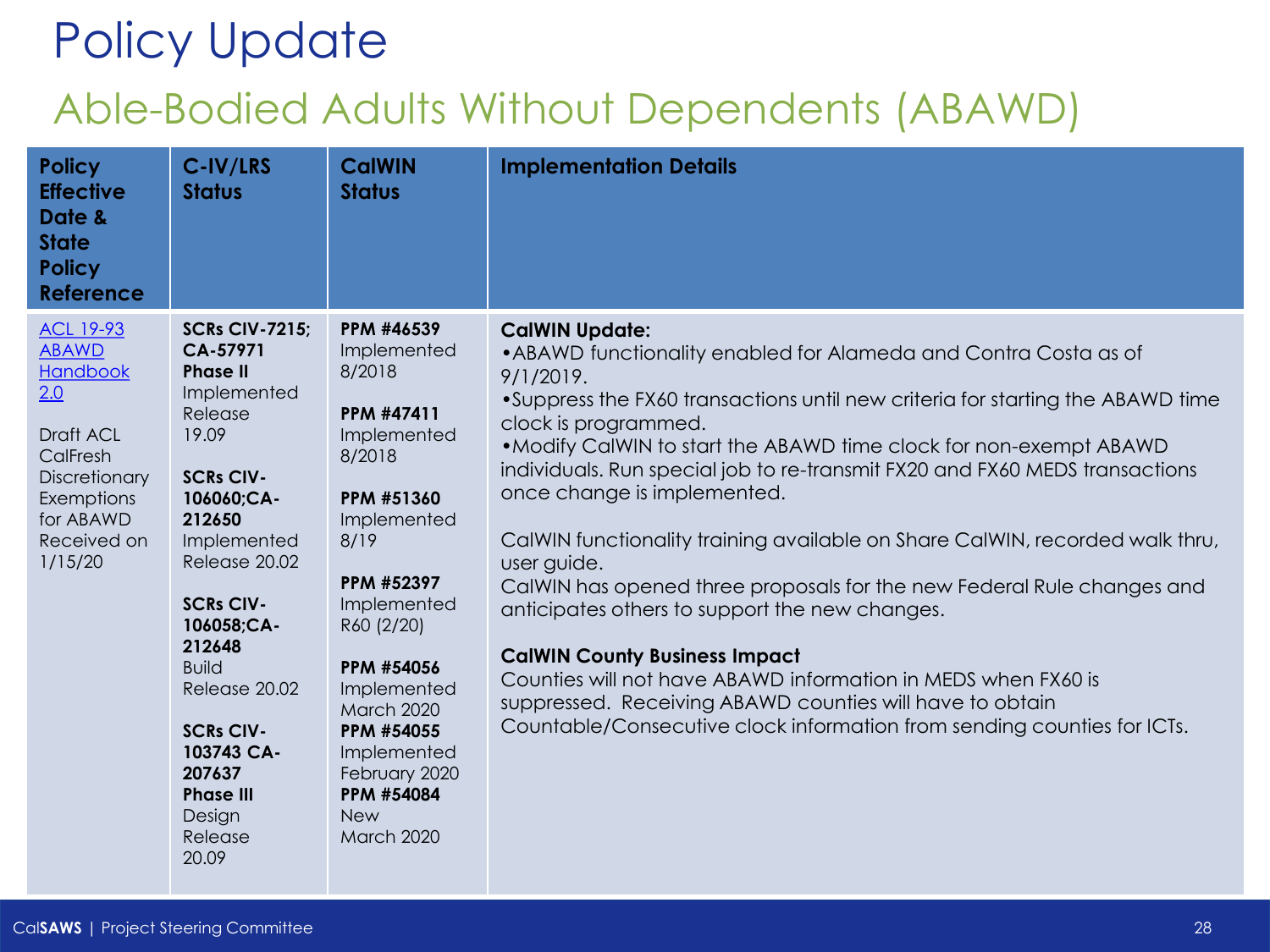# Policy Update Automate Disaster CalFresh

| <b>Policy</b><br><b>Effective</b><br>Date &<br><b>State</b><br><b>Policy</b><br><b>Reference</b> | C-IV/LRS<br><b>Status</b>                           | <b>CalWIN</b><br><b>Status</b> | <b>Implementation Details</b>                                                                                                                                                                                                                                                                                                                                                                                                                                                                                                                                                                                                                                                                                                                                                                                                     |
|--------------------------------------------------------------------------------------------------|-----------------------------------------------------|--------------------------------|-----------------------------------------------------------------------------------------------------------------------------------------------------------------------------------------------------------------------------------------------------------------------------------------------------------------------------------------------------------------------------------------------------------------------------------------------------------------------------------------------------------------------------------------------------------------------------------------------------------------------------------------------------------------------------------------------------------------------------------------------------------------------------------------------------------------------------------|
| <b>ACL 18-17</b><br>ACL 18-125<br>MPP 63-900                                                     | <b>SCR CA-</b><br>200879<br>Design<br>Release 20.07 | N/A                            | The Disaster CalFresh (DCF) program is not automated in the LRS/CalSAWS.<br>Counties use manual EDBC to issue DCF benefits and they manually track the<br>number of DCF applicants and households who have applied and been<br>denied or approved.<br><b>CalSAWS Update:</b><br>Disaster CalFresh functionality will be add to LRS/CalSAWS.<br>The Disaster CalFresh changes will include:<br>Data collection pages to support automating Disaster CalFresh<br>$\bullet$<br>Functionality to support impacted counties remotely with ongoing<br>caseload management tasks<br>The CW/CF committee will assist with this effort by providing input on the SCR<br>design, which includes reviewing and approving the final design.<br><b>CalSAWS County Business Impact:</b><br>Unknown pending design completion for SCR CA-200879. |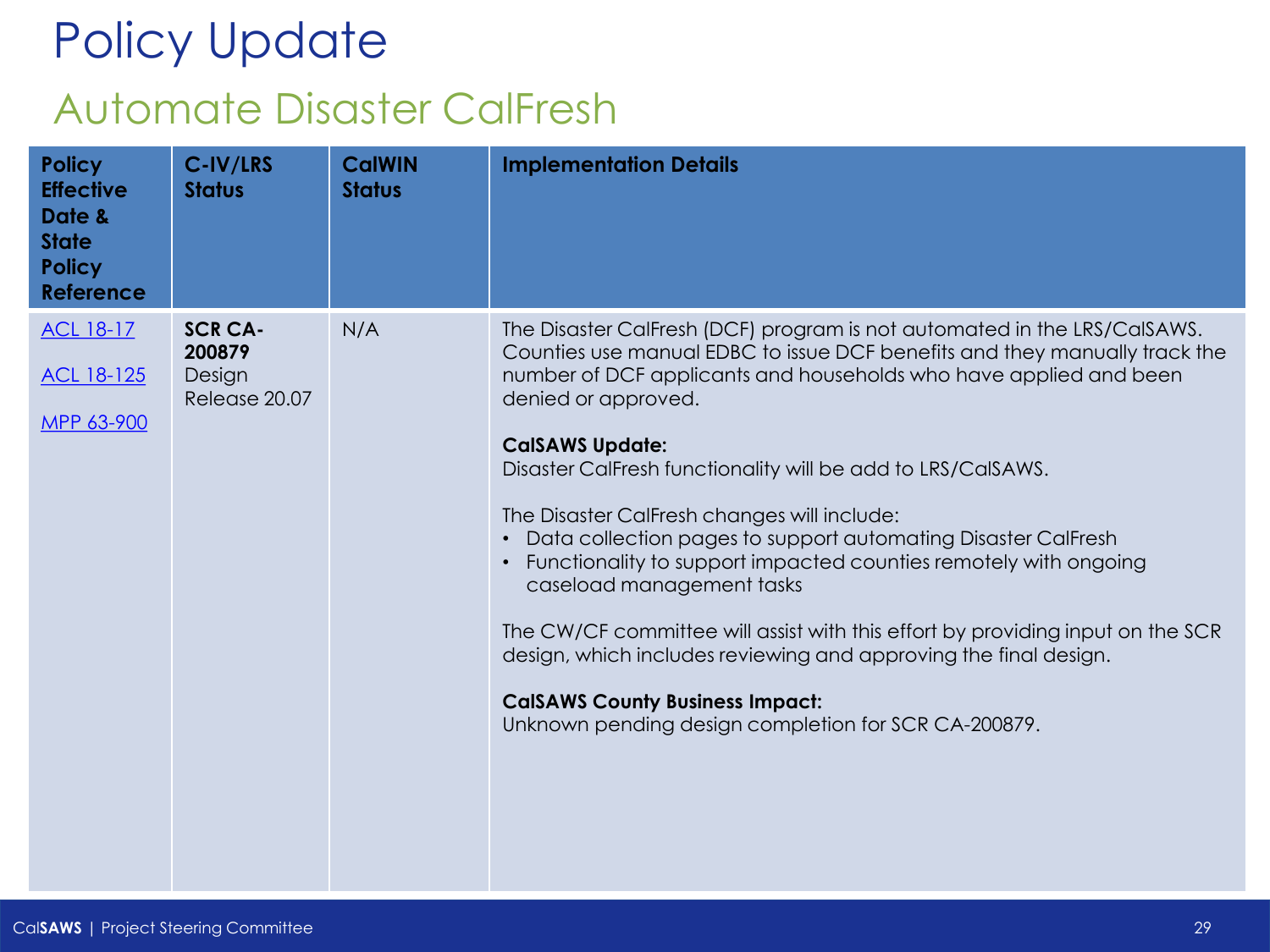## Policy Update Increase Threshold for CalFresh Overissuances

| <b>Policy</b><br><b>Effective</b><br>Date &<br><b>State</b><br><b>Policy</b><br><b>Reference</b> | C-IV/LRS<br><b>Status</b>                                                 | <b>CalWIN</b><br><b>Status</b>                                                      | <b>Implementation Details</b>                                                                                                                                                                                                                                                                                                                                                                                                                                                                                                                                                                                                                                                                                                                                                                                                                                                                                                                                                                                                                                                                                                                                                           |
|--------------------------------------------------------------------------------------------------|---------------------------------------------------------------------------|-------------------------------------------------------------------------------------|-----------------------------------------------------------------------------------------------------------------------------------------------------------------------------------------------------------------------------------------------------------------------------------------------------------------------------------------------------------------------------------------------------------------------------------------------------------------------------------------------------------------------------------------------------------------------------------------------------------------------------------------------------------------------------------------------------------------------------------------------------------------------------------------------------------------------------------------------------------------------------------------------------------------------------------------------------------------------------------------------------------------------------------------------------------------------------------------------------------------------------------------------------------------------------------------|
| 6/1/2019<br><b>ACL 19-50</b>                                                                     | <b>SCRs CIV-</b><br>104217; CA-<br>208685<br>Implemented<br>Release 19.11 | PPM #52311<br>Implemented<br>R59 (11/19)<br>PPM #52396<br>Implemented<br>R60 (2/20) | Effective 6/1/19, the CalFresh claims establishment threshold will be \$400 for<br>closed CalFresh cases with an overissuance (OI) caused by an Administrative<br>Error (AE) or Inadvertent Household Error (IHE). The new threshold does not<br>apply to OIs arising from an IPV or from QC reviews. As a reminder, per current<br>claims reporting policy, a claim that is not established (i.e. under \$400) must<br>not be reported on the FNS 209 form.<br><b>CalWIN Update:</b><br>Until automation can be implemented BENDS (workaround) instructions issued<br>6/19.<br>Interim solution implemented November 2019, a SQL will be run monthly to<br>suspend CalFresh over-issuance for claims \$400 or under if the CalFresh<br>program is discontinuing.<br>Full automation change:<br>. Modify CalWIN to not establish a CalFresh over-issuance for claims \$400<br>or under if the CalFresh is discontinuing.<br>• Modify CalWIN to open claims \$400 or under if<br>the CalFresh is rescinded/restored.<br><b>CalWIN County Business Impact</b><br>Users utilize functionality recently implemented for CalFresh claims \$400 or<br>under if the CalFresh is discontinuing. |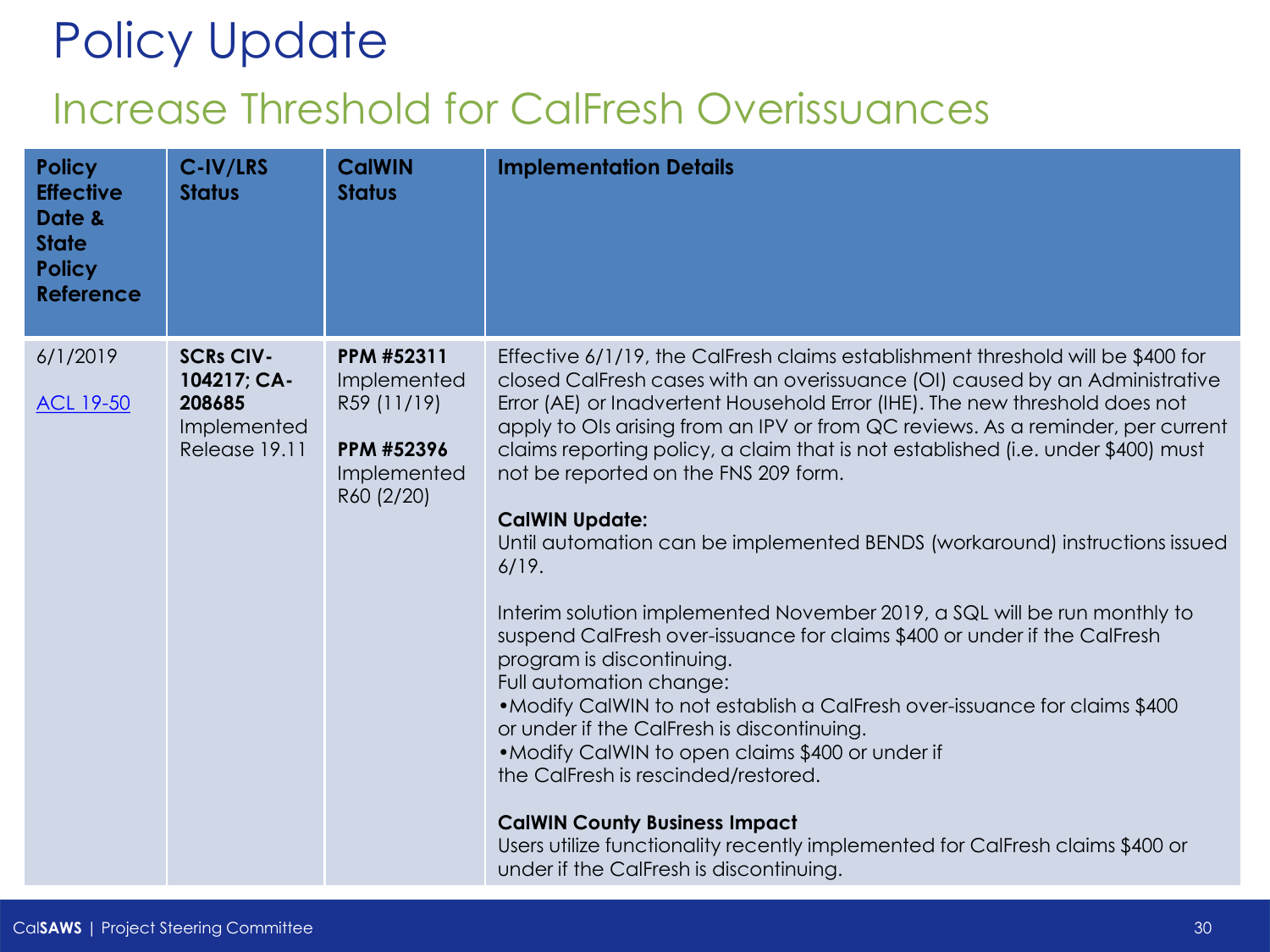## Policy Update CalFresh Redesign of Overissuance Notices

| <b>Policy</b><br><b>Effective</b><br>Date &<br><b>State</b><br><b>Policy</b><br><b>Reference</b> | C-IV/LRS<br><b>Status</b>                                          | <b>CalWIN</b><br><b>Status</b>                 | <b>Implementation Details</b>                                                                                                                                                                                                                                                                                                                                                                                                                                                                                                                                                                                                                                                                                                                                                                                                                                                                                                                         |
|--------------------------------------------------------------------------------------------------|--------------------------------------------------------------------|------------------------------------------------|-------------------------------------------------------------------------------------------------------------------------------------------------------------------------------------------------------------------------------------------------------------------------------------------------------------------------------------------------------------------------------------------------------------------------------------------------------------------------------------------------------------------------------------------------------------------------------------------------------------------------------------------------------------------------------------------------------------------------------------------------------------------------------------------------------------------------------------------------------------------------------------------------------------------------------------------------------|
| 5/3/2019<br><b>ACL 18-50</b>                                                                     | <b>SCRs CIV-</b><br>5849; CA-<br>202684<br>Design<br>Release 20.09 | <b>PPM #51600</b><br>Implemented<br>R60 (2/20) | ACL 18-50 introduces redesigned CalFresh overissuance notices of action. The<br>changes to the CalFresh OI NOAs were made to enhance client<br>comprehension and readability; clarify requirements through wording and<br>design changes; simplify the forms by reformatting and eliminating<br>unnecessary language; improve the flow and continuity of information; and<br>increase the effectiveness and efficiency of requested processes.<br><b>CalSAWS Update:</b><br>Both SCRs are SPG approved awaiting design to begin. Until the new NOAs<br>are implemented counties can use the version on the CDSS website.<br><b>CalSAWS County Business Impact:</b><br>Reject the system generated notice of action (NOA) and manually complete<br>and send the appropriate NOA.<br><b>CalWIN Update:</b><br>Notices implemented February 2020, generated by CalWIN.<br><b>CalWIN County Business Impact</b><br>Counties may use CalWIN functionality. |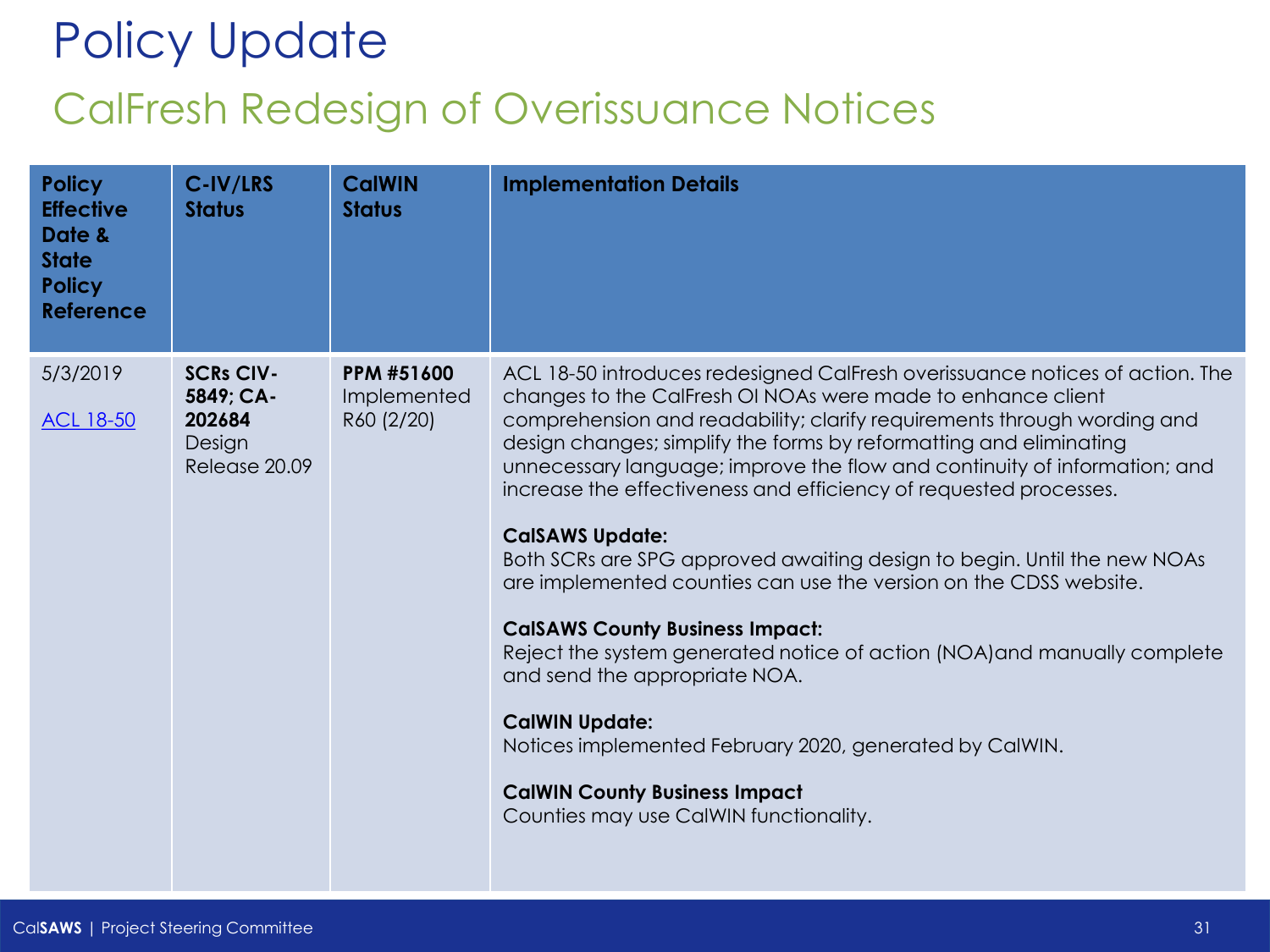## Policy Update CalFresh Revised Excess Medical Deduction form CF 31

| <b>Policy</b><br><b>Effective</b><br>Date &<br><b>State</b><br><b>Policy</b><br><b>Reference</b> | C-IV/LRS<br><b>Status</b>                                                     | <b>CalWIN</b><br><b>Status</b> | <b>Implementation Details</b>                                                                                                                                                                                                                                                                                                                                                                                                                                                                                                                                                                                                                                                                                                                                                                                                          |
|--------------------------------------------------------------------------------------------------|-------------------------------------------------------------------------------|--------------------------------|----------------------------------------------------------------------------------------------------------------------------------------------------------------------------------------------------------------------------------------------------------------------------------------------------------------------------------------------------------------------------------------------------------------------------------------------------------------------------------------------------------------------------------------------------------------------------------------------------------------------------------------------------------------------------------------------------------------------------------------------------------------------------------------------------------------------------------------|
| 6/1/2019<br>ACL 18-141                                                                           | <b>SCRs CIV-</b><br>103015; CA-<br>206080<br><b>New</b><br><b>Release TBD</b> | N/A                            | The CF 31 is used to identify excess medical expenses that may qualify a<br>household to claim the medical or standard medical deduction. Revisions<br>were made to provide clarification on the use of the term "disabled", as well<br>as the types of verification that may be provided as proof of a medical<br>expense.<br><b>CalSAWS Update:</b><br>Both SCRs are SPG approved awaiting design to begin.<br><b>CalSAWS County Business Impact:</b><br>Unknown pending design completion for SCRs CIV-103015 and CA-206080.<br><b>CalWIN Update:</b><br>CF 31 not available in CalWIN, no impact.<br><b>CalWIN County Business Impact</b><br>The CF 31 is not a mandatory form; it is an optional form that customers may<br>use to report medical expenses. Counties may use shelf stock or print from<br>CDSS website as needed. |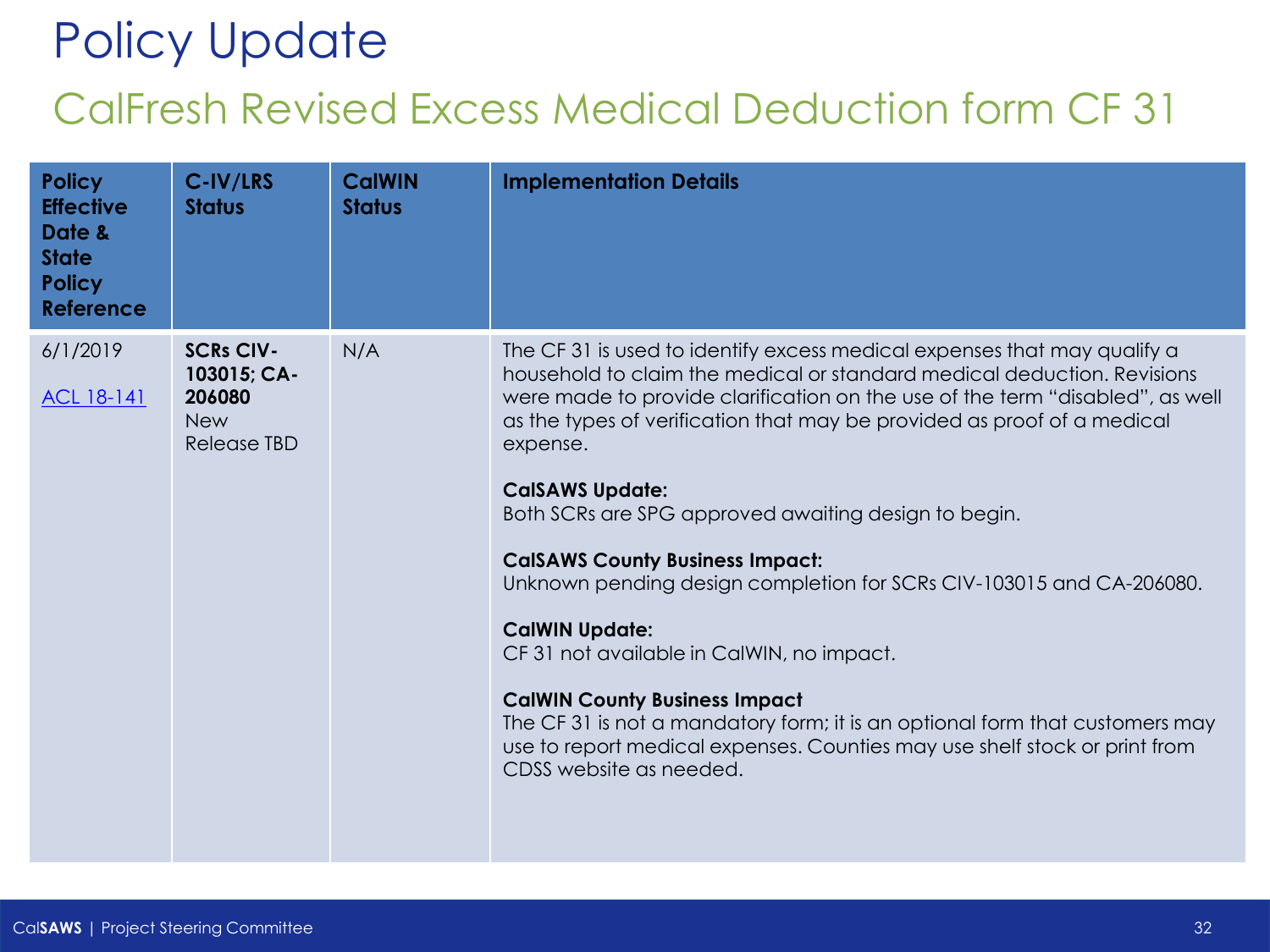## Policy Update CalFresh Churn Report – CF 18

| <b>Policy</b><br><b>Effective</b><br>Date &<br><b>State</b><br><b>Policy</b><br><b>Reference</b> | C-IV/LRS<br><b>Status</b>                                                                      | <b>CalWIN</b><br><b>Status</b>     | <b>Implementation Details</b>                                                                                                                                                                                                                                                                                                                                                                                                                                                                                                                                                                                                                                                                                                                                                                                                                                                                                                                                                             |
|--------------------------------------------------------------------------------------------------|------------------------------------------------------------------------------------------------|------------------------------------|-------------------------------------------------------------------------------------------------------------------------------------------------------------------------------------------------------------------------------------------------------------------------------------------------------------------------------------------------------------------------------------------------------------------------------------------------------------------------------------------------------------------------------------------------------------------------------------------------------------------------------------------------------------------------------------------------------------------------------------------------------------------------------------------------------------------------------------------------------------------------------------------------------------------------------------------------------------------------------------------|
| 10/18/2019<br>ACL 18-117<br><b>ACL 18-117E</b>                                                   | <b>SCRs CIV-</b><br>100878; CA-<br>201836<br>Ready for<br>Committee<br>Review<br>Release 21.01 | PPM #53729<br>Design<br>R62 (8/20) | The CF 18 is a monthly State report that measures "caseload churn" among<br>CalFresh households. Caseload churn is the cycling of CalFresh households<br>on and off the program when benefit eligibility was likely never lost. The<br>disruption in benefits creates a temporary hardship for participants and<br>creates administrative burden for CWDs. The first automated report is due to<br>CDSS in February 2021.<br>Currently, CDSS receives data regarding CalFresh caseload churn from SAWS<br>through a SAWS Internal Request for Research Analysis (SIRFRA), #3101.<br><b>CalSAWS Update:</b><br>• Add a CalFresh Caseload Churn Report (CF 18) to the systems per the<br>instructions in ACL 18-117 & ACL 18-117E.<br>Continue to provide data via SIRFRA 3101 until the CF 18 reports is<br>$\bullet$<br>automated.<br><b>CalSAWS County Business Impact:</b><br>Train applicable staff to review and submit the CF 18 report to CDSS based on<br>county business process. |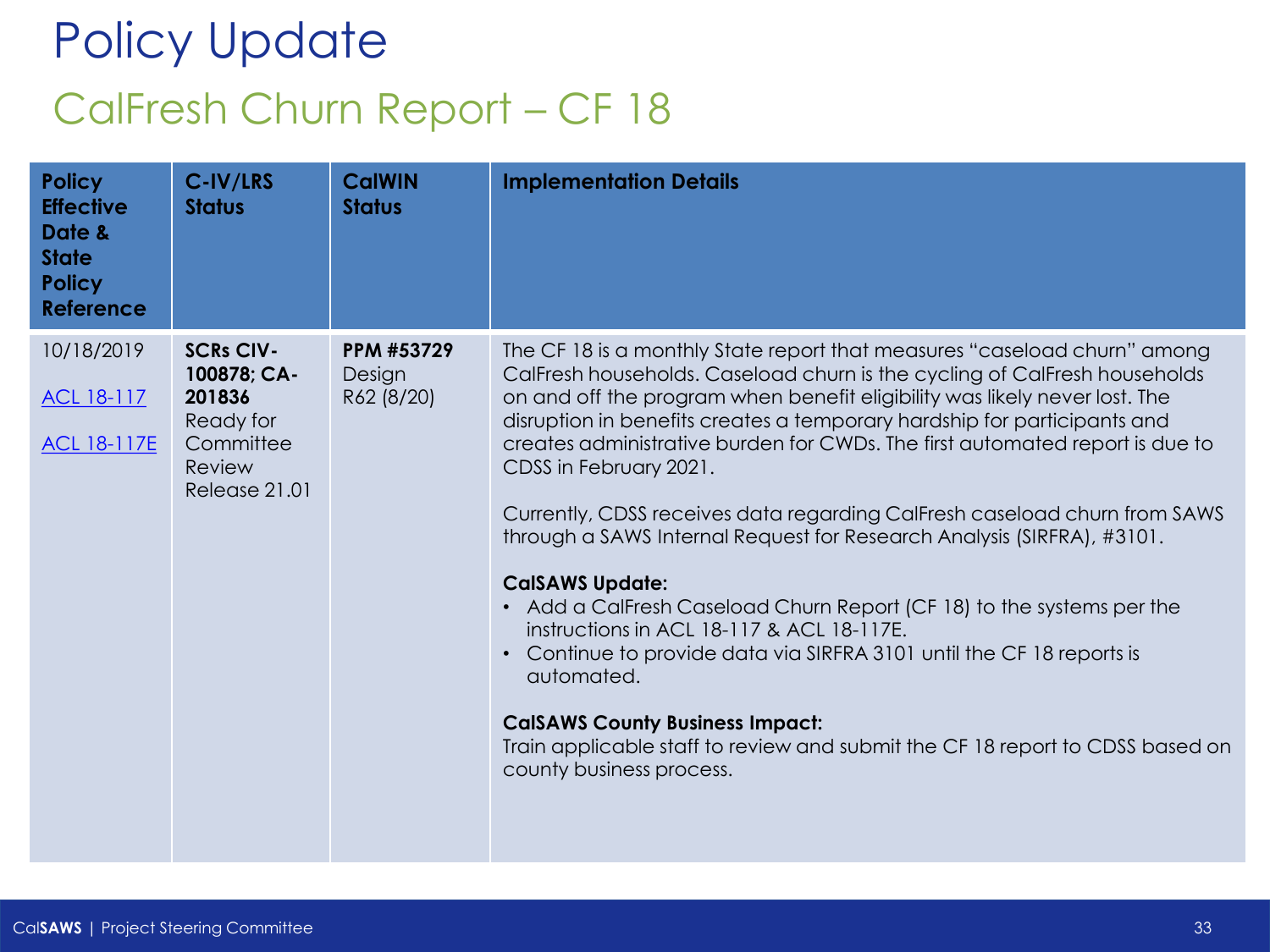## Policy Update CalFresh Churn Report – CF 18

| <b>Policy</b><br><b>Effective</b><br>Date &<br><b>State</b><br><b>Policy</b><br><b>Reference</b> | C-IV/LRS<br><b>Status</b>                                                                      | <b>CalWIN</b><br><b>Status</b>     | <b>Implementation Details</b>                                                                                                                                                                                                                                                                                                                                                                                                                                   |
|--------------------------------------------------------------------------------------------------|------------------------------------------------------------------------------------------------|------------------------------------|-----------------------------------------------------------------------------------------------------------------------------------------------------------------------------------------------------------------------------------------------------------------------------------------------------------------------------------------------------------------------------------------------------------------------------------------------------------------|
| 10/18/2019<br>ACL 18-117<br><b>ACL 18-117E</b>                                                   | <b>SCRs CIV-</b><br>100878; CA-<br>201836<br>Ready for<br>Committee<br>Review<br>Release 21.01 | PPM #53729<br>Design<br>R62 (8/20) | <b>CalWIN Update:</b><br>Continue to provide data via SIRFRA 3101 until the CF 18 reports is<br>automated.<br>Changes will be implemented to existing CalWIN Business Intelligence Reports<br>according to final CF 18 Errata.<br><b>CalWIN County Business Impact</b><br>Utilize CalWIN Business Intelligence for completing the CF 18 report.<br>Demo will be provided to County MR SMEs and BI SMEs. Instructions<br>document will be created and available. |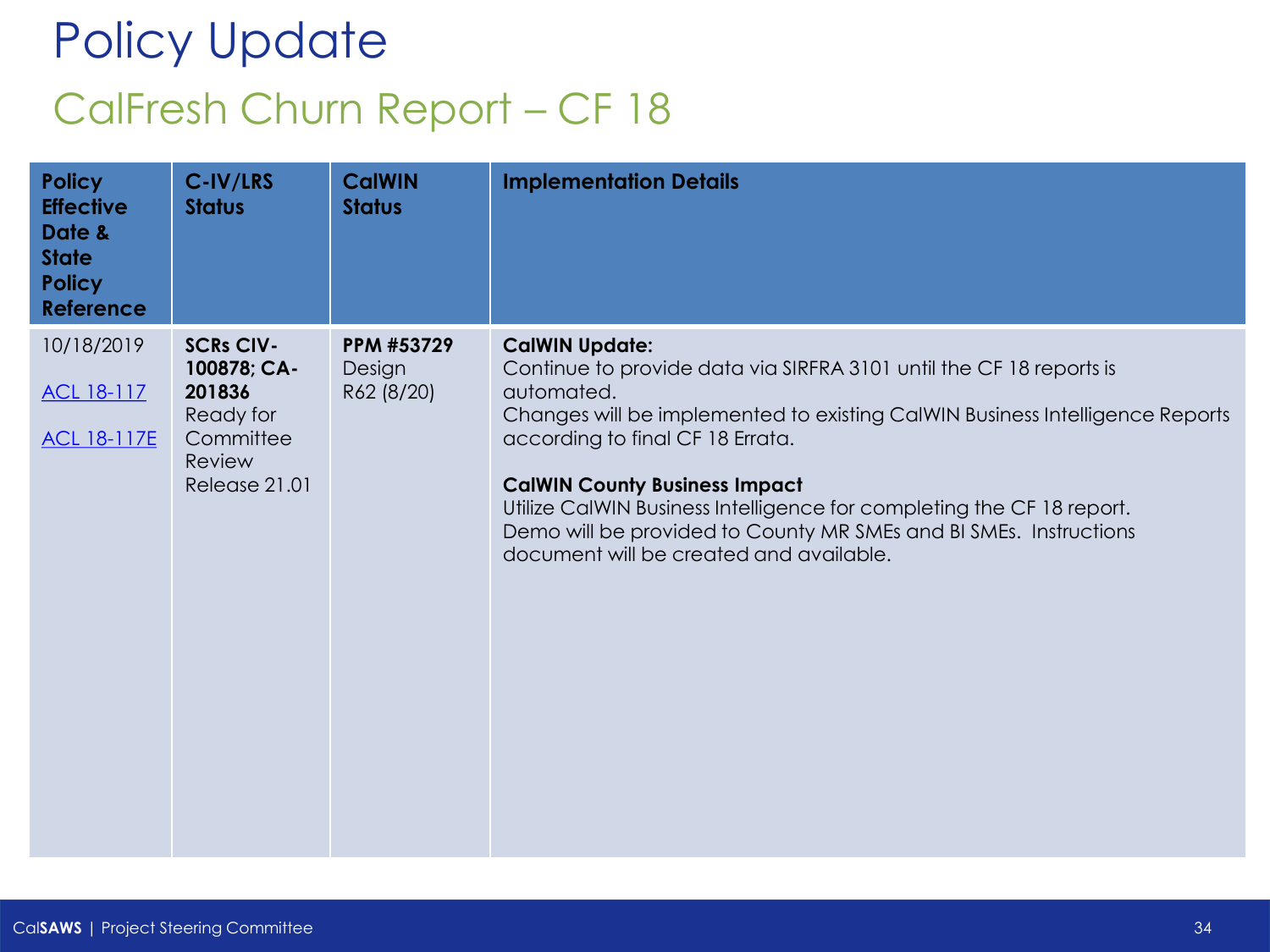## Policy Update Medi-Cal Expansion for Young Adults

| <b>Policy</b><br><b>Effective</b><br>Date &<br><b>State Policy</b><br><b>Reference</b> | C-IV/LRS<br><b>Status</b>                                                                                                                                                                                                                                                                                                                        | <b>CalWIN</b><br><b>Status</b>                                                                                    | <b>Implementation Details</b>                                                                                                                                                                                                                                                                                                                                                                                                                                                                                                                                                                                                                                                                                                                                                                                                                                                                                                                                                                                                                       |
|----------------------------------------------------------------------------------------|--------------------------------------------------------------------------------------------------------------------------------------------------------------------------------------------------------------------------------------------------------------------------------------------------------------------------------------------------|-------------------------------------------------------------------------------------------------------------------|-----------------------------------------------------------------------------------------------------------------------------------------------------------------------------------------------------------------------------------------------------------------------------------------------------------------------------------------------------------------------------------------------------------------------------------------------------------------------------------------------------------------------------------------------------------------------------------------------------------------------------------------------------------------------------------------------------------------------------------------------------------------------------------------------------------------------------------------------------------------------------------------------------------------------------------------------------------------------------------------------------------------------------------------------------|
| 1/1/2020<br><b>ACWDL 19-</b><br>23                                                     | <b>SCRs CIV-</b><br>103662; CA-<br>206941<br>Implemented<br>Release 19.09<br><b>SCRs CIV-</b><br>104022; CA-<br>208241<br><b>System Test</b><br>Release 19.09<br>Priority<br><b>SCRs CIV-</b><br>103874; CA-<br>207950<br><b>Build</b><br>Release 19.11<br>Priority<br><b>SCRs CIV-</b><br>104826;CA-<br>209956<br><b>Build</b><br>Release 20.05 | PPM #51191<br>Phase 1<br>Implemented<br>R58B (9/19)<br><b>PPM #51703</b><br>Phase 2<br>Implemented<br>R59 (11/19) | Building upon SB 75 the Governors budget proposes to expand full-scope<br>Medi-Cal coverage to eligible young adults aged 19 through 25 regardless of<br>immigration status, starting no sooner than 7/1/19. However, DHCS proposed<br>a 1/1/20 effective date.<br>CalHEERS eHIT changes for this policy are scheduled for implementation on<br>9/23/19 (19.9 release).<br>In November, DHCS will mail the young adult expansion notice to Medi-Cal<br>beneficiaries targeted to transition to the expansion program. It is not<br>necessary for Counties to mail this notice to beneficiaries. However, counties<br>are only required to provide the first notice to new applicants until the<br>implementation of the program in January 2020.<br><b>CalSAWS Updates:</b><br>Notice of action changes<br>$\bullet$<br>Aid code rule changes to account for the increased age limit<br>$\bullet$<br>Update existing monthly batch process<br>$\bullet$<br>Run batch EDBC for the impacted Medi-Cal cases<br>$\bullet$<br>-Continued on Next Slide- |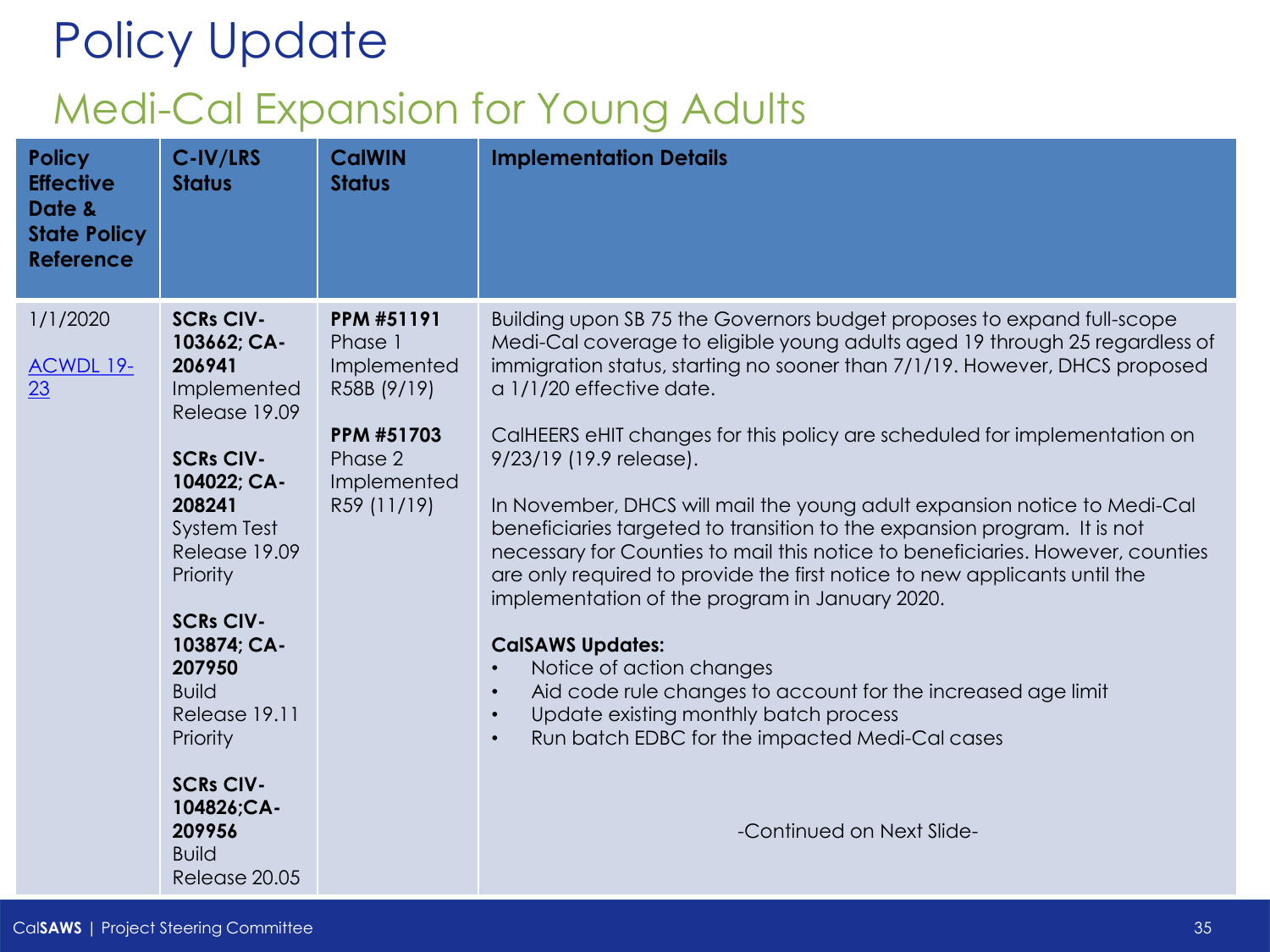## Policy Update Medi-Cal Expansion for Young Adults

| <b>Policy</b><br><b>Effective</b><br>Date &<br><b>State</b><br><b>Policy</b><br><b>Reference</b> | C-IV/LRS<br><b>Status</b>                                                                                                                                                                                                                                                                                                                 | <b>CalWIN</b><br><b>Status</b>                                                                                    | <b>Implementation Details</b>                                                                                                                                                                                                                                                                                                                                                                                                                                                                                                                                                                                                                                                                                                                                                                                                                                                                                                                                                                                                                                                                                                                                                                                                                                                                                                                                                                 |
|--------------------------------------------------------------------------------------------------|-------------------------------------------------------------------------------------------------------------------------------------------------------------------------------------------------------------------------------------------------------------------------------------------------------------------------------------------|-------------------------------------------------------------------------------------------------------------------|-----------------------------------------------------------------------------------------------------------------------------------------------------------------------------------------------------------------------------------------------------------------------------------------------------------------------------------------------------------------------------------------------------------------------------------------------------------------------------------------------------------------------------------------------------------------------------------------------------------------------------------------------------------------------------------------------------------------------------------------------------------------------------------------------------------------------------------------------------------------------------------------------------------------------------------------------------------------------------------------------------------------------------------------------------------------------------------------------------------------------------------------------------------------------------------------------------------------------------------------------------------------------------------------------------------------------------------------------------------------------------------------------|
| 1/1/2020<br>ACWDL 19-<br>23                                                                      | <b>SCRs CIV-</b><br>103662; CA-<br>206941<br>Implemented<br>Release 19.09<br><b>SCRs CIV-</b><br>104022; CA-<br>208241<br>Implemented<br>Release 19.09<br>Priority<br><b>SCRs CIV-</b><br>103874; CA-<br>207950<br><b>Build</b><br>Release 19.11<br>Priority<br><b>SCRs CIV-</b><br>104826;CA-<br>209956<br><b>Build</b><br>Release 20.05 | <b>PPM #51191</b><br>Phase 1<br>Implemented<br>R58B (9/19)<br>PPM #51703<br>Phase 2<br>Implemented<br>R59 (11/19) | <b>CalSAWS Updates:</b><br>The effort to turn on young adult expansion eHIT functionality and process a<br>one-time batch EDBC run is tentatively scheduled to run on 11/27/2019.<br>System down time is not required for this process. Batch EDBC memorandum<br>call with the counites was held on 11/6/19. The batch EDBC memorandum<br>provides details on the batch EDBC process, timeline, and list with county<br>action for cases not processed by batch EDBC.<br>The on-going monthly batch process will re-evaluate individuals for Medi-Cal<br>due to aging out of young adult expansion aid codes. The first time this<br>batch will run is in January 2020 for February 2020 benefit month.<br>CIT 0098-19- CA-208241   CIV-104022: Posted List for Young Adult Expansion<br>(YAE) Batch was posted to the CalSAWS web portal on 12/2/19. The purpose<br>of this CIT was to inform the counties of posted lists associated to CA-<br>208241   CIV-104022 (One-time Batches to Transition Young Adults from<br>Restricted Scope to Full Scope Medi-Cal).<br>Three one-time lists have been posted to the CaISAWS Web Portal for County<br>follow-up of the Young Adult Expansion population who remain in restricted<br>scope Medi-Cal after the automated transition batch processing is complete<br>or where a program or person were discontinued.<br>-Continued on Next Slide- |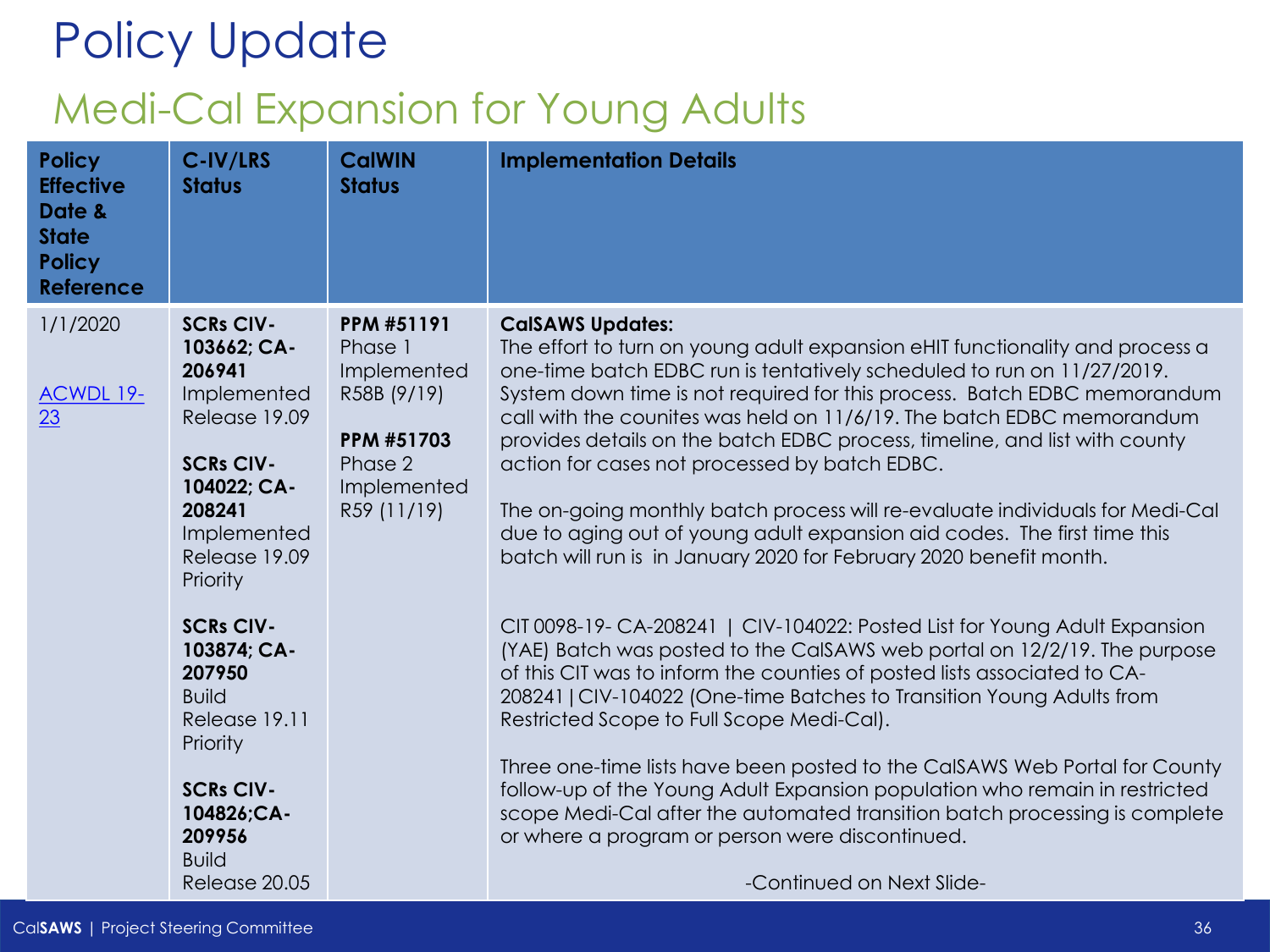## Policy Update Medi-Cal Expansion for Young Adults

| <b>Policy</b><br><b>Effective</b><br>Date &<br><b>State Policy</b><br><b>Reference</b> | C-IV/LRS<br><b>Status</b>                                                                                                                                                                                                                                | <b>CalWIN</b><br><b>Status</b>                             | <b>Implementation Details</b>                                                                                                                                                                                                                                                                                                                                                                                                                                                                                                                                                                                                                                                                                                                                                      |
|----------------------------------------------------------------------------------------|----------------------------------------------------------------------------------------------------------------------------------------------------------------------------------------------------------------------------------------------------------|------------------------------------------------------------|------------------------------------------------------------------------------------------------------------------------------------------------------------------------------------------------------------------------------------------------------------------------------------------------------------------------------------------------------------------------------------------------------------------------------------------------------------------------------------------------------------------------------------------------------------------------------------------------------------------------------------------------------------------------------------------------------------------------------------------------------------------------------------|
| 1/1/2020<br><b>ACWDL 19-</b><br>23                                                     | <b>SCRs CIV-</b><br>103662; CA-<br>206941<br><b>System Test</b><br>Release 19.09                                                                                                                                                                         | PPM #51191<br>Phase 1<br>Implemented<br>R58B (9/19)        | <b>CalSAWS County Business Impact:</b><br>Train staff on changes to system functionality<br>$\bullet$<br>• Manually process the cases not processed in the batch EDBC                                                                                                                                                                                                                                                                                                                                                                                                                                                                                                                                                                                                              |
|                                                                                        | <b>SCRs CIV-</b><br>104022; CA-<br>208241<br><b>Build</b><br>Release 19.09<br><b>SCRs CIV-</b><br>103874; CA-<br>207950<br>Committee<br>Review<br>Release 19.11<br>Priority<br><b>SCRs CIV-</b><br>104826;CA-<br>209956<br><b>Build</b><br>Release 20.05 | <b>PPM #51703</b><br>Phase 2<br>Implemented<br>R59 (11/19) | <b>CalWIN Update:</b><br>Phase 1:<br>• Notice of action changes<br>• Aid code rule changes to account for the increased age limit<br>Batch triggers inserted for applicable cases for 1/2020 effective date<br>Phase 2:<br>Batch EDBC run will be scheduled for late November to identify individuals<br>$\bullet$<br>meeting the new criteria and grant full scope eligibility.<br>Notice of Action snippets for Non-MAGI, such as MC 239P, MC 239Q and<br>$\bullet$<br>MC 239S. Client Correspondence maintenance Service Requests (SRs)<br>opened for translations to be implemented. MAGI - SR #626668 and Non-<br>MAGI-SR #627578.<br><b>CalWIN County Business Impact</b><br>Exception lists will be provided for county action for cases not processed by<br>the batch run. |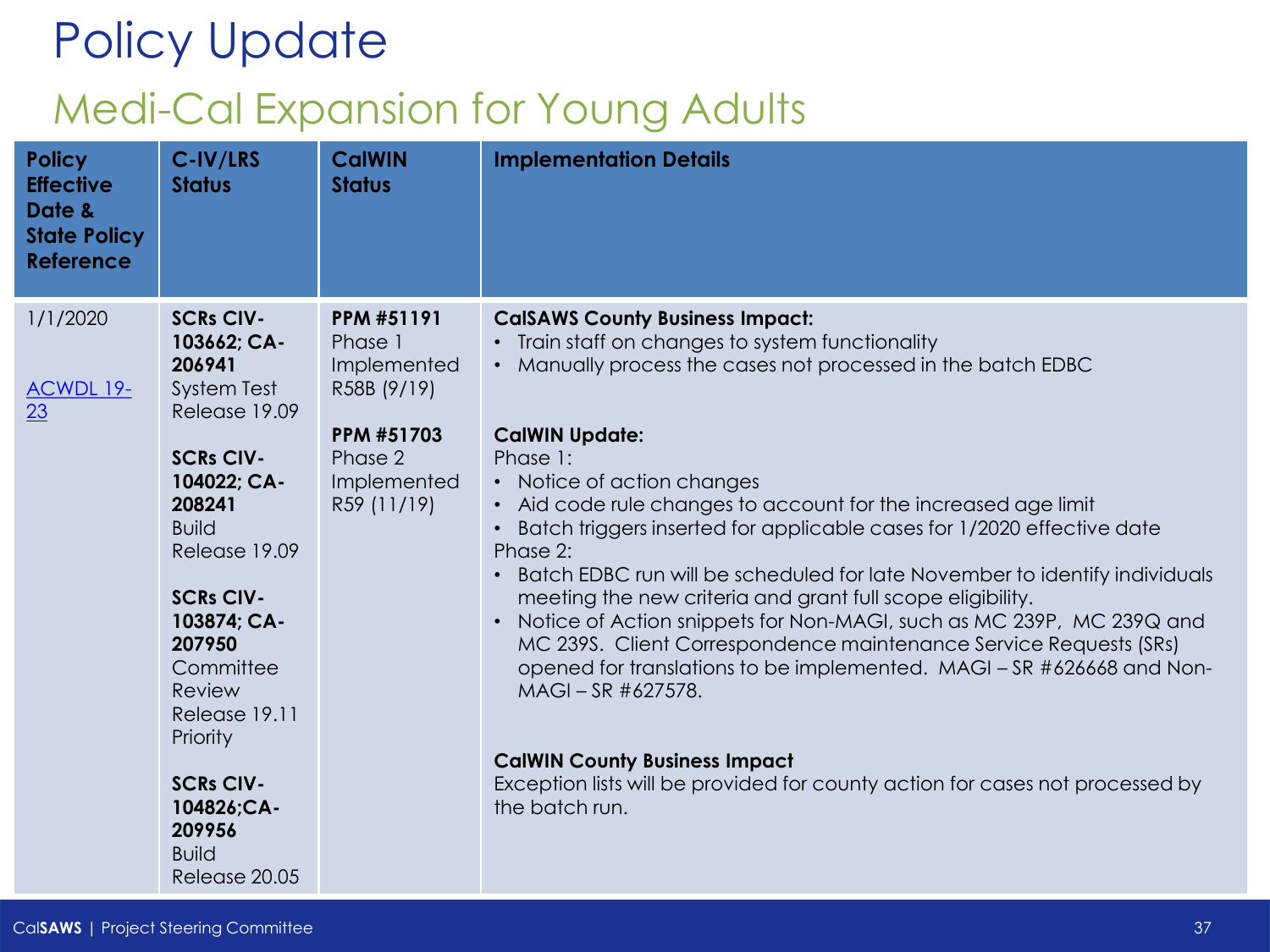## Policy Update 2020 Federal Poverty Level Increase

| <b>Policy</b><br><b>Effective</b><br>Date &<br><b>State Policy</b><br><b>Reference</b> | C-IV/LRS<br><b>Status</b>                                                                                             | <b>CalWIN</b><br><b>Status</b>                        | <b>Implementation Details</b>                                                                                                                                                                                                                                                                                                                                                                                                                                                                                                                                                                                                                                                                                                                                                                                                                                                                                                                                                                                       |
|----------------------------------------------------------------------------------------|-----------------------------------------------------------------------------------------------------------------------|-------------------------------------------------------|---------------------------------------------------------------------------------------------------------------------------------------------------------------------------------------------------------------------------------------------------------------------------------------------------------------------------------------------------------------------------------------------------------------------------------------------------------------------------------------------------------------------------------------------------------------------------------------------------------------------------------------------------------------------------------------------------------------------------------------------------------------------------------------------------------------------------------------------------------------------------------------------------------------------------------------------------------------------------------------------------------------------|
| Jan-April<br>2020<br><b>Draft</b><br><b>ACWDL</b><br>received on<br>1/6/2020           | CIV-<br>105301/CA-<br>211064<br>Implemented<br>Release 20.02<br>CIV-<br>105302/CA-<br>211066<br>Test<br>Release 20.02 | <b>PPM #54057</b><br>Implemented<br><b>March 2020</b> | Many assistance programs use Federal Poverty Limits/Levels to set eligibility<br>criteria. The limits are annual and derive from numbers updated in the Federal<br>Register by the U.S Department of Health and Human Services.<br><b>CalSAWS Update:</b><br>Add the update FPL values to the systems on 2/19/2020<br>$\bullet$<br>Run EDBC for the C-IV System on 3/7/2020. The C-IV System will be down on<br>this day.<br>Run EDBC for LRS on 3/6/2020. System down time is not required.<br>$\bullet$<br>Note: EDBC will be run for January, February, March and April benefit<br>months<br><b>CalSAWS County Business Impact:</b><br>Manually process the cases not processed in the batch EDBC<br><b>CalWIN Update:</b><br>Proposal opened and planning activities for the COLA process will begin late<br>January and first part of February. Targeted to run 3/7-8/2020<br><b>CalWIN County Business Impact:</b><br>Manually process the cases not processed in the batch EDBC<br>-Continued on next slide- |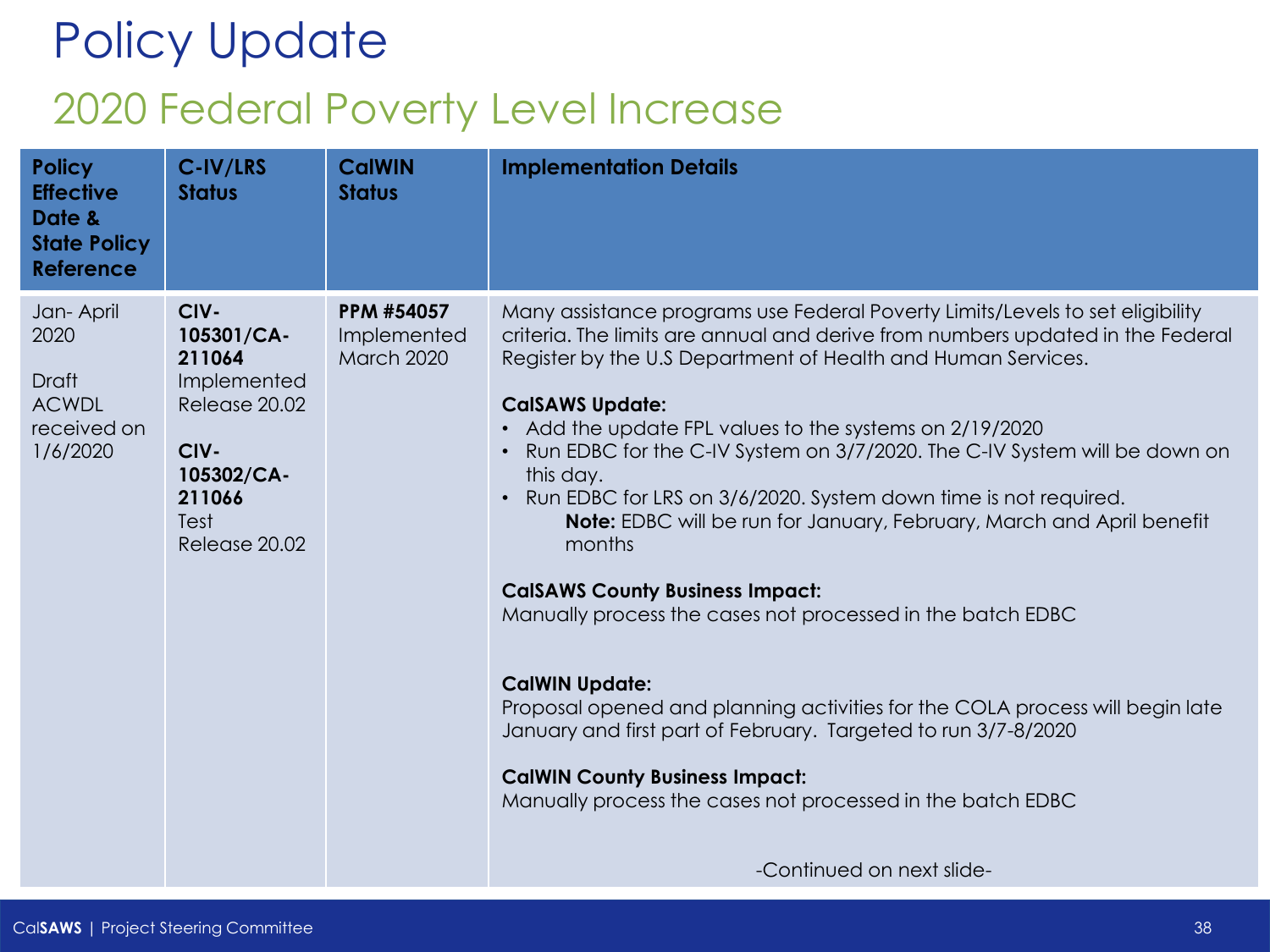#### Income Limit Increase for Aged and Disabled Program

| <b>Policy</b><br><b>Effective</b><br>Date &<br><b>State Policy</b><br><b>Reference</b> | C-IV/LRS<br><b>Status</b>                                                            | <b>CalWIN</b><br><b>Status</b>            | <b>Implementation Details</b>                                                                                                                                                                                                                                                                                                                                                                                                                                                                                                                                                                                                                                                                                                                                                                                                                                                                                                                                                                       |
|----------------------------------------------------------------------------------------|--------------------------------------------------------------------------------------|-------------------------------------------|-----------------------------------------------------------------------------------------------------------------------------------------------------------------------------------------------------------------------------------------------------------------------------------------------------------------------------------------------------------------------------------------------------------------------------------------------------------------------------------------------------------------------------------------------------------------------------------------------------------------------------------------------------------------------------------------------------------------------------------------------------------------------------------------------------------------------------------------------------------------------------------------------------------------------------------------------------------------------------------------------------|
| 8/1/2020<br>SB 104<br><b>ACWDL 20-</b><br>02                                           | <b>SCRs CIV-</b><br>105339; CA-<br>211216<br>Pending<br>Approval<br>Release<br>20.07 | <b>PPM #53450</b><br>Design<br>R62 (8/20) | Upon receipt of federal approval, all countable income over 100% of the<br>federal poverty level (FPL), up to 138% of the FPL, to be disregarded, after<br>taking all other disregards, deductions, and exclusions into account for those<br>persons eligible under the program for aged and disabled persons.<br><b>CalSAWS Update:</b><br>Modify the systems to no longer use the standard deduction of \$230 for an<br>individual and \$310 for a couple<br>Increase the ABD FPL limit to 138% FPL<br>Run batch EDBC for the August 2020 benefit month to transition the<br>population who are in Aged Blind Disabled Medically Needy (ABD/MN)<br>SOC due to being over A&D FPL 100% up to and including 138%<br><b>CalSAWS County Business Impact:</b><br>Train staff on the policy change and inform them of the changes to the<br>systems.<br><b>CalWIN Update:</b><br>Proposal opened with a target to implement August 2020.<br><b>CalWIN County Business Impact</b><br>County train staff. |